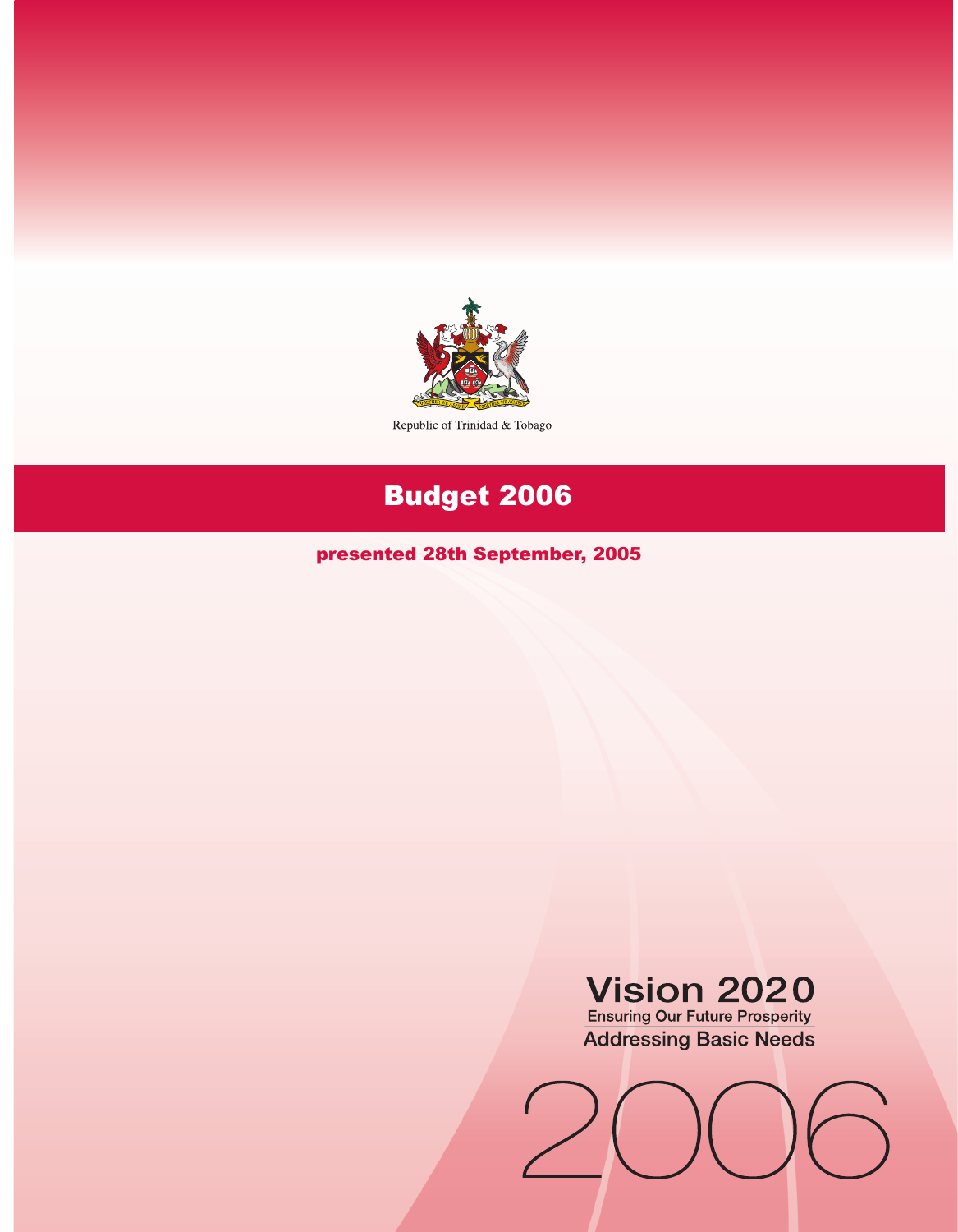# Table of Contents

| ı.<br>2. | <b>INTRODUCTION</b><br><b>ACHIEVEMENTS IN FISCAL YEAR 2005</b>                                 | 3<br>7          |
|----------|------------------------------------------------------------------------------------------------|-----------------|
| 3.       | <b>STRATEGY FOR 2006-2008</b>                                                                  | 10              |
| 4.       | <b>ECONOMIC PROSPECTS (2006-2008)</b>                                                          | 11              |
| 5.       | <b>PRIORITIES FOR 2005-2006</b>                                                                | 12 <sub>2</sub> |
|          | <b>FOCUS ON THE FAMILY</b>                                                                     | 12<br>13        |
|          | EFFECTIVE EDUCATION, TRAINING AND INNOVATION SYSTEMS<br><b>QUALITY HEALTHCARE AND WELLNESS</b> | 16              |
|          | <b>AFFORDABLE HOUSING</b>                                                                      | 17              |
|          | EFFECTIVE SOCIAL SUPPORT                                                                       | 18              |
|          |                                                                                                |                 |
| 6.       | <b>STRATEGIC INVESTMENTS</b>                                                                   | 21              |
|          | SUSTAINING ECONOMIC GROWTH AND BUILDING COMPETITIVE BUSINESS                                   | 21              |
|          | ENERGY AND ENERGY INDUSTRIES                                                                   | 21              |
|          | CONSTRUCTION                                                                                   | 23              |
|          | NEW GROWTH SECTORS                                                                             | 23              |
|          | <b>MANUFACTURING</b>                                                                           | 23              |
|          | SMALL AND MICRO-ENTERPRISES SECTOR                                                             | 23              |
|          | <b>AGRICULTURE</b>                                                                             | 24              |
|          | <b>TOURISM</b>                                                                                 | 25              |
|          | SOUND PHYSICAL INFRASTRUCTURE AND EFFECTIVE TRANSPORTATION                                     | 26              |
|          | <b>ROADS</b>                                                                                   | 26              |
|          | <b>DRAINAGE</b>                                                                                | 27              |
|          | <b>TRANSPORTATION</b>                                                                          | 27              |
|          | <b>AIR</b>                                                                                     | 27              |
|          | <b>SEA</b>                                                                                     | 28              |
|          | <b>PUBLIC UTILITIES</b>                                                                        | 28              |
|          | <b>WATER</b>                                                                                   | 29              |
|          | SUSTAINABLE MANAGEMENT OF ENVIRONMENTAL ASSETS                                                 | 29              |
|          | NATIONAL ENVIRONMENT POLICY                                                                    | 29              |
|          | PUBLIC SECTOR REFORM                                                                           | 30              |
|          | <b>FINANCIAL SECTOR REFORM</b>                                                                 | 30              |
|          | SPECIAL PURPOSE STATE ENTERPRISES                                                              | 30              |
|          | PROCUREMENT REFORM                                                                             | 31              |
| 7.       | <b>TOBAGO</b>                                                                                  | 32              |
| 8.       | <b>CSME AND PETROLEUM FUND</b>                                                                 | 33              |
| 9.       | <b>REFORM OF THE NON-ENERGY TAX REGIME</b>                                                     | 36              |
| 10.      | <b>FISCAL MEASURES IN THE 2005-2006 BUDGET</b>                                                 | 41              |
|          |                                                                                                |                 |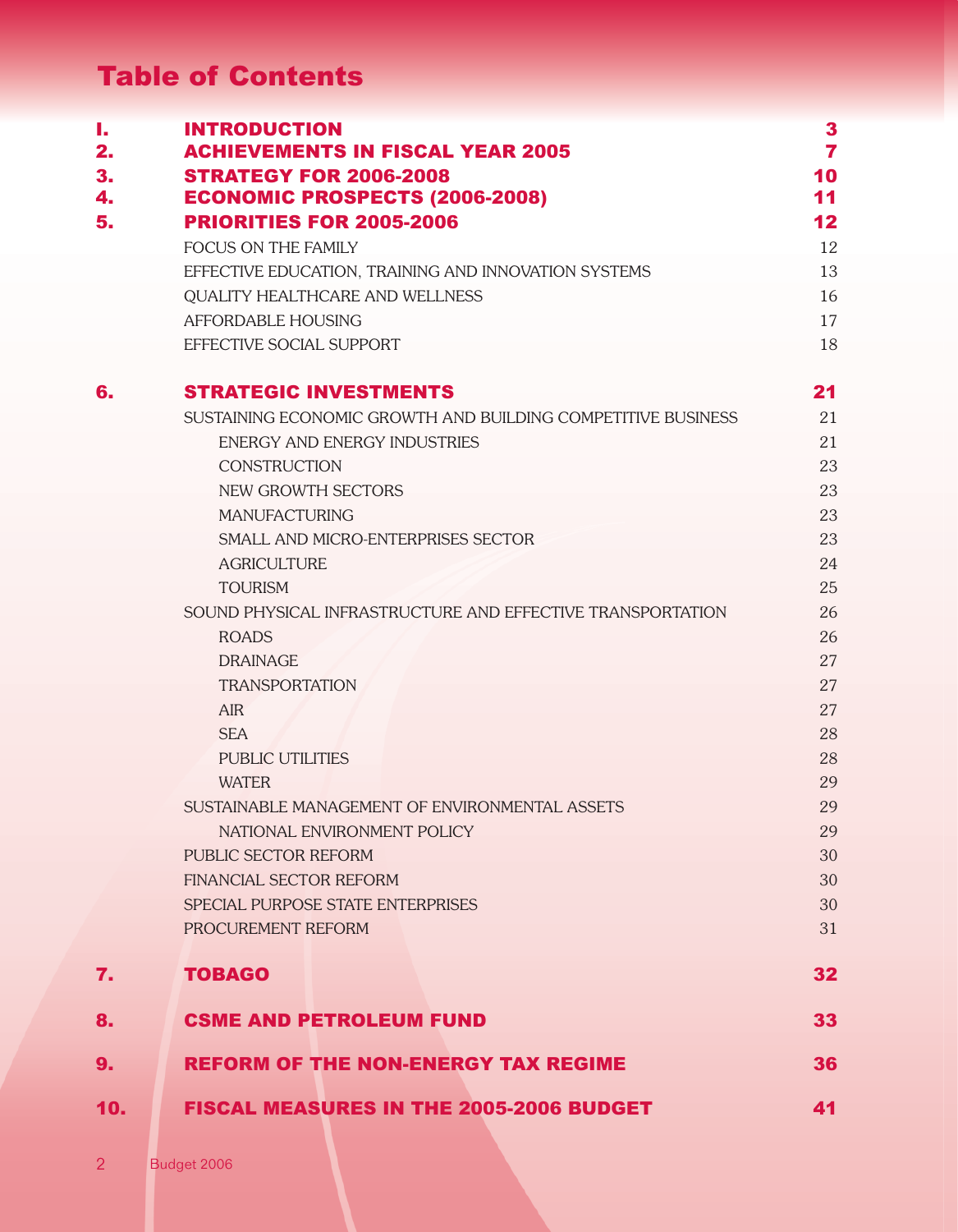## 1. Introduction

Mr. Speaker, I am pleased to present the National Budget for the fiscal year 2005-2006.

Before proceeding, however, I must thank all those who participated in the pre-Budget activities. I especially want to express my gratitude to the private sector and civil society groups for sharing their perspectives and recommendations on so many issues; and my Cabinet colleagues and other members of the Government for their work in shaping the strategies and programmes that form the core of the Budget. I also salute those public officers who continue to demonstrate the highest levels of professionalism and dedication in preparing all the documents laid before this Honourable House today. The theme of this year's Budget is **Addressing Basic Needs.**

Mr. Speaker, notwithstanding our immediate challenges, we approach a new financial year with a great sense of optimism in the future of Trinidad and Tobago. In recent times, we have had the deep satisfaction of seeing this country evolve to become a global leader in the gas and petrochemical markets; the centre for financial services, business and manufacturing in the Caribbean; a preferred destination for investment in the Western Hemisphere; and one of the fastest growing economies in Latin America and the Caribbean.

I am pleased to say, Mr. Speaker, that the journey to a society in which all citizens can aspire has begun. The initial phase of planning has been completed. A Draft National Strategic Plan has been prepared by the Multisectoral Group, which was given full autonomy in this exercise. May I take this opportunity, Mr. Speaker, on behalf of the Government and people of Trinidad and Tobago to thank the members of that Group which was chaired by Mr. Arthur Lok Jack and all those who contributed to the formulation of the Draft Plan and participated in the various Vision 2020 exercises undertaken throughout the country. Their efforts, in spite of the cynicism and lack of faith of some, demonstrate that they are indeed true sons and daughters of this blessed Nation.

This Budget continues to strengthen the platform for achieving the goals of Vision 2020 by responding to those fundamental needs that we desire and deserve to have fulfilled. It gives priority to the issues affecting the family as well as our collective concerns for security and safety, a relevant education system, quality health care services, adequate housing and poverty reduction.

Mr. Speaker, achieving Vision 2020 will require a great deal of introspection on the part of all of us in this country. As a people, we must re-examine our values and attitudes. We must develop a greater sense of national and personal pride, community ownership, environmental sensitivity, respect, discipline, tolerance, responsibility and a culture of performance and excellence. If we want to enjoy a higher quality of life, Mr. Speaker, we must also be prepared to work harder and be more productive.

This Budget, therefore, zeros in on those basic elements that will ensure our future prosperity and, ultimately, our ascension to the standards of the developed world.

But Mr. Speaker, while we work towards this development, we must continue to deal with the issue of crime and safety of our citizens.

## SAFE COMMUNITIES

Mr. Speaker, the escalation of violent crime and antisocial behaviour constitute the most fundamental threat to the economic and social development of our country and the well-being of our people.

#### **Understanding the Problem**

Any effective strategy to control crime must be based on the fullest understanding of the dimensions of the problem. Trinidad and Tobago and other islands of the Caribbean are located directly between the major cocaine producers of South America and the major consumers of North America and Western Europe. The recent seizure of nearly six tons of cocaine in our territorial waters has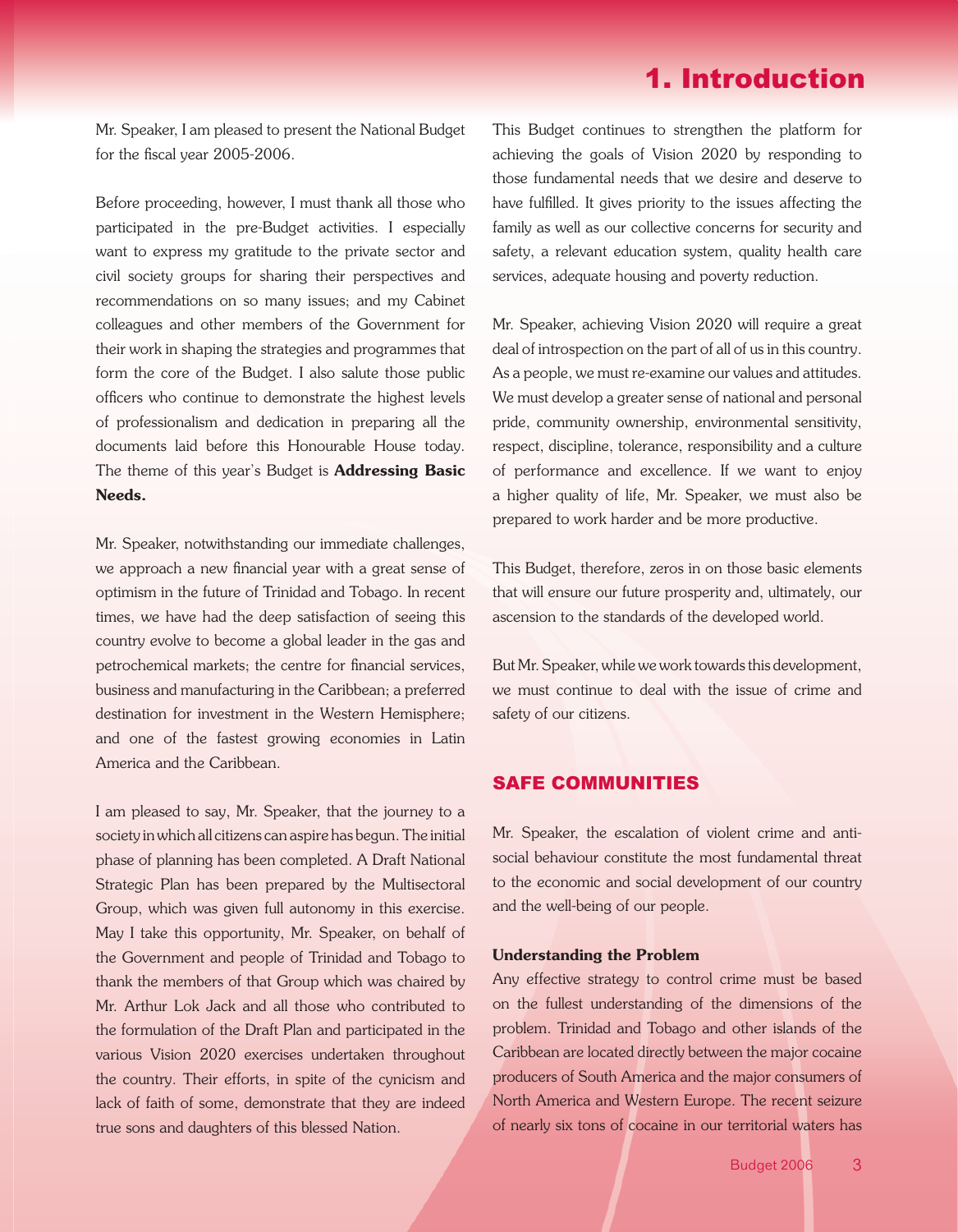## 1. Introduction

been described by our international partners in the fight against drug trafficking as possibly less than 10 percent of the amount being trans-shipped through our waters.

This illicit trade in drugs has created a criminal elite with considerable financial resources with which they corrupt public institutions and officials and recruit our sons and daughters for all sorts and all forms of criminal activities. The proceeds from this trade are also used to finance the procurement of illegal arms and as a result sophisticated arsenals end up in the hands of competing gangs which in turn fuel the murder rate. Over time, other criminal activities emerge, the most sinister is kidnapping. There can be no doubt as to the debilitating effect of kidnapping on the law-abiding majority, the fear and anxiety it creates and the extent to which it contributes to the perception that our country is not safe.

Mr. Speaker, the situation is further compounded by criminal deportations from the United States of America, the United Kingdom and Canada. These add significantly to the challenge of law enforcement by bringing to our country the sophistication and expertise of the most advanced international criminal networks.

In the face of this, we are experiencing a significant increase in all forms of anti-social behaviour. The carnage on the roads which directly leads to a depreciation of the value of life, the disruption of commercial and social life, the bomb scares, and the tendency to resort to violence in settling the most minor dispute are all indicators of the deteriorating fabric of our society.

Within this context, therefore, crime, although manifested nationally, is co-ordinated and directed both locally and internationally. Accordingly, solutions must go beyond the community and national borders to regional and international cooperation. The corruption, intimidation and violence, which go hand-in-hand with organised crime, undermine law and order and threaten the very essence of democratic governance.

#### **Response of the Government**

Mr. Speaker, over the past year, the Government made a number of strategic interventions that we believe, in time, will go a long way to address the current crime wave on a sustainable basis. Some of the more important initiatives are:

• Acquisition of state of the art crime fighting technology. The package includes:

- an aerial surveillance system outfitted with radar and imaging systems;
- a forward-looking infrared camera;
- twenty-four mobile police units;
- sky watch units;
- a 360 ° radar system which will be available in the next few days;
- Four armed helicopters;
- Six fast patrol boats; and
- Three Offshore Patrol Vessels.

Tenders for three Offshore Patrol Vessels (OPV's) are to be awarded in the next month; the first two of these are expected to be delivered in the first quarter of 2007.

• We also established the special anti-crime unit, SAUTT and we have intensified operations of our inter-agency task force in areas where gang warfare is most prevalent.

• We established an **Incident Co-ordination Centre** to facilitate information sharing and more effective response by law enforcement officers. Several persons from a number of specialized agencies have been selected to staff the Centre.

• We are conducting frequent Police patrols and random searches on the nation's highways and within communities.

In November 2005, the Police Service will take possession of one hundred and forth-nine (149) additional vehicles. Work on five police stations (in Mayaro, Gasparillo,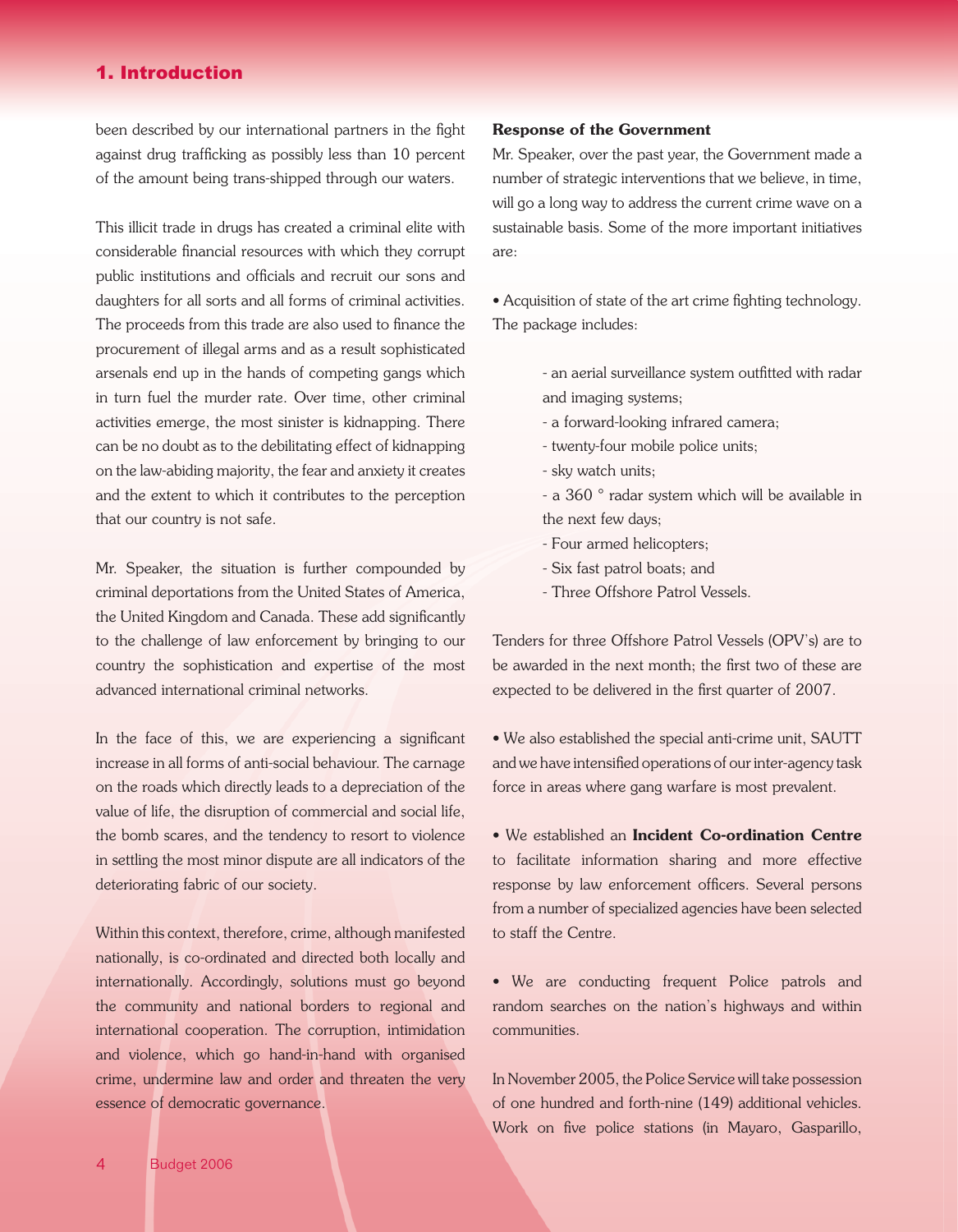Belmont, Tunapuna and Toco) began this month and the project to rebuild six police stations (Roxborough, St. Joseph, Manzanilla, Maracas, Old Grange and Matelot) has been transferred to NIPDEC.

As part of the initiative to transform the Police Service, we commissioned Professor Stephen Mastrofski whose recommendations to strengthen the Police Complaints Division are being implemented.

Mr. Speaker, prison reform and the rehabilitation of prisoners need to be part of the fight against crime since it is critical that the revolving door syndrome of criminality be arrested. To this end, a Prison Reform and Transformation Unit has been established. Candidates to staff the unit have been selected. Cabinet has also approved the acquisition of a property at Tumpuna Road, Arima, to accommodate the Prisons Training College. The TT Prison Service has taken occupancy and training has commenced.

Mr. Speaker, we feel strongly that our fight against crime must also be integrated with a strategy to provide alternative opportunities for socialization and training for our youth to woo them away from deviant behavior. For this reason, Government is accelerating the implementation of three Military-Led Specialized Youth Programmes which will provide training for 1,100 young persons.

(1) Three hundred and sixty (360) young persons will commence a residential programme of attitudinal and academic training under the **Military-Led Academic Training Programme** (MILAT);

(2) Two hundred and forty (240) persons between the ages of fourteen to twenty-five will commence a residential programme of skills training in the **Military-Led Programme of Apprenticeship and Reorientation Training (**MYPART); and

 $(3)$  A total of five hundred  $(500)$  persons between the ages of eighteen to thirty years will participate in a programme designed to render community service throughout Trinidad and Tobago.

Contracts have been awarded for the refurbishment of the Mt. St. George Youth Camp, the Mausica College and Vessigny High School for start-up of the Programmes.

#### **International Co-operation**

All indicators point to the fact that to manage crime successfully in Trinidad and Tobago, our law enforcement agencies require the material support and co-operation of countries with the experience and technical competence.

With the objective of securing this support and cooperation, a series of high-level meetings has taken place between the authorities in the United Kingdom and a team from Trinidad and Tobago. We are also in touch with the American Authorities to provide expert assistance to SAUTT. At a practical level, the Trinidad and Tobago team was able to observe measures currently utilized by the British in their fight against crime.

An essential component of the reform is the introduction of state-of-the-art technology and the necessary training of members of the armed forces and police service.

We are targeting Scotland Yard to establish a Unit in Trinidad and Tobago that will provide equipment and expertise to the Trinidad and Tobago Police Service. The FBI will be targeted to establish a Unit to assist with the re-organization of the Police Service.

#### **Disaster Preparedness**

Mr. Speaker, natural disasters are now a fact of life. The tragedy on the US Gulf Coast one year after events in Grenada reminds us of our increasing vulnerability to the forces of nature and the importance of preparation and co-ordination for effective relief efforts. We have established an Office of Disaster Preparedness and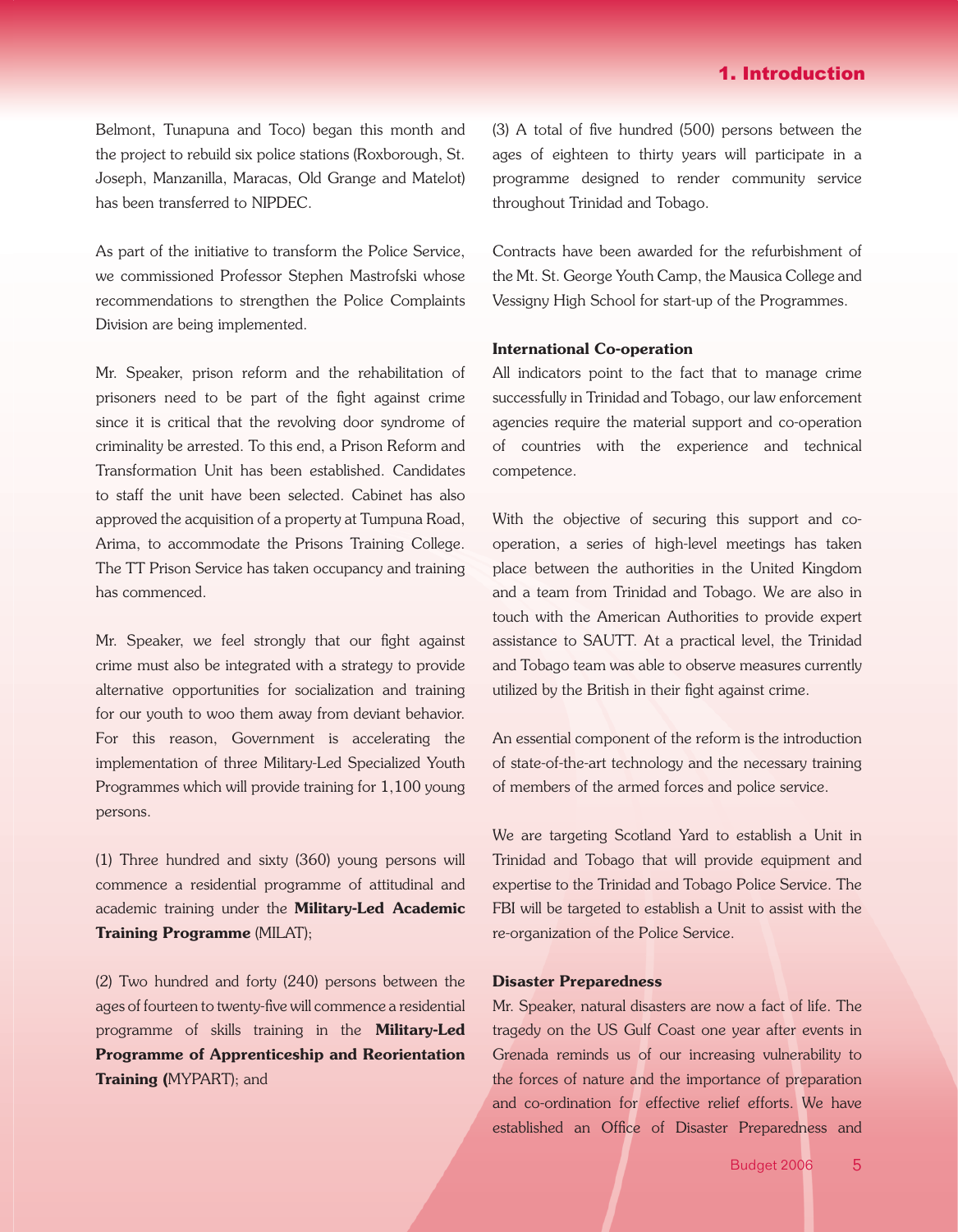## 1. Introduction

Management, which is responsible for the development of a Disaster Management Policy to deal effectively with natural and man-made disasters.

Mr. Speaker, we are working on a new regime which will involve:

1. a National Building Code and a Nationwide Early Warning System; and

2. a permanent approach to dealing with the aftermath of a disaster by putting mechanisms in place before hand.

T&TEC has designed a system to increase stand-by power generation capacity, upgrade Emergency Operation Centres; and establish back-up communications systems. The emergency power arrangements would also guarantee a temporary water supply.

The CEPEP manpower resources of approximately 5,600 persons constitute a potential resource which could be put to meeting emergencies in the event of a disaster. This is buttressed by the school feeding programme which now has the capability to prepare 100,000 meals in six hours.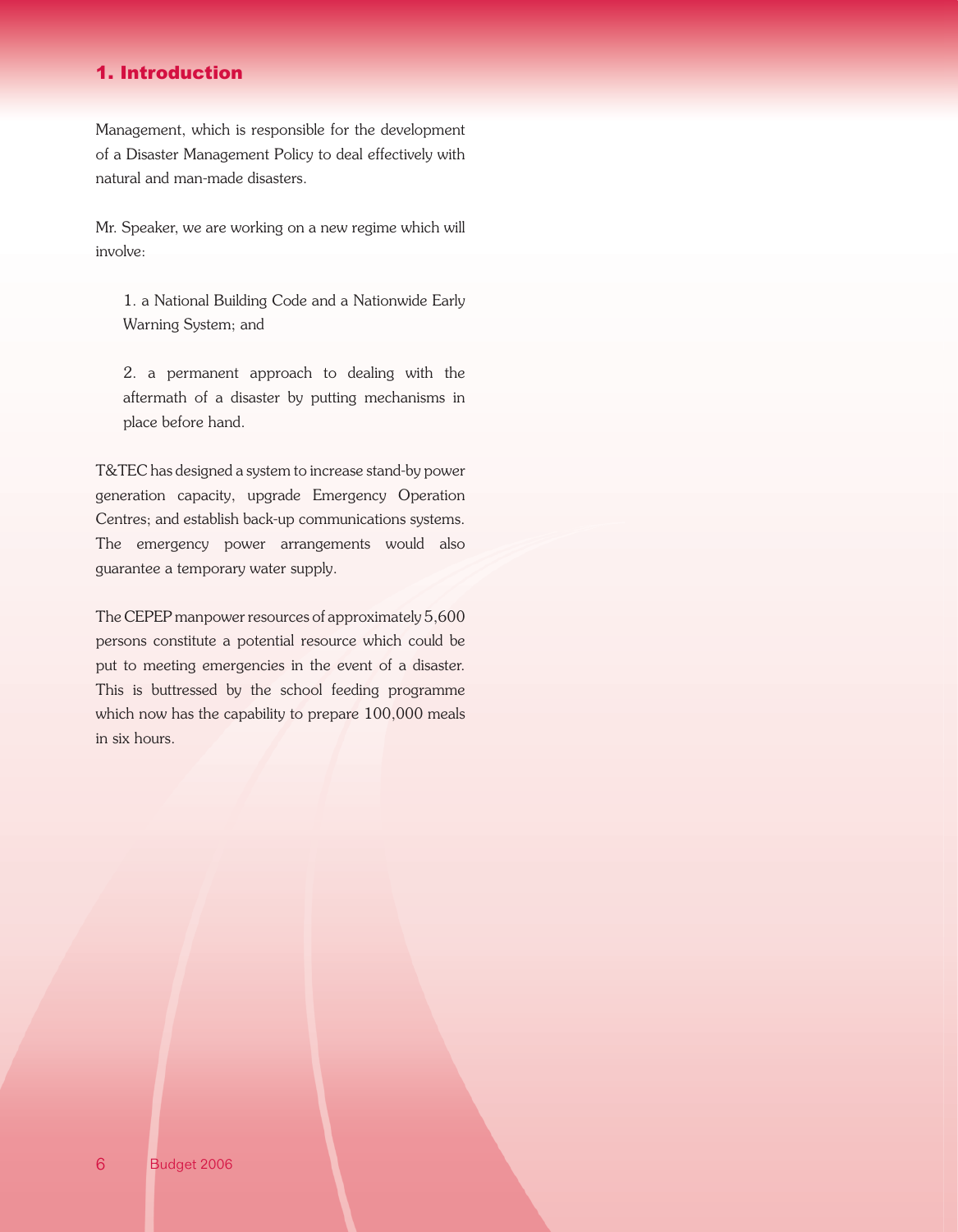# 2. Achievements in Fiscal Year 2005

I will now turn to our performance in other areas over the past year.

Mr. Speaker, it is my privilege to lead a Government that continues to record tremendous economic success. But, success has not come easy, nor has it been by chance or sheer good l uck. Success has come because of our good economic polices, because of the talent of our people and the vibrancy of their entrepreneurial spirit.

Indeed, two international credit rating agencies: Standards and Poors and Moodys recognised the quality of our macro-economic management and increased Trinidad and Tobago's credit rating. Standard and Poors, in upgrading our local and foreign currency rating from BBB+ to A-, noted our growing net public sector creditor position which, I must emphasise, was considerably stronger than the 20 percent median for A-rated sovereigns. Our prudent fiscal and monetary policies were also contributing factors. In raising our foreign currency rating from Baa3 to Baa2, Moodys cited essentially the same strengths.

Mr. Speaker, real GDP increased by 6.5 percent. This was the twelfth consecutive year of positive growth in Trinidad and Tobago and could be somewhat of a record among developing countries worldwide.

Our non-energy sector has also registered positive growth rates as a result of the buoyancy of the construction sector, increased activity in manufacturing, tourism and the expansion of small business activity in distribution and services.

Economic expansion has led to the creation of more than 28,000 jobs in 2004 and a reduction in the unemployment rate to an average of 8.3 percent with the rate in the last quarter of 2004 being 7.8 percent; as a result of which skill shortages have arisen in some areas. I wish to indicate, Mr. Speaker, that this Government is accelerating the expansion of training programmes to deal with these shortages.

Inflation, which has been subdued for several years, has risen slightly in 2005. For the most part, this has reflected high food prices due to the impact of inclement weather on domestic agricultural production and to the increase in import prices related to the rise in the international price of oil.

Our external sector has been particularly strong with the country's external reserves now at a comfortable level of US\$3.8 billion, or the equivalent of 7 months of imports.

Mr. Speaker, the year 2004/05 was also another year of disciplined, efficient and responsible fiscal management.

In terms of the broad picture, the Central Government registered a surplus of \$299.7 million, which is significantly larger than originally expected.

Honourable Members may recall that for revenue purposes the 2005 Budget was predicated on an oil price of US\$32.80 per barrel. As it turned out, the average oil price received for our mix of crude oil exports was US\$41.16 per barrel which resulted in oil revenue collections of \$11.1 billion, some \$3.2 billion higher than envisaged in the Budget. With non-oil revenue also slightly higher than budgeted, total revenue collections exceeded the Budget estimate by \$4,185.4 million.

Total expenditure for the year is estimated at \$27,901.3 million. It is important to note, Mr. Speaker, that this expenditure is \$3,893.4 million more than the original Budget figure.

Permit me, Mr. Speaker, to explain to this House and to the population at large, how the Government spent the revenue collections.

(i) While in the Budget we had undertaken to transfer \$1.4 billion to the Interim Revenue Stabilisation Fund, we in fact transferred \$2,593 million. That is responsible fiscal management and underscores this Government's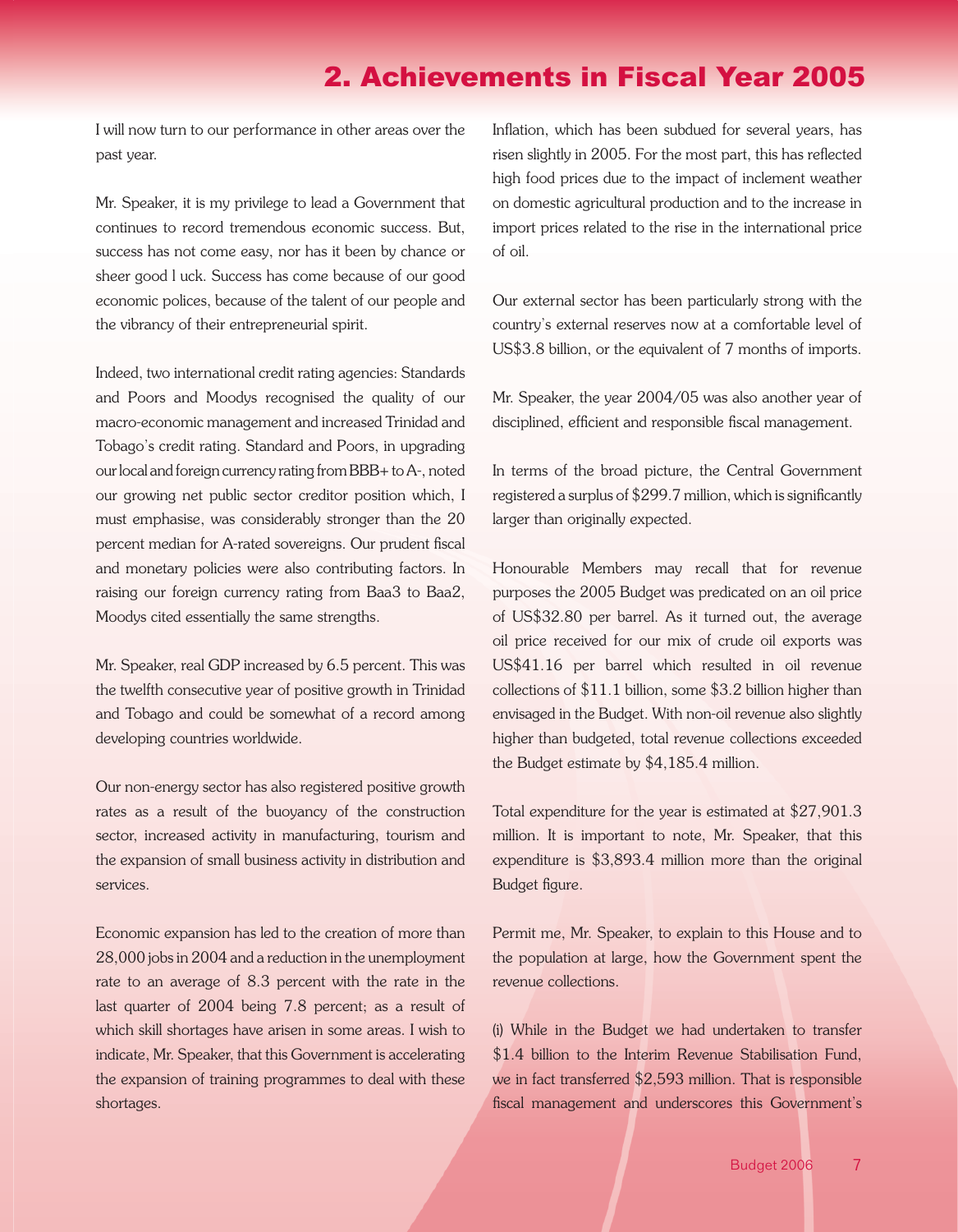## 2. Achievements in Fiscal Year 2005

commitment to putting aside savings for the welfare of our children and grandchildren.

(ii) We spent some \$1.4 billion on subsidies to maintain the price of gasoline and other petroleum products. This was partly funded by the Production Levy on oil producing companies. I am sure that Honourable Members of this House would know that fuel prices have reached astronomical levels both in the region, as well as in the developed countries. And as fuel prices go, so do the prices of bus and taxi fares, of electricity and indeed the prices of a whole range of items that are significant in the Budgets of the middle and lower income groups. Without subsidies, a gallon of 92 RON unleaded gasoline which now sells at \$2.70 per litre would have to be sold at  $$5.20$  per litre,  $$1.48Br$  is a very significant outlay on petroleum product subsidies, and Trinidad and Tobago will in due course have to decide what would be a reasonable size for this "Oil Dividend" and at what prices it would be reasonable to sell this increasingly precious commodity on the domestic market.

(iii) Education, National Security and Health, clearly our three priority areas, accounted for \$7.5 billion or 20 percent of total expenditure: interest payments amounted to \$2.6 billion and pensions, another category of statutory payments, amounted to \$2.0 billion.

(iv) Transfers to the THA and to local authorities amounted to \$1.6 billion while other similar transfers (to deal with CARONI and BWIA, to maintain water and electricity rates and to subsidize inter-island transport) amounted to another \$1 billion.

(v) Mr. Speaker, an amount of \$426 million was spent on the Unemployment Relief Programme in the past fiscal year. While this Programme has had its challenges, it has been an important instrument of poverty alleviation providing approximately 50,000 temporary job opportunities for individuals.

(vi) Expenditure under the Public Sector Investment Programme (PSIP) amounted to \$2,847 million.

We have reduced the ratio of public debt to GDP from 48 percent to 40.5 percent due to prudent fiscal management.

In the process of building such strong economic fundamentals, Mr. Speaker, the lives of many people across the country have been improving. This Government is justly proud about the successes achieved during the current fiscal year. We honoured our commitment to distribute the benefits of development to all citizens through enhanced healthcare, education reform, improvements in infrastructure, provision of housing, job creation, training opportunities and quality social services.

Mr. Speaker, while the respective Ministers will outline the achievements in greater detail, I would like to highlight the following:-

#### Our Successes

• The establishment and rapid development of the University of Trinidad and Tobago is nothing but a spectacular success. With the advent of UTT and the introduction of our GATE financing programme, enrolment in tertiary education has increased by forty percent.

• We have had several other successes in our thrust to develop a high-quality seamless education system - the launch of our pre-school education programme, the initiation of a programme of home-work centres and the introduction of a system of local school boards cementing the links between the schools and the community.

• The Textbook Rental Programme, the School Transportation Programme and the School Feeding Programme were all expanded. The number of books provided increased from four hundred and fifty thousand in fiscal year 2004 to 1.2 million in fiscal year 2005 and included primary and secondary schools. The provision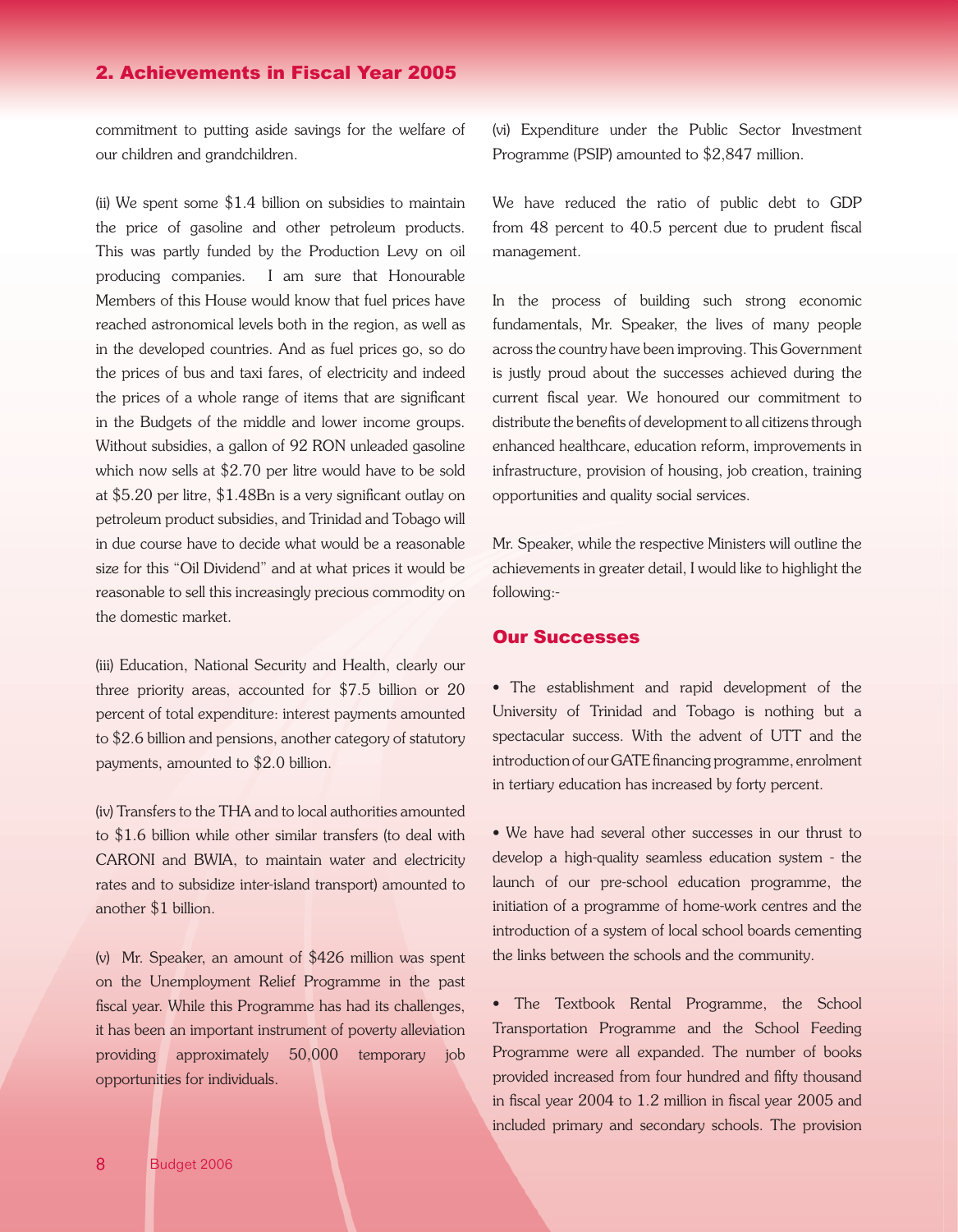#### 2. Achievements in Fiscal Year 2005

of breakfast meals increased from 25,000 to 37,208 and lunches from 92,000 to 94,736.

• Under the GATE programme, we processed 24,117 applications at a total value of \$138 Mn. This represented more that twice the number of applications processed by the Dollar for Dollar Programme in fiscal 2004.

• In health, despite all the setbacks, and all the industrial issues that always seem to arise at the most inopportune times, we have been making significant strides in providing quality health services to the country. We have drastically reduced the waiting lists and the waiting time for a whole range of surgical operations, including cataract, hernia, prostate, orthopaedic, and certain gynaecological conditions.

• The Chronic Disease Assistance Programme (CDAP) has been a phenomenal success providing thirty-six (36) drug items free of charge for persons suffering from cardiac disease, hypertension, diabetes and a host of other ailments. To September 2005, over 500,000 prescriptions were filled on behalf of approximately 150,000 citizens.

• From January I, 2005, we increased access to the Eric Williams Medical Sciences Complex, making services not provided at other public health institutions available to the public free of charge on referral from other public health institutions. The result has been overwhelming.

• Our housing programme has been an unparalleled success. Over 6,000 houses were constructed in fiscal 2005.

• We also established the Family Court Project to facilitate settlement of family disputes in an environment which is different from the confrontational atmosphere of traditional courts

• Mr. Speaker, we distributed Caroni lands as promised. A total of 7,247 former workers received two-acre plots of agricultural land for intensive cultivation while 6,755

persons will receive residential lots shortly. This distribution should set the basis for a resurgence in domestic agricultural production. We also fulfilled our commitment to provide training for former CARONI workers. As much as 2,854 former daily paid and 751 monthly paid workers have already benefited from training through agricultural programmes, and technical and computer literacy courses. Mr. Speaker, this is yet another demonstration of keeping our faith in the country and to Caroni workers.

• Despite operational deficits, WASA improved the levels of service to more than 50,000 persons in over 32 communities including Arima, California, New Grant, Carenage, Square Deal, Maraval, South Oropouche, Carlsen Field, Siparia, Sangre Grande, Paradise Heights, Vion Hill, Buccoo and Signal Hill.

• The Municipal Wastewater Treatment Facility at the new Beetham Plant was completed and will serve Port of Spain and environs from Diego Martin in the West and Mt. Hope in the East thereby providing a better service to over 300,000 individuals.

• In 2004, our hotels recorded the highest ever occupancy levels. Trinidad averaged 80 percent while Tobago averaged 85 per cent.

Mr. Speaker, of the many successes in the energy sector, I must single out the manufacture of the second-locally fabricated platform – the Cannon-ball constructed for bpTT in our fabrication yard at La Brea, by Trinidadians and Tobagonians. This feat spells the dawn of a new industry in Trinidad and Tobago, (the platform-manufacture industry), and constitutes a significant boost for our local content strategy.

Mr. Speaker, by any standard, these are remarkable achievements that give the Government and the public sector the confidence to carry on with the transformation of Trinidad and Tobago.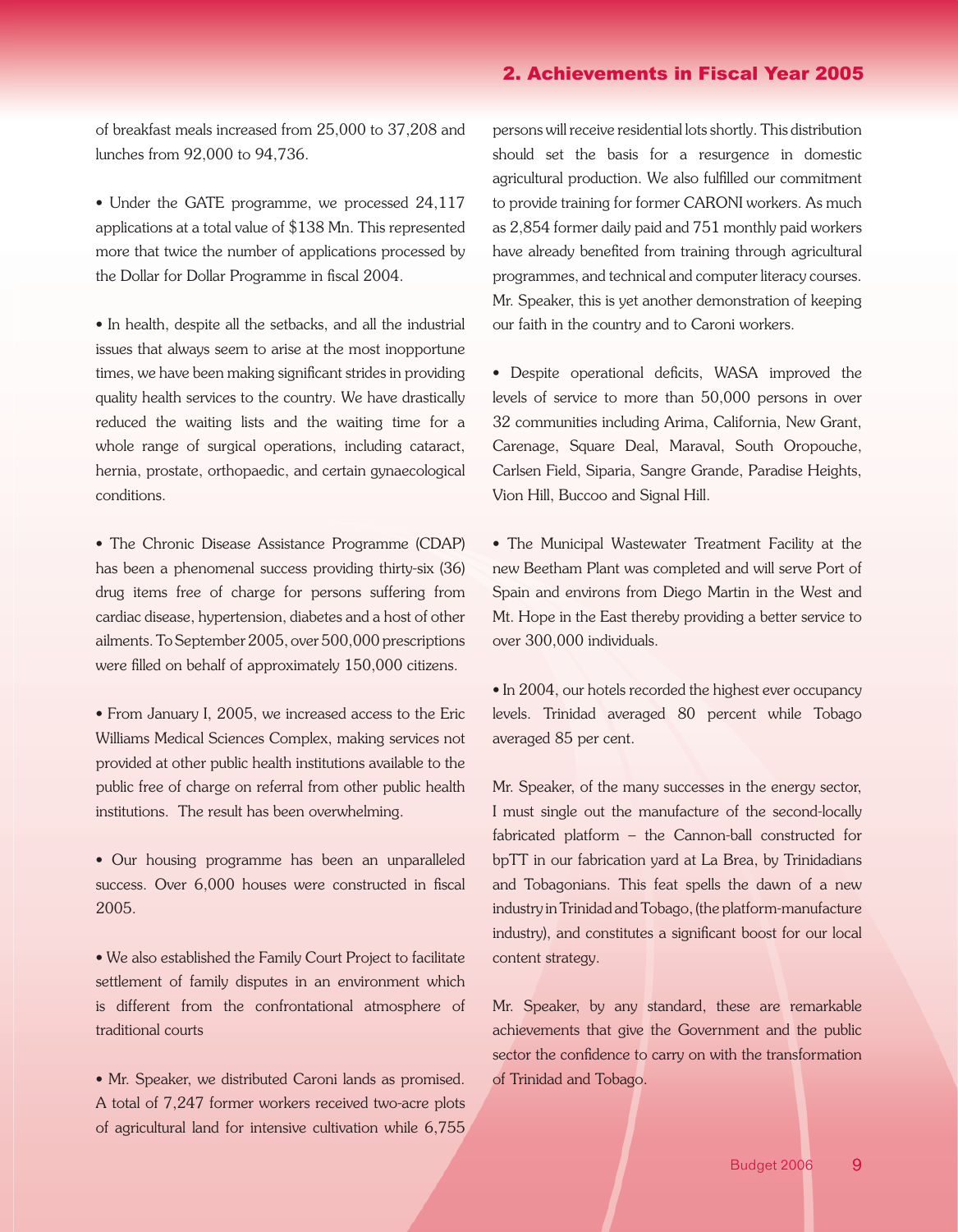# 3. Strategy for 2006-2008

Mr. Speaker, Trinidad and Tobago is at a most critical juncture in its history. We are on a steady advance towards a transformed, diversified economy  $-$  one that will produce self-sustaining growth and increasing welfare for all the population. On the other hand, we are currently facing some acute social challenges, which if not successfully addressed could undermine the gains and the potential that are ours to exploit.

This Government recognizes and accepts its responsibility to the people of Trinidad and Tobago. We will continue to build a strong economy by adhering to a responsible macroeconomic agenda. We will maintain prudent fiscal and monetary policies and a strong balance of payments position and increase real GDP growth with the aim of full employment with quality, sustainable jobs.

Our social strategy will continue to build a cohesive and caring society in which all citizens can participate in the generation and distribution of the country's wealth. It will strike a balance between providing immediate and direct relief from the hardships that people face on a day-to-day basis with measures to eliminate the social and economic conditions that produce inequities in the first place.

We will accelerate our efforts at social intervention, particularly in the areas of crime prevention, social services delivery and elimination of poverty. Our approach will emphasise the family and family values; greater community involvement in designing and delivering solutions; and the forging of meaningful alliances with the private sector, religious groups, NGO's and with local Government. Mr. Speaker, we will work and support all those who are genuinely interested in building this great country of ours.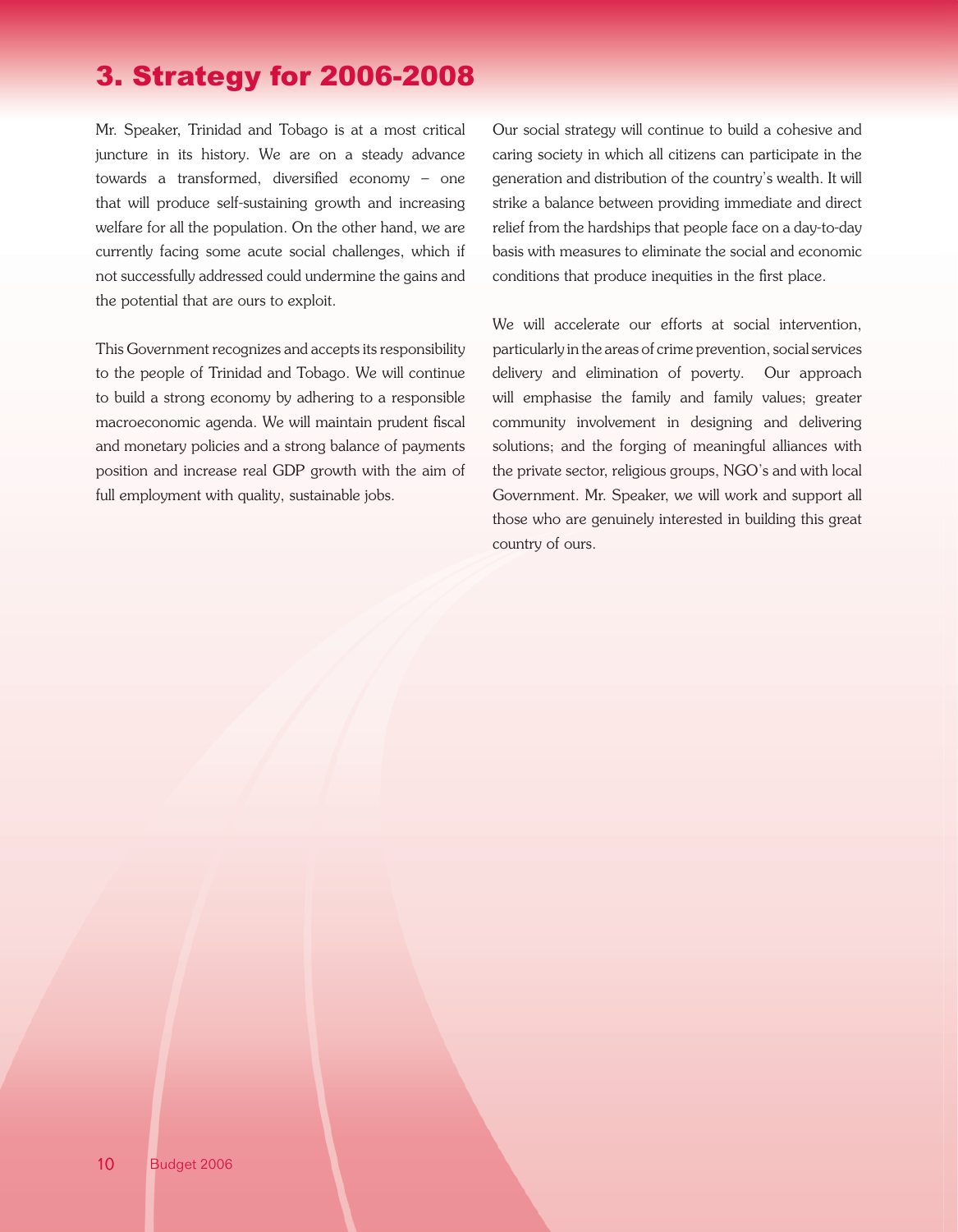# 4. Economic Prospects 2006-2008

Mr. Speaker, following an unusually rapid pace in 2004, the rate of growth of global output slowed to about 4 percent in 2005 although remaining above long-term potential. As a result of rising oil and commodity prices and less expansionary macroeconomic policies, global economic growth is expected to slow further to around 3 to 3.5 percent in 2006.

Mr. Speaker, Trinidad and Tobago's economic prospects for the next few years are particularly encouraging. We do not expect oil prices to fall below US\$45-\$50 per barrel over the medium term and also expect natural gas and petrochemical prices to remain buoyant. With BHP Billiton's operations moving towards capacity, oil production is expected to reach 165,000 barrels per day by 2006/2007, reversing the trend of the past several years. In terms of natural gas, the start-up of Train IV will increase total gas utilization for LNG production and almost double output from the LNG facility to 15.1 metric tones per annum (mtpa). This increase

will position Trinidad and Tobago as one of the leaders in LNG production in the world. Output in the petrochemical sector is also expected to expand sharply with the expected commissioning of at least five (5) new plants in the petrochemical sector.

In the non-energy sector, construction activity will remain at a very high level as a result of our housing thrust, our infrastructure works programme, and ongoing work on several large public sector construction projects, while our tourism sector will continue to post significant gains. With the aid of measures included in this Budget, we envisage increased activity in manufacturing and the start of a turnaround in agriculture.

Real GDP growth is projected to increase from 6.5 percent in 2005 to around 8 percent in 2006 with the unemployment rate declining to below 7 percent and inflation contained to around 5 percent.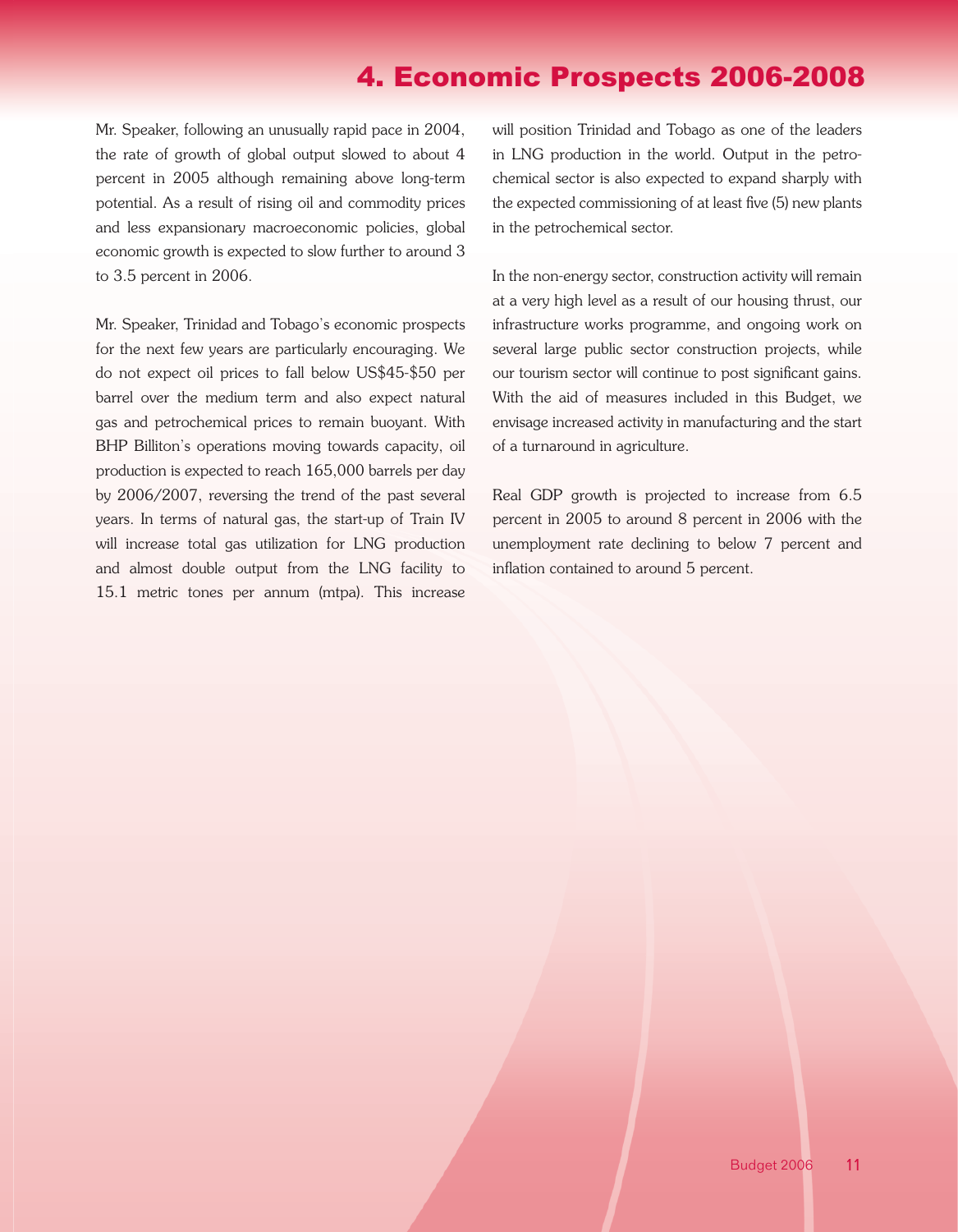Mr. Speaker, in support of our objectives to promote sustainable growth and employment and improved welfare for all our population, the Budget for 2005/2006 underscores a number of interconnected priorities, including:-

(i) Increased em phasis on personal security, about which I have already spoken;

(ii) Building strong families;

(iii) Strengthening the education, training and innovation systems;

(iv) investing in quality healthcare by expanding the availability and strengthening the delivery of health and wellness services;

- (v) providing affordable housing; and
- (vi) offering effective social support to the poor and vulnerable.

We will also undertake strategic investments to ensure that:

- the economy continues to grow through higher productivity levels and greater local participation in the global value chain;
- our infrastructure base and public services function effectively;
- our environment is clean and healthy; and
- Government is made increasingly more efficient and effective.

## Focus on the Family

Mr. Speaker, the family is the basic unit of society: the main building block. If you can fix the family, you can fix society.

Mr. Speaker, the ordinary family in Trinidad and Tobago faces several daily challenges having to do with:

- securing sustainable well-paying jobs;

- access to quality education at all levels, to efficient transportation, decent affordable housing as well as

to proper health care and wellness services;

- assurance of adequate water and electricity services;

- guaranteed safety and security;

- access to social services to deal with the impact of
- drugs, domestic violence, parenting; and
- breakdown in family life.

This Budget, Mr. Speaker, is a reaffirmation of the Government's commitment to implement a policy framework that:

(i) guarantees access to an adequate level of housing including related basic facilities and services for all families;

(ii) creates an integrated security infrastructure which ensures that issues of crime, public safety and security are addressed on a sustained basis;

(iii) ensures a modern and relevant education system whilst promoting a culture conducive to lifelong learning and training;

(iv) establishes a regime conducive to delivery of high quality health and wellness services along with mechanisms for the prevention and control of communicable and lifestyle diseases; and

(v) assures sustainable high quality jobs and equal opportunities for all groups in society.

In addition, Mr. Speaker, the Budget seeks to make available support mechanisms for the unemployed and other vulnerable groups to enable them to meet their basic needs. We also have a responsibility to instill, in all citizens, national pride, individual and community responsibility and environmental sensitivity.

The Government is of the strong view that many of our social ills stem from a loss of traditional values and from the widespread breakdown of traditional families.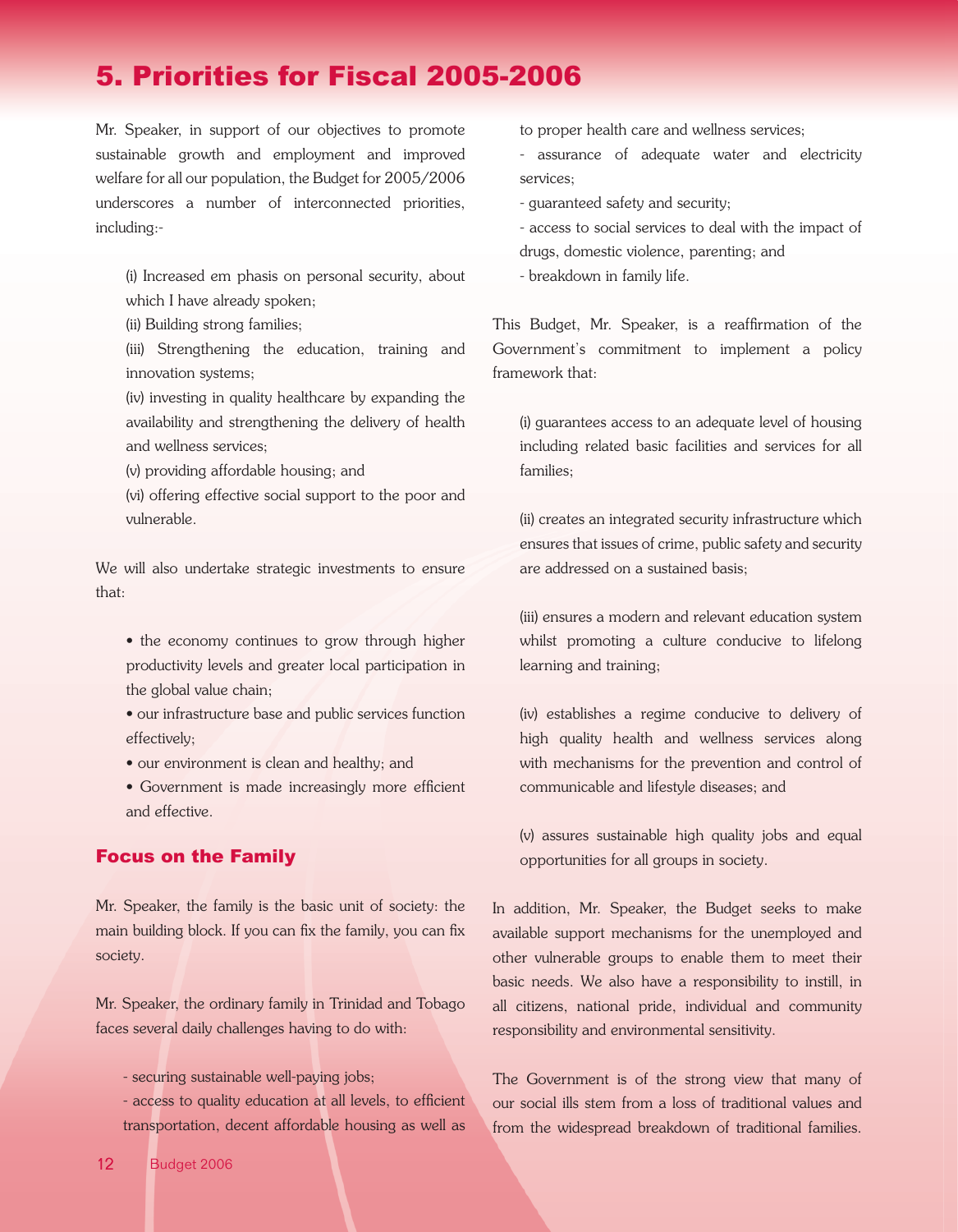Accordingly, we intend to ensure that a more targeted, comprehensive and co-ordinated approach is utilized to treat with issues confronting the family as a unit.

Mr. Speaker, there are some who, in good conscience, think that all our resources should be directed to policing, and building more jails and increasing punishment. We think that we should also direct resources and attention to the root cause – the breakdown in the family and to what we can do to rebuild the family and by extension, the community.

We recognize, Mr. Speaker, that the Government alone cannot provide all the remedies for the problems of dysfunctional families. We absolutely need the concerted collaboration of other social partners, especially the NGO's, community-based organizations, faith-based organizations and the private sector.

In addition to the Ministries concerned with security, public utilities, education, health and housing, the Ministry of Social Development and the Ministry of Community Development, Culture and Gender Affairs will be mandated to give particular focus to family based programmes.

Mr. Speaker, the Ministry of Social Development is a key player in the process of strengthening the institution of the family, having as its mandate social sector planning, development and monitoring, social research, social impact and review and social services delivery. In the upcoming fiscal year, the priority initiatives of the Ministry will include:

(i) the formulation of a national family policy through a collaborative process;

(ii) the design of infrastructure to identify and case manage individual families, including counseling and the decentralization of services;

(iii) the development of community outreach programmes that would sensitize citizens about services available to families; and

(iv) a media outreach on rebuilding positive societal values with particular attention to healthy family life.

The Ministry of Community Development, Culture and Gender Affairs also has a critical role to play in the overall strategy geared to restoring the family. Based on the tried and tested philosophy that it takes a community to raise a child, the Ministry focuses on building and sustaining a stable and secure community context for family life.

## EFFECTIVE EDUCATION, TRAINING AND INNOVATION SYSTEMS

Mr. Speaker, priority number two is education. The success of our economic and human development strategy will hinge on the quality of our human resources and our ability to build an integrated knowledge network that promotes innovation and entrepreneurship.

Our strategy for human resource development is being guided by three essential principles:

- Increased Access;
- Improved Equity and Equality of Opportunity; and
- Enhanced Quality.

#### **Pre-Primary to Secondary Education**

Mr. Speaker, our education programme is being built on a platform of:

- a modern and comprehensive curriculum at all levels that is supported by relevant school plant and state of the art furniture and equipment;
- enhanced and innovative teaching and learning strategies; and
- improved teacher education and training to assist teachers in curriculum delivery.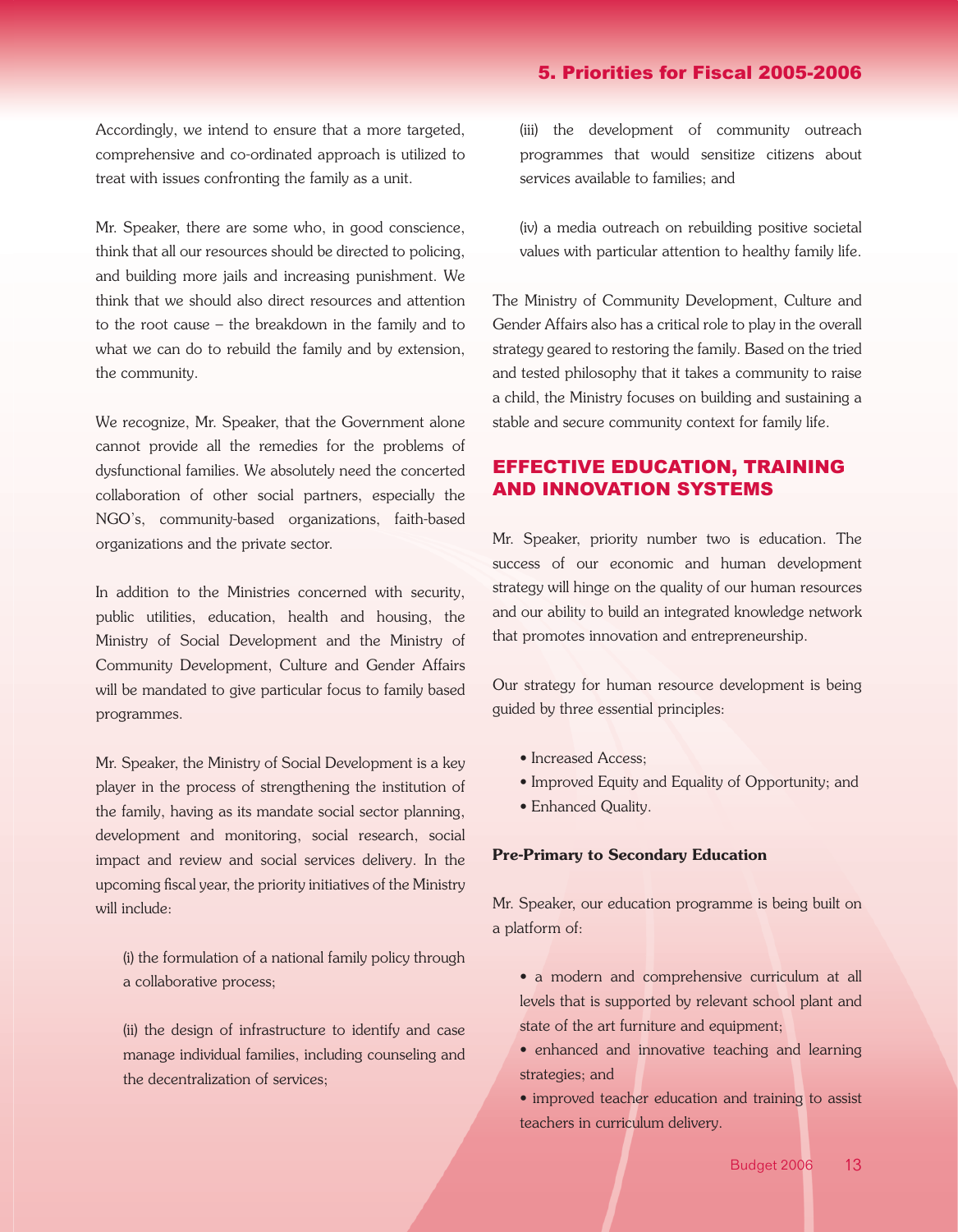#### **Early Childhood Care and Education (ECCE)**

Our goal is to achieve universal Early Childhood Care Education (ECCE) by 2010. This calls for the construction of 600 Early Childhood Care Education Centres to cater for some 30,000 three (3) to four (4) year olds. Fifty (50) of these centres will be completed and established during this fiscal year.

In support of this thrust, a high-intensity training programme is currently being implemented to train some 1,500 Early Childhood Care Education teachers. At least 100 teachers will be trained during this fiscal year.

#### **Primary Education**

At the primary level, the Government will rebuild some 150 primary schools to replace schools which are up to 50 years old. In fiscal 2006, twenty of these schools, which cater for approximately 10,000 pupils, will be reconstructed.

#### **Secondary Education**

At the secondary level, the major initiative is the deshifting and conversion of junior secondary schools to 5 and 7 year schools as well as the conversion of Senior Secondary Comprehensive Schools to 7 year schools. At present, two-thirds of our secondary school population attend 5 and 7 year schools.

We have already started with the de-shifting and conversion of 10 junior secondary schools to 5-year schools. This has benefited approximately 8,000 students. In fiscal 2006, an additional 10 schools - five junior secondary and five senior secondary – will be de-shifted allowing an additional 3,200 students to benefit from full day schooling during this academic year.

When the de-shifting exercise is completed approximately 15,000 students will benefit from full-day schooling.

In terms of our infrastructure development programme, four new secondary schools will be constructed in Malabar, Mt. Hope, Barataria and Curepe.

To support the demand for A' Level places, the Government intends to upgrade and expand facilities at a number of existing government and assisted secondary schools including Polytechnic Sixth Form and Corinth Sixth Form Schools; construct four new 'A' level Colleges and where necessary purchase 'A' level places at private institutions. Approximately 21,130 students are expected to benefit from sixth form education through the implementation of these initiatives.

In fiscal 2006, we will also:

- introduce foundation technologies in the curriculum to cater for secondary school graduates who may wish to enter the labour market immediately upon leaving school; and
- commence Technology Programmes at the sixth form (post-fifth form level) to cater for students with an aptitude and interest in this area.

Mr. Speaker, to support our Education Construction Programme, we have established the Educational Facilities Company Limited which has already been given 103 projects to be addressed in the short-term.

#### **Tertiary Education**

Mr. Speaker, at this period in our economic development, there is great demand for well trained tertiary level graduates. Hence, the establishment and expedition of a National Accreditation System is critical for ensuring that all tertiary level institutions and programmes meet internationally accepted standards.

Mr. Speaker, we are well on the way to achieving our goal of a 60 percent participation rate at the tertiary level by 2015.

#### **UTT**

The University of Trinidad and Tobago (UTT) has been accelerating its development thrust and has made significant progress this fiscal year.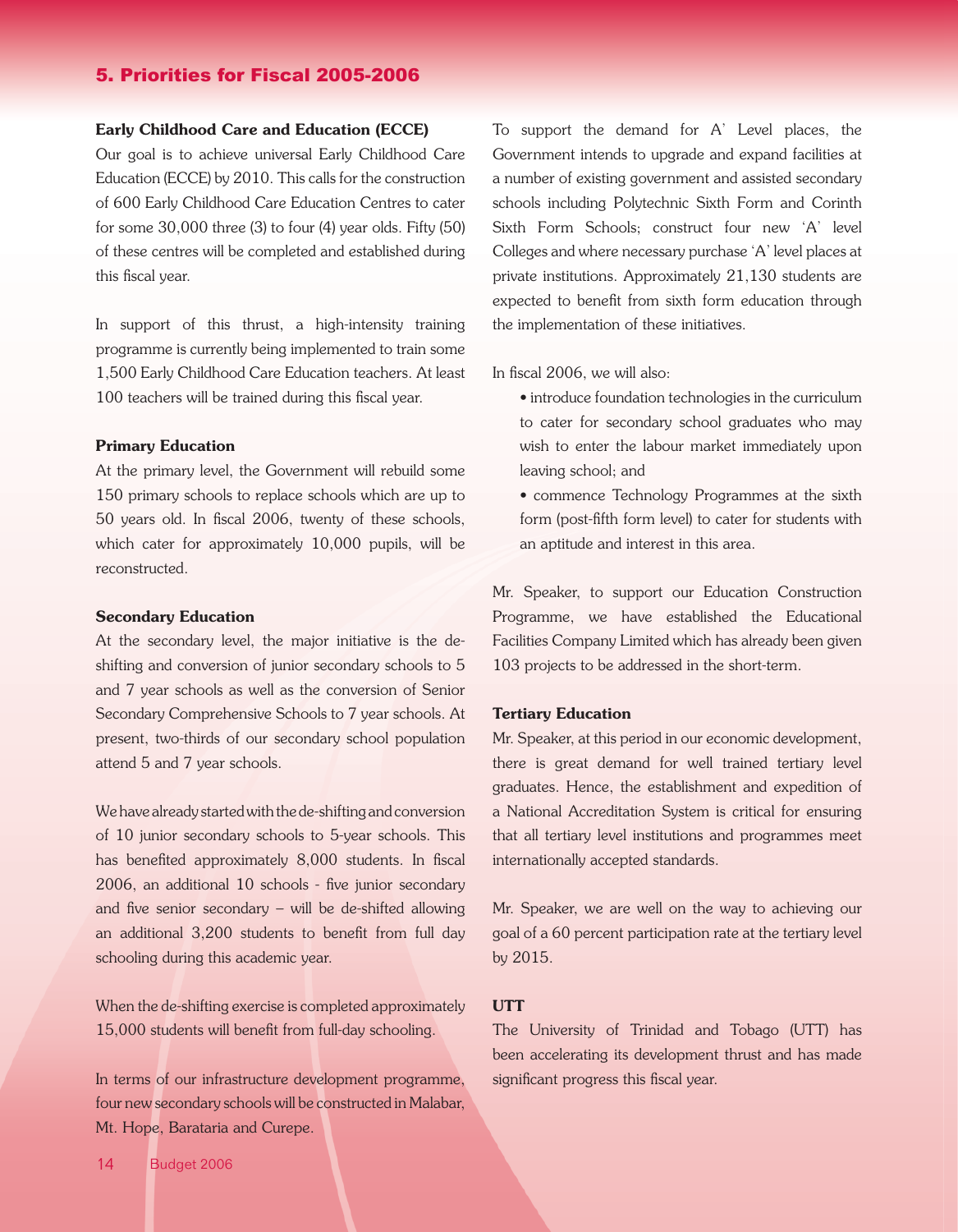Over the past year, UTT has:

- established strategic alliances with several international universities;
- developed a broad range of engineering and IT diploma and degree programmes;
- commenced a transitional studies programme with COSTAATT;
- built strong linkages with industry, especially with the major corporations within the petroleum and petro-chemical sectors; and
- integrated and enhanced the programmes of the John Donaldson and San Fernando Technical Institutes, to offer a range of National Engineering Technician Diploma under the umbrella of UTT.

UTT's initial enrolment of 1,600 in diploma and degree programmes is expected to increase to 3,100 in the 2005/2006 academic year. Significant increases are also expected in the short courses and transition programmes.

Work has begun on the construction of new UTT Campuses at:

- O'Meara, which will be completed by January 2006;
- Chaguaramas;
- the Main Campus at Wallerfield (to be completed by September 2008);
- and in Tobago at Battery Point, which is scheduled for completion by September 2007.

#### **COSTAATT and TTHTI**

Increasing access to tertiary education is also being achieved through COSTAATT and the Trinidad and Tobago Hospitality and Tourism Institute (TTHTI). COSTAATT has been active in the development of new programmes such as Court Transcription and Medical Records Science, to address the needs of the workplace and the job market. The enrolment of COSTAATT for 2004/05 was 4,763 students.

TTHTI has been commissioned as the training institution for the Royal Caribbean Cruise Lines in the Southern Region. The Institute has developed articulation agreements with a number of international tertiary institutions and now has an enrolment of just over 500.

## **Government Assistance for Tuition Expenses (GATE)**

Mr. Speaker, the GATE Programme replaced the Dollar for Dollar Education Plan in September 2004. In my 2005 Budget Statement I indicated that we intended to provide free tertiary education in public institutions by the first of January, 2008. Since then, our revenue situation has improved considerably. I am therefore pleased to announce, Mr. Speaker, that with effect from January 1, 2006, all nationals of Trinidad and Tobago enrolled at public tertiary institutions, namely UWI, UTT, COSTAATT and other institutions where the Government sponsors students, will be eligible for free tuition, that is free public tertiary education.

#### **Training**

Mr. Speaker, this Government's is committed to expanding training opportunities to meet the demands of our burgeoning economy and to prepare our citizens for meaningful participation in our society. We are currently administering no fewer than 17 training programmes directed to meeting our diverse and rapidly-changing needs. Most of these programmes include a component of life-skills training which exposes participants to attitudinal and personal development aimed at transforming behaviour, engendering a positive work ethic and equipping participants with the tools to become productive and responsible members of society.

#### **Technology and Continuing Education Centres**

Mr. Speaker, in November 2004, the Government opened the Laventille Technology and Continuing Education Centre. The Centre is occupied by two (2) major training providers, the National Energy Skills Centre and Metal Industries Company Limited. Similar technology centres are being constructed in Chaguanas and Point Fortin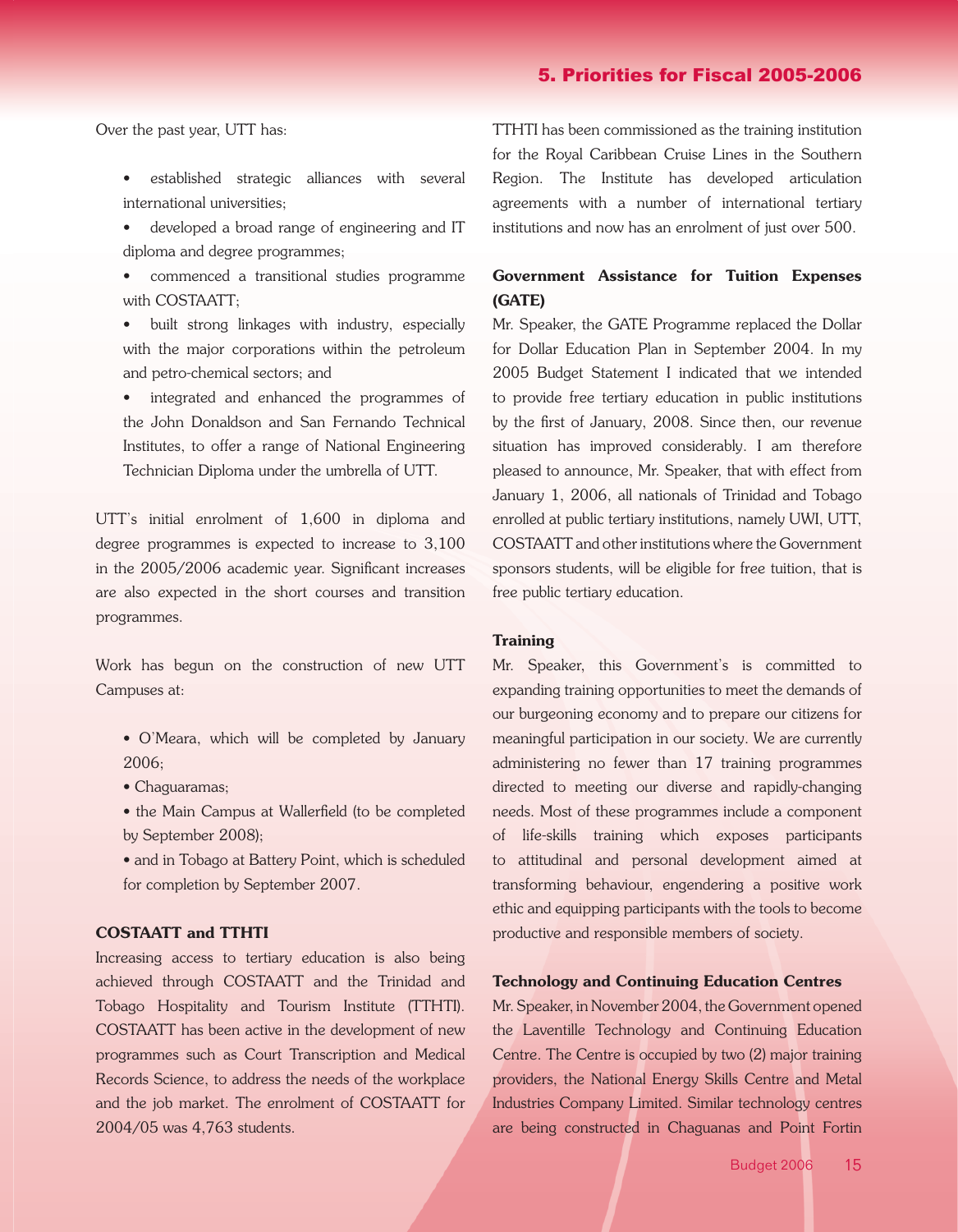and the upgrade of the St. Bede's Technology Centre, St. Augustine is underway. We plan to open new MIC Centres in Mayaro, Pleasantville and Diego Martin and to expand existing facilities at Ste. Madeline and Macoya.

## QUALITY HEALTHCARE AND WELLNESS

Mr. Speaker, the promotion of healthy lifestyles and easy access to quality health care are critical components of the thrust towards developed nation status. Almost half of our population depends on the public health sector for affordable, equitable and accessible health care.

An integral part of our health sector policy is the construction and refurbishment of our health care facilities. Outreach Centres are currently being built in Las Lomas, Williamsville, Gran Couva, Talparo and Guayaguayare. Work is ongoing at the Eric Williams Medical Sciences Complex and the General Hospitals in Port of Spain and San Fernando.

By 2007, we expect that construction of the Point Fortin and Scarborough Hospitals, the National Oncology Centre and a new wing of the San Fernando General Hospital will all be completed. This will be followed by new fully equipped primary health care facilities for the residents of San Juan, Barataria, Diego Martin, Carenage, Petit Valley, Debe, La Romain and Ste. Madeline.

Mr. Speaker, the development work at our health care facilities has been complemented by a drive to enhance the quality of service delivery through the purchase of modern, state of the art diagnostic and treatment equipment and measures to expand the availability of qualified health care personnel.

This year the University of the West Indies started a Bachelor of Science Nursing Degree in Advance Nursing Practice with an initial intake of thirty students. Ongoing post-basic specialist training of registered nurses in areas such as Oncology, Intensive Care and Neonatal Nursing will provide support for the expansion of services provision in these areas.

The annual scholarship programme for doctors at the St. George's University will also continue to provide additional trained medical doctors.

In support of the efforts to modernize and upgrade the medical records system, a certificate and diploma in medical records is to be offered through COSTAATT.

#### **HIV/AIDS**

Mr. Speaker, implementation of the five-year national strategic plan for the prevention and control of HIV/ AIDS, which was launched in September 2004, continues to be a priority for this Government. Laboratory testing, as well as a programme for voluntary counselling and testing for HIV are being expanded. The latest data from the National Surveillance Unit and PAHO indicate a progressive decline in reports of new infections over the period 2002 to present time.

#### **Cardiovascular Services - EWMSC**

Mr. Speaker, the recent acquisition of two new Angiographic Catheterization Laboratories will revolutionize cardiac health care in this country and make EWMSC the premier tertiary cardiac care centre – not only in the CARICOM Region but across the wider Caribbean. These two Catheterization labs will allow for the resumption of enhanced heart testing, as well as angiogram, angioplasty, stenting of the heart, interventional radiology, pacemaker implantation, and, in time, become the centre for electro-physiologic studies and procedures.

#### **Community Outreach**

Mr. Speaker, recognising that ill-health is both a consequence and a cause of a family's inability to function productively, Government proposes to launch early in the new year, a community outreach family medicine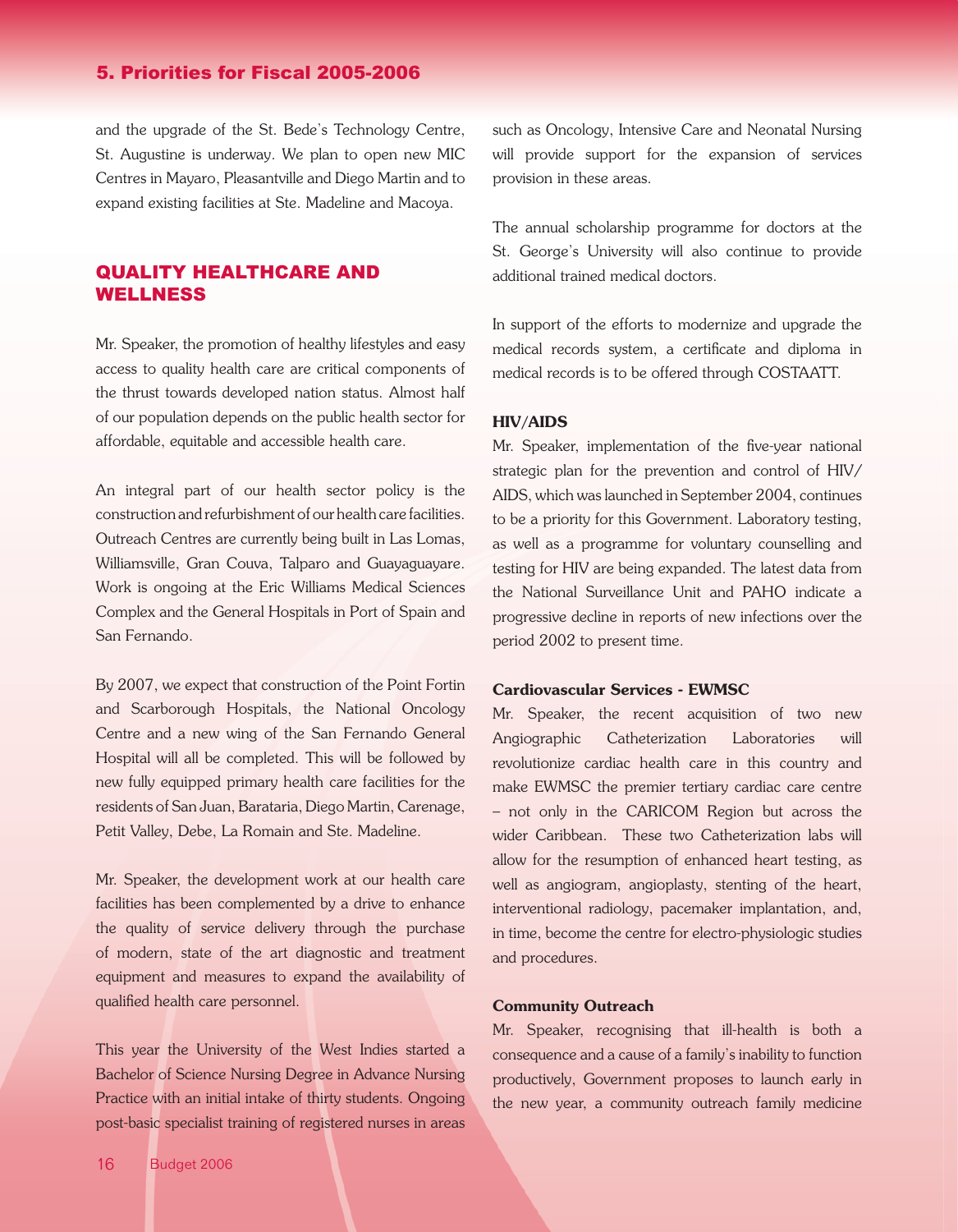programme that will bring primary health care to the doorsteps of families living in remote areas.

This service will be conducted through the use of mobile clinics that will provide a broad range of health services inclusive of:-

- Glucose sugar testing;
- Screening for hypertension, obesity, cholesterol and other dietary disorders;
- Screening for vision;
- Promotion of wellness and healthy living;
- General Health Advisory service;
- Screening for mental health;
- Pap smears;
- Immunization; and
- Family education and counselling.

#### AFFORDABLE HOUSING

Mr. Speaker, a prime function of any responsible Government is to ensure that affordable, quality housing units are available to those who otherwise would not be able to acquire this basic necessity.

My Government fully understands, Mr. Speaker, that a proper home means a more settled family, whereby members can devote themselves to other worthwhile pursuits, including education, the pursuit of suitable careers, the maintenance of a stable and cohesive family unit and the making of a greater contribution to community and national life.

But, there are many in this country who face real challenges to home ownership. The inability to access mortgages because of income constraints; the high cost of land combined with the high cost of construction just takes this dream beyond the reach of many, particularly females earning less than \$3,000 per month.

This Government's strategy is to make acceptable housing available through major construction and upgrading programmes while simultaneously addressing the issue of affordability.

Government has agreed on a strategy designed to give effect to the affordability of housing. The strategy essentially involves:

- A subsidised interest rate of two percent for mortgages for Government low income housing;
- Longer repayment terms;
- Standardisation of the mortgage instrument;
- Rent to own policy.

This will result in reduced costs associated with the purchase of property, further impacting on reduced interest cost.

Mr. Speaker, our housing policy is designed to increase the availability of affordable, quality homes mainly to citizens in the low to middle income brackets. This year, we propose to construct 8,000 units under the Accelerated Housing Programme. It is instructive to note that over the period 1996 to 2001 the previous Administration constructed 4,201 houses. In two years this Administration constructed 9,670 houses - more than double what it took them five years to do.

Mr. Speaker, our housing policy also provides subsidy programmes aimed at reducing the cost of acquiring a home; and home improvement grants designed to assist existing homeowners who face difficulty in terms of improving their living conditions.

Subsidies of up to \$36,000 are available for beneficiaries earning between \$12,700 - \$27,000 annually, while a subsidy of  $$24,000$  is applicable for eligible beneficiaries earning between \$27,000 and \$44,000 annually. Home improvement grants are available to assist persons who earn less than \$30,000 annually, to effect repairs to their homes.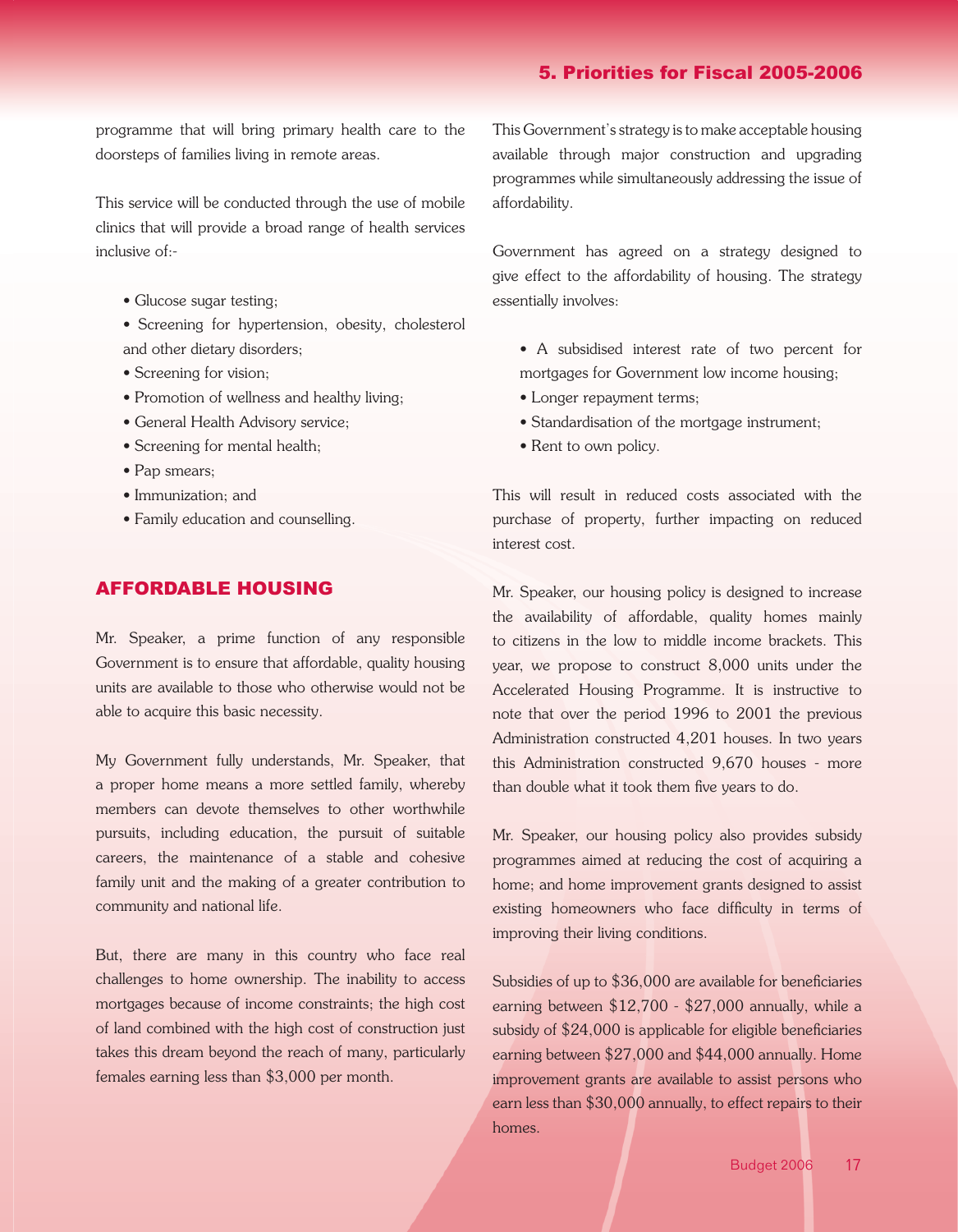This year, Mr. Speaker, our housing programme will give special emphasis to two specific modalities: squatting communities and the redevelopment of our inner cities. Central to addressing the squatting issue is the Land Settlement Agency, which has been given the mandate to deal with the regularisation of squatting communities. The Agency has been directed to put in place the necessary arrangements to begin operations by November 2005. Mr. Speaker, the Government is convinced that squatting has gone beyond necessity. This trend has to be stopped.

#### **East Port of Spain Development Company Ltd**

Mr. Speaker, Laventille and surrounding environs are considered one of the most depressed areas in the country with high crime and unemployment rates and with many of the residents living in sub-standard conditions.

East Port-of-Spain, the area bounded broadly by Charlotte Street, the Lady Young Road, and the Eastern Main Road, and includes Never Dirty Morvant and Caledonia, .has been declared a special development zone. This means that special attention will be paid to both the economic and social challenges faced by residents of the area. The Government is committed to making a much greater intervention effort and in order to give effect to this the Cabinet has agreed to the establishment of the East Port-of-Spain Development Company which will access funding under the Infrastructure Development Fund (IDF) to carry out its mandate.

#### **Construction of Commercial Complexes**

Mr. Speaker, strengthening the family unit also involves building facilities to ensure integration and sustainability of communities. In order to facilitate the development of small businesses in existing and new housing schemes, as well as encourage the development of entrepreneurial skills, three commercial complexes are under construction. The Maloney Multi Purpose Complex Project is now 100 percent complete and work is ongoing on facilities at La Horquetta and Pleasantville. Three additional complexes

will be constructed at Bon Air, Couva and Edinburgh 500 during the new fiscal year.

#### EFFECTIVE SOCIAL SUPPORT

Mr. Speaker, poverty is much more than about low income or the inability to meet one's needs. It is rooted in poor education and knowledge, a lack of choices and opportunities, environmental impoverishment and often an absence of hope and self esteem.

The Government's social support mechanism brings all these dimensions together in a mix of developmental and preventative programmes to empower the poor and the vulnerable to escape poverty along with remedial programmes to provide the much needed support for indigent persons and those who fall into crisis situations.

#### **Unemployment Relief Programme**

A key support mechanism for the unemployed is the Unemployment Relief Programme. Between September 2004 and June 2005, 50,000 job opportunities were provided in the various components of the Programme. As the level of unemployment falls, we will reduce the number of special projects undertaken and reduce the size of the Programme

In addition, we will restructure the Programme and reintroduce a comprehensive training element targeted at the development of construction skills and basic education.

#### **Marginalised Groups**

Mr. Speaker, we must ensure that we uplift the status of those who are most vulnerable and marginalised among us; including substance abusers, elderly persons, mentally ill individuals and those who are homeless.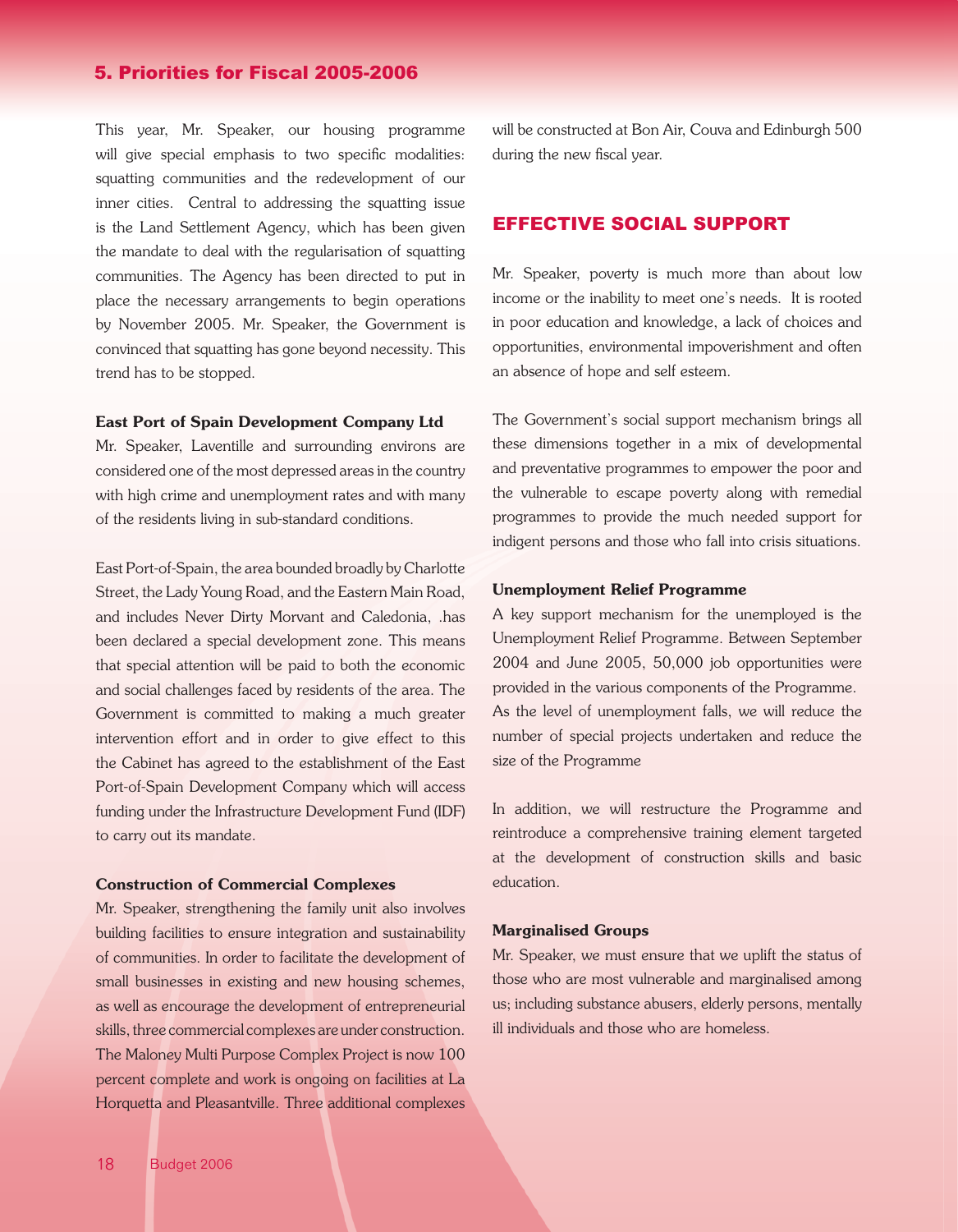Our programme in the new fiscal year will include:

• Provision of short term accommodation at the St. Anns and Tumpuna Road facilities for the mentally ill;

• Substance abusers who require special attention relocating to rehabilitation centres;

• Establishment of three new facilities - a Social Displacement Centre and a Halfway House in Port of Spain and a Centre for the Aged, in Arima. In addition, a long-term care facility will be established at Aripo.

• Development of the capacity of NGOs to provide appropriate care and rehabilitation through training programmes and the provision of technical advice and financial resources.

• Establishment of Senior Centres for Older Persons. These Centres will be multi-service facilities, and will be the focal points for older persons to access services, and participate in educational and recreational activities;

• Implementation of a Meals on Wheels Programme for senior citizens affected by a disability and/or chronic illness;

- Provision of a Continuum of Health and Support Services for Older Persons;
- Provision of Business and Entrepreneurial Training for Persons with disabilities;
- Training of Personal Assistants for Persons with Disabilities; and
- Establishment of five new centres for the Adolescent Mothers Programme.

#### **Youth Support**

Mr. Speaker, the Government will strengthen its efforts at addressing the current problems affecting young people, including unemployment, crime and HIV/AIDS through the establishment of a restructured delivery system for youth via community-based and non-governmental organizations.

Several new and existing community-based youth programmes will be offered in fiscal 2006, including Youth Health, Save the Youth in Marginalised Communities and the Youth-Based Support Fund for Community Projects, which will provide funding to youths who propose and execute creative solutions to community needs. Approximately 200-300 community projects are expected to be undertaken in fiscal 2006.

Two important milestones for youth development will be the establishment of the National Youth Council which will promote youth participation in governance and decisionmaking; and the implementation of the National Youth Policy which will facilitate the establishment of a Youth Leadership Development Institute, a Youth Development Fund and a Youth Employment and Employability Policy.

#### **Community Development**

Mr. Speaker, at the heart of the Community Development thrust is the Community Centres programme that focuses on the provision of appropriate accommodations for the conduct of community affairs. We intend to initiate construction of 100 community centres throughout the country commencing in the 2006 fiscal year.

In addition, we propose to spend over \$142 million on the upgrading and establishment of community sporting facilities, including swimming pools, playfields and jogging tracks to facilitate the participation of families in recreational activities.

#### **Culture**

Mr. Speaker, we must anchor our ambitions of achieving developed nation status in our diverse heritage and the cultural achievements that have shaped our society.

The steel pan, the national instrument of Trinidad and Tobago is an intrinsic element of our national identity and a symbol of pride in our country.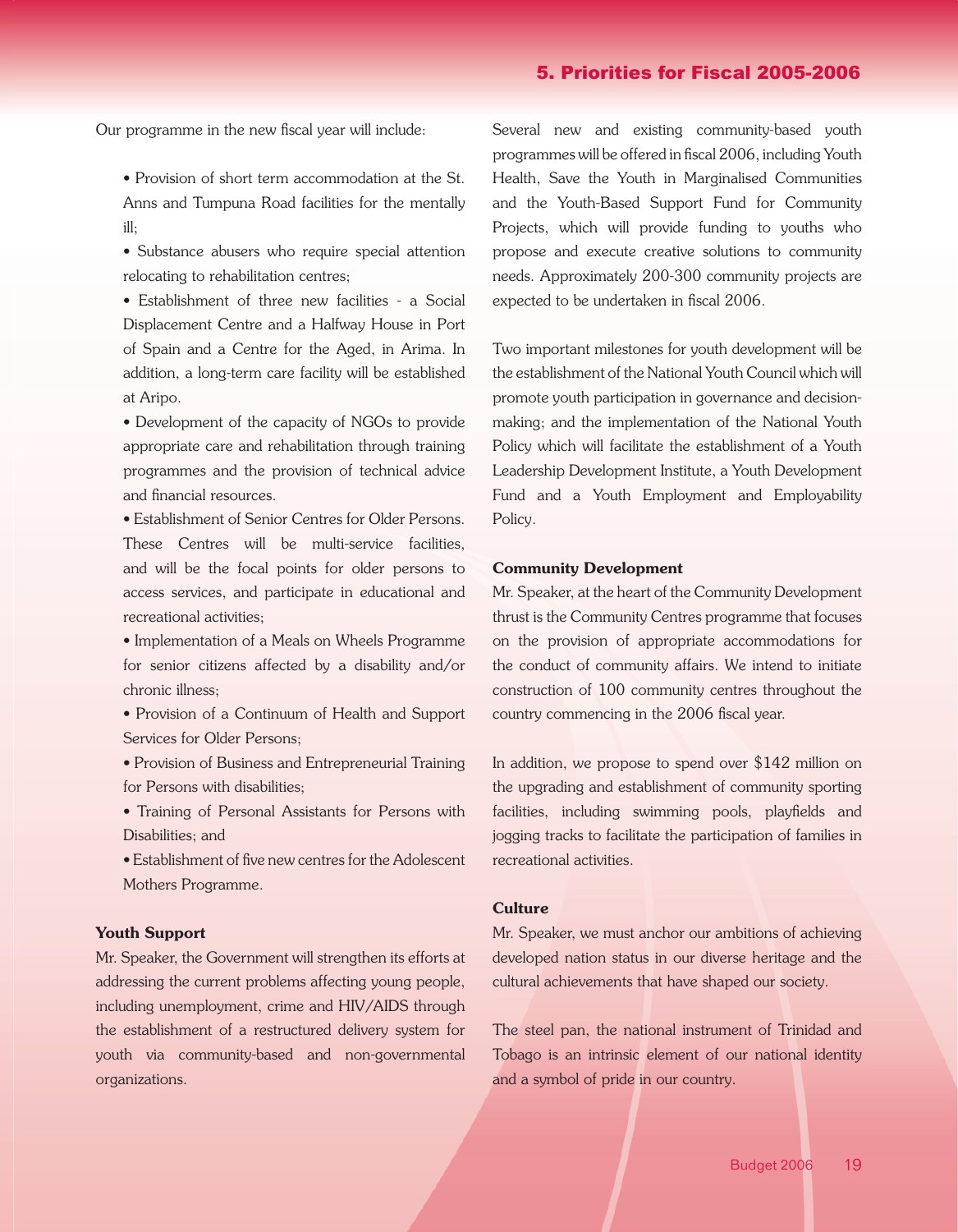Government has decided to transform the National Steel Orchestra into a full symphony orchestra of 60 to 70 persons which must be ready for presentation to the national and international community, complete with a full repertoire of music by January 1, 2007.

We will also purposefully use the steel pan to grace our international image and enhance our marketing strategy. It will be a flagship product of Brand T&T.

In order for the national instrument to serve as the symbol of pride for all of us, we will begin to showcase its image in our physical landscape, especially in the design of our public buildings and infrastructure.

Mr. Speaker, we will also establish two Academies for the Performing Arts, one at the Princess Building Grounds in Port of Spain and the other at Todd Street in San Fernando. Work will commence in early 2006. These facilities will allow our national instrument to play side by side with and match the virtuoso of international orchestras.

The centrepiece of cultural infrastructure will be a new state of the art National Carnival Centre at the Queen's Park Savannah. Phase I of the project will commence in March 2006, immediately after carnival and will be completed in time for our celebration in 2007.

#### **Sport and Recreation**

With the formation of the Sports Company of Trinidad and Tobago Limited, the implementation of the sport policy has been diversified and strengthened. The Company will have a key role in the management and maintenance of sporting facilities and the execution of programmes for total participation in sport including high performance sport. In addition, the Company will work with relevant stakeholders to establish an Institute of Sports at the University of the West Indies.

Community sporting facilities including swimming pools, cricket and football fields and multi-purpose courts will be developed in Diego Martin, Pleasantville, Toco, Point Fortin and Santa Cruz. In addition, we will develop several regional recreational grounds: Yolande Pompey, Irwin Park, Eddie Hart and the grounds in Morvant, Sogren Trace in Laventille, Charlieville, Lange Park and Patna Village. Additionally, in fiscal 2006, we intend to spend over \$100 million upgrading and improving community recreation grounds all over Trinidad and Tobago.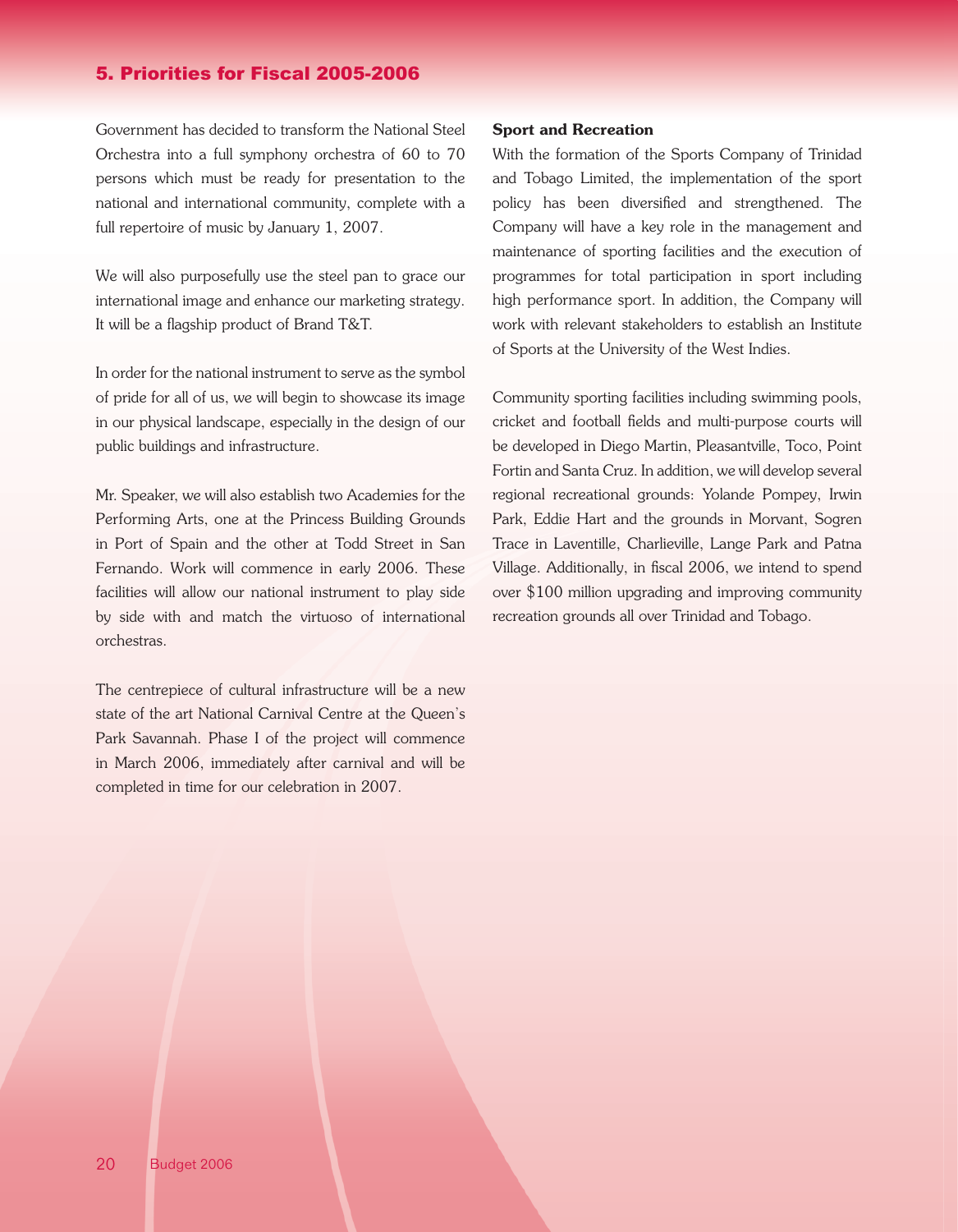## SUSTAINING ECONOMIC GROWTH AND BUILDING COMPETITIVE BUSINESSES

Mr. Speaker, I will now outline our policies for the main production sectors. Let me reiterate that the top of our agenda is the restructuring and strengthening of the drivers of growth, so that we can develop a diversified, competitive economy that occupies a more profitable position in the global value chain. This means that we must shift successfully from our primary production mode towards activities that take advantage of our resource endowments, strategic location and the quality of our workforce. In the process, we must build competitive businesses on the basis of efficiency, productivity and innovation.

## ENERGY AND ENERGY INDUSTRIES

Mr. Speaker, on a policy level, we have taken the decision that all new project proposals in the downstream natural gas sector, including ammonia and methanol production, must include a value-added element for processing into a higher value product. As a result, plans are in train to establish plants to produce melamine, urea-ammonia nitrate and acetic acid.

In addition, discussions are underway with respect to the feasibility of establishing a world scale polypropylene plant for this country. This US\$1.4 billion polypropylene complex will be the first plant in Trinidad and Tobago of its type in plastics. Plant start up is estimated for the year 2010. It will be yet another of the basic building blocks towards making Trinidad and Tobago a modern industrial state.

It will provide opportunities for downstream businesses in consumer products, film for packaging food, toys, automotive parts and appliances to name a few. It is estimated that short-term employment during the construction phase should peak at 4,000 jobs while longterm employment should result in 400 jobs.

## 6. Strategic Investments

#### **LNG**

The Atlantic LNG Train 4 plant is expected to be commissioned in November 2005 - two months ahead of schedule. In addition to expanding LNG production further, a strategic decision has now been taken to explore investment opportunities along the entire LNG value chain. In this regard, NGC LNG (Train 4) has been renamed the Trinidad and Tobago LNG Company which will be the vehicle by which the Government will make and manage future investments in LNG and promote and develop new business opportunities in the industry.

A Committee has been established to select strategic partners for possible joint venture arrangements with the Government in areas of new LNG investments including a new LNG Train, LNG shipping, re-gasification facilities, distribution and marketing to the final consumer. The evaluation process which employs a bidding procedure is expected to be completed shortly.

Several other potential partners have submitted proposals for investments along the entire LNG value chain and these proposals are currently being reviewed.

The National Gas Company is nearing completion of two major pipeline projects that will significantly increase the Company's capability to deliver increased volumes of natural gas to new projects as and when needed. One of these, a 76.5 kilometre 56-inch Cross Island Pipeline (CIP) will have a transmission capacity of 2.4 billion cubic feet per day (Bcf/d), and will initially service the Atlantic LNG Train 4 expansion. This pipeline will possess significant spare capacity to serve the needs of future LNG expansions and new gas based industries to be developed at the Union Industrial Estate at La Brea.

The second, the Beachfield Upstream Development (BUD) project entails the construction of a 63 kilometre, 36 inch offshore gas pipeline from bptt's Cassia B platform off the south-east coast of Trinidad. The BUD project will increase NGC's transmission capacity to Point Lisas Industrial Estate from 1.4Bcf/d to 2.0 Bcf/d to meet the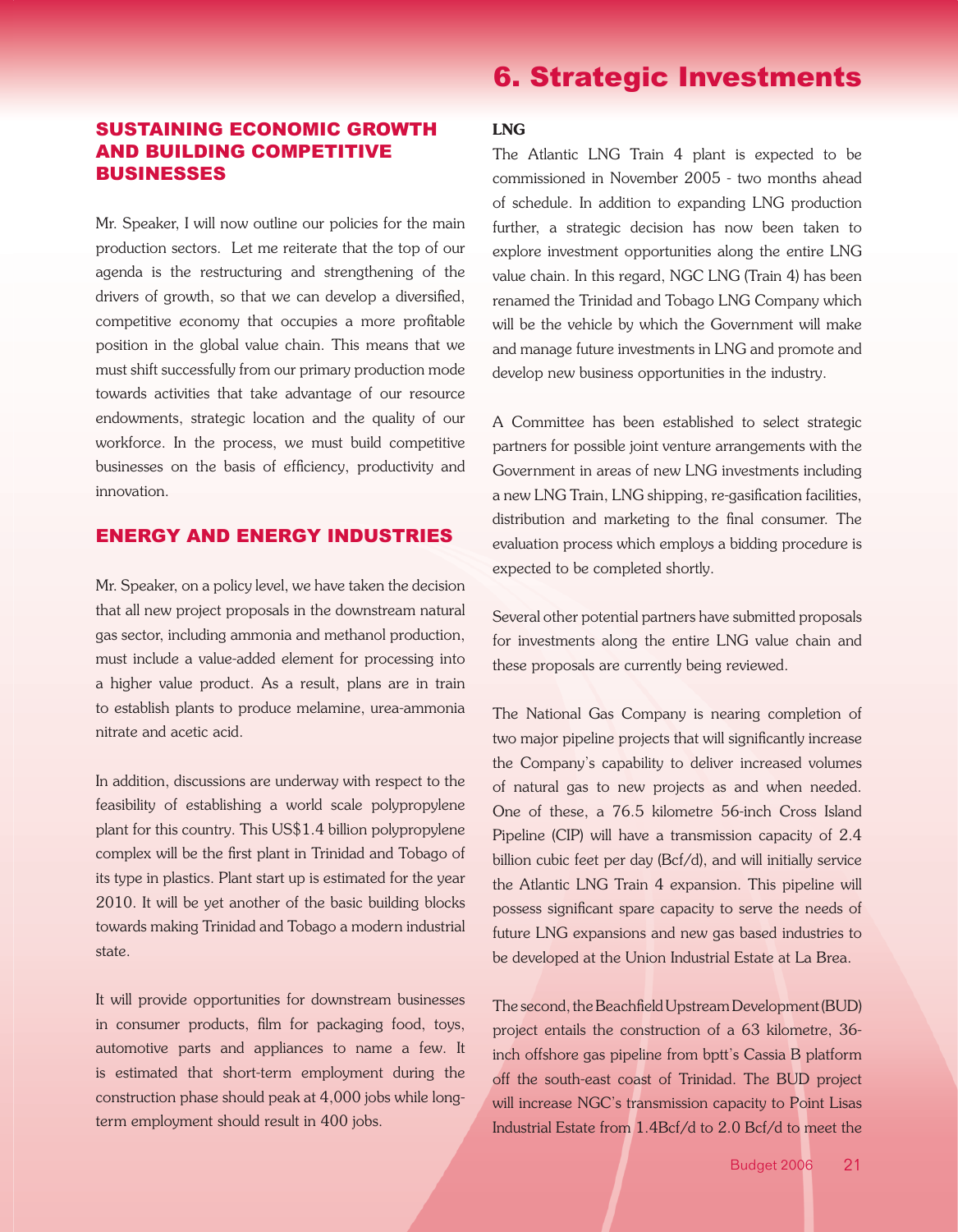increased gas demand for the M5000 methanol plant, the largest methanol plant in the work and which is now coming on stream, and the future growth in natural gas utilization.

The Government is at present in receipt of proposals for the development of two aluminium smelter plants, one at Cap-de-Ville, Point Fortin, and the other at Union Industrial Estate, La Brea. In keeping with our policy to increase the value added accruing to this country, one of these proposals has clearly outlined plans that would utilize 100 percent of the produced aluminium in downstream facilities located throughout Trinidad.

The Government is also currently giving consideration to two proposals from NUCOR and the International Steel Company aimed at the revitalization of the iron and steel industry. Both proposals offer commitments that could lead to opportunities for the establishment of plants producing downstream products based either on cast-steel or cast-iron.

Essar, an Indian Company, has agreed to construct an integrated Iron and Steel Complex representing an investment of US\$1.2 Billion which will include several downstream steel plants. This investment will involve, among other things, the manufacture of steel plates that can be used to make tubes and represents a significant new development in the domestic Steel Industry.

Mr. Speaker, all these initiatives spell jobs - sustainable jobs.

#### **Optimising Refinery Operations**

Mr. Speaker, PETROTRIN is pursuing a strategy to establish the Pointe-a-Pierre refinery as the premier refining centre in the Caribbean, supplying high-quality, clean fuels to the local, regional and international market.

A threefold upgrade of the refinery is being pursued, including: a Gasoline Optimization Programme, an Ultra Low Sulphur Diesel Programme, and a Bottom of the Barrel Optimization.

The three year gasoline optimisation programme is underway and involves the construction or revamping of eight major plants, along with the associated utilities and supporting units at an estimated cost of US\$500M. The construction phase of the project is expected to lead to a considerable number of jobs.

We are also considering the establishment of a new refinery at Pointe-a-Pierre.

#### **Community Partnership Initiative**

Mr. Speaker, our drive to capture more of the value in the energy sector via operational and strategic participation is being impeded by an inadequate number of industryready professionals and skilled workers. Currently, not enough graduates are produced on an annual basis to meet the demand. It is estimated that we need 620 professionals, 1,310 engineering technicians and 1,030 craftsmen and machine operators annually. This shortfall in human capital can be attributed to, among other things, a lack of information concerning the sector. To stimulate interest in the petroleum sector, the Ministry of Energy and Energy Industries will implement a Community Partnership Initiative. The objective is to provide future candidates for the range of tertiary level training initiatives now being implemented by the Government at UTT, UWI and COSTAATT. The Initiative will have a mentorship component and will encourage energy sector companies and professionals to have closer interface with schools in their fence line communities through the Adopt a School Programme and the Energy Alive School Quiz.

#### **CONSTRUCTION**

Mr. Speaker, the construction sector will continue to be a major source of growth in 2006. In addition to the Government's housing programme, work is proceeding on a number of major building projects including: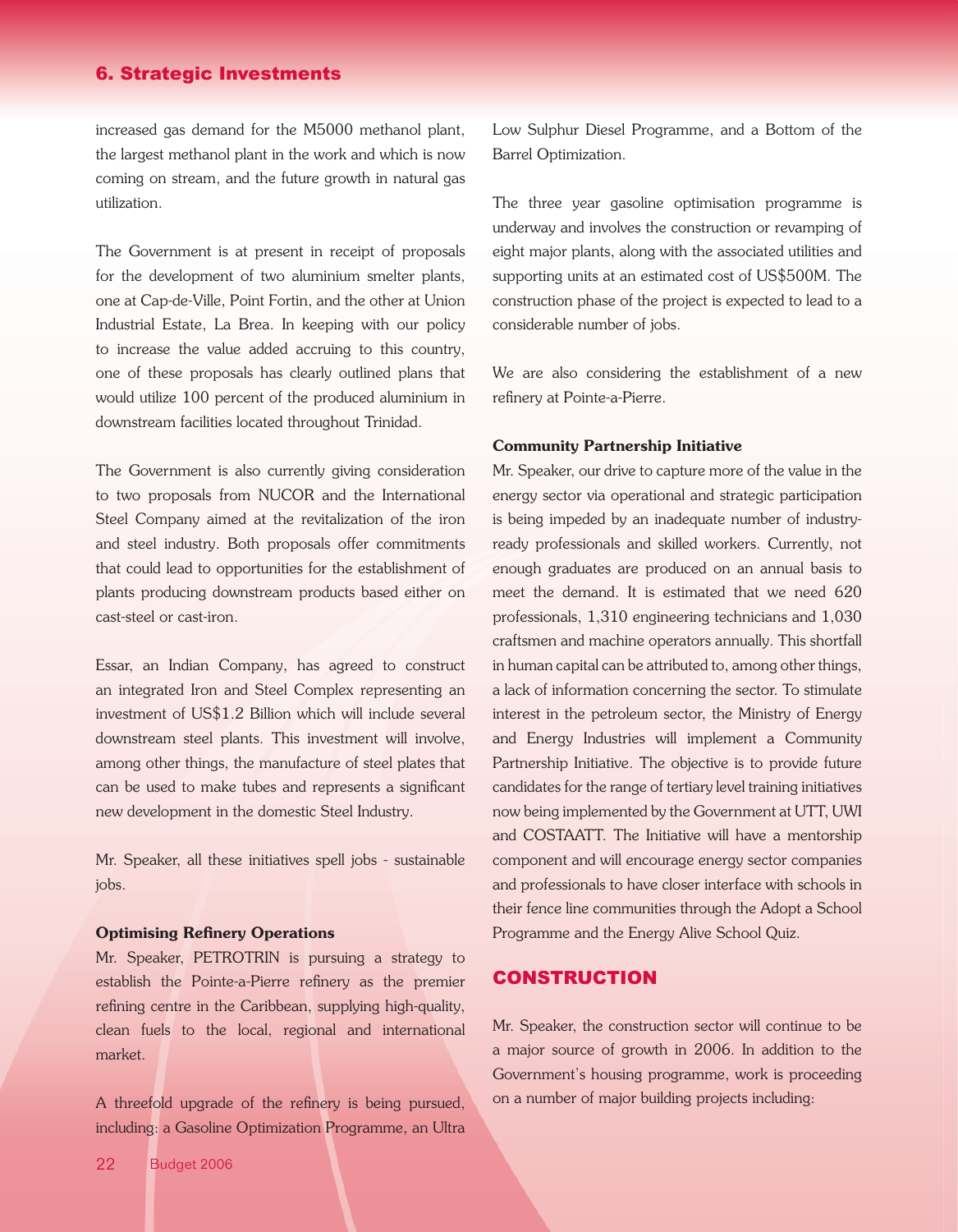- the Port of Spain International Waterfront Project;
- the Brian Lara Stadium in Tarouba;
- restoration of the Red House
- the Chancery Lane Complex in San Fernando;
- the Government Campus Complex;

• new facilities for the Ministries of Legal Affairs, Education, Social Development, Ministry of Public Administration and Information;

- the THA Financial Complex and Scarborough Library; and
- the construction and upgrade of administrative Buildings for the Municipal Corporations.

#### NEW GROWTH SECTORS

Mr. Speaker, I indicated last year that seven priority industries have been identified with potential for business development and job creation. To date we have completed strategic plans for all of these areas and implementation of three such plans has begun.

## MANUFACTURING

Assisted by investments and the provision of generous fiscal incentives, our manufacturing sector has grown to be the leader in the Caribbean. The Government is committed to helping the sector maintain this dominant position and to become competitive in new markets further afield. Accordingly, in line with the recommendations of the Standing Committee on Business Development, we are taking steps to:

i) complete the Technology Park at Wallerfield;

ii) modernize existing Industrial Parks and develop new Industrial Parks;

iii) increase market intelligence and product development capabilities among manufacturers;

iv) introduce a Degree Program in Entrepreneurship

and Innovation at the University of Trinidad and Tobago (UTT);

v) improve the customs services, port facilities and the various institutions facilitating business;

vi) intensify efforts (along with our CARICOM partners) to heighten negotiations on free trade agreements with MERCOSUR, Canada, and Central America;

vii) establish a Research and Development Fund for technology and innovation to support the local research environment;

viii) develop a comprehensive legislative framework that would facilitate the expansion of trade and investment; and

ix) create an environment for fair competition in the domestic market.

## THE SMALL AND MICRO-ENTERPRISE SECTOR

The Business Development Company and its subsidiary company, Caribbean Leasing Company, will continue to provide comprehensive technical support and loan guarantees to enable small and medium-sized enterprises to maximize their potential.

At least 80 companies will benefit from its Loan Guarantee Programme in support of loans from financial institutions exceeding \$13 million, in sectors including printing and packaging, electronics, agriculture, food and beverage, light manufacturing and distribution. In addition, over \$16 million in leases will be disbursed through the Leasing Company for the acquisition of machinery and equipment for plant modernisation and upgrading.

#### **Fair Share Programme**

Mr. Speaker, in order to develop the Small Business Sector further and facilitate the development of the entrepreneurial experience and skills set, we will introduce a "Fair Share Programme" as part of the reform of the procurement regime in the Public Sector.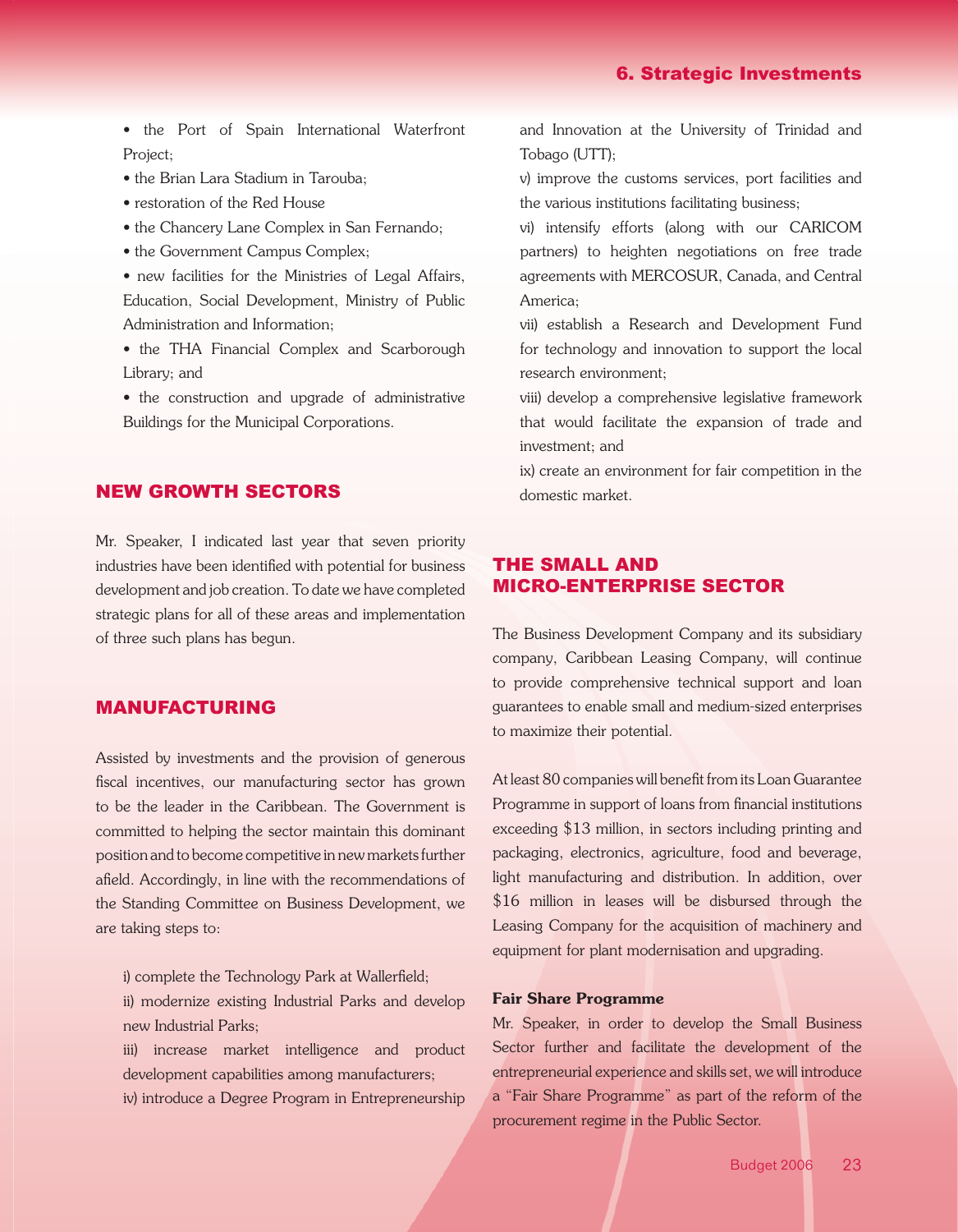Under the programme, public sector contracts of a value of \$1,000,000 or lower will be reserved exclusively for registered small businesses of various sizes.

## AGRICULTURE

I now turn, Mr. Speaker, to our plans for the development of the agricultural sector. Global imperatives require the agricultural sector to build and sustain competitiveness by being resilient, adaptive and technology and market driven. The sector must also be managed intelligently using an efficient information technology support and information system.

Over the medium-term our strategy will be to:

- Improve food security and food sovereignty by the development of strategic agricultural sub-sectors;
- Pursue a sustainable rural development agenda;
- Encourage youth involvement in agricultural activity;
- Increase competitiveness in export and domestic markets.

The main drivers of success will be the quality of our access roads, drainage, irrigation and water management systems; land use rationalization; the availability of finance and credit; effective marketing and the policy and regulatory framework; fisheries management and infrastructure; and the quality of our human capital.

#### **CARONI**

The centrepiece of our intensified agricultural thrust is the restructuring of Caroni (1975) Limited. With the allocation of two-acre plots of agricultural land in fifteen (15) locations throughout Trinidad to former employees, we have created 7,247 new land owners and brought into productive use an additional eighteen thousand, three hundred and thirty eight (18,388) acres of land.

Mr. Speaker, the Ministry of Agriculture Land and Marine Resources will register these new land owners as farmers which will entitle them to benefit from Government's Agricultural Incentive Programme. Some of these incentives will subsidise the cost to farmers as follows:

- 50% of the purchase price of machinery and equipment;
- 50% of the cost of irrigation equipment including water pumps;
- 25% of the cost of tillage of land; and
- 15% of the purchase price of agricultural vehicles.

Training support will also be provided through the extension services division of the Ministry and thirty (30) buildings owned by Caroni (1975) Limited are to be used for this purpose. The Ministry will also provide support in research and development, agro-processing and marketing.

Mr. Speaker, these farmers will be encouraged to extend from primary farming into value added products, particularly agro-processing and marketing through the creation of Co-operatives and agri-businesses.

These initiatives will transform the traditional semicommercial and primary-production-based agriculture into a set of profitable viable agri-businesses, and have a positive impact on employment, incomes, trade and production in agriculture and allow them to take advantage of the export opportunities that are available.

#### **New Initiatives by ADB**

The Agricultural Development Bank is now positioned as the driving force in promoting business development, growth and competitiveness in the agricultural sector.

The Bank has developed three new products in support of its business development thrust:

• The 'Cocoa Revitaliser' to support the revitalisation of the cocoa industry;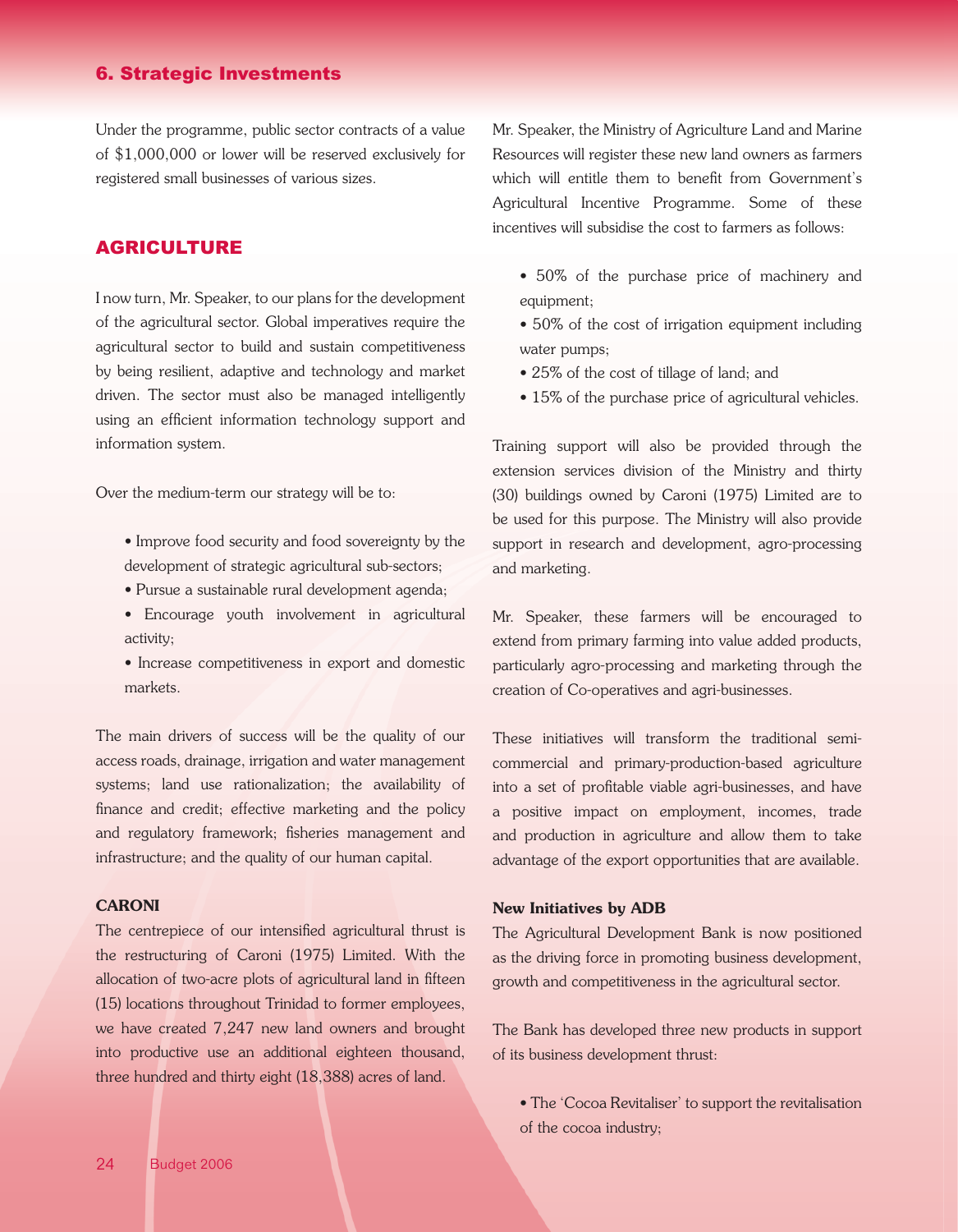- The 'Grow Safe Loan' to promote the use of good agricultural practice; and
- The "Youth Window", which offers the lowest interest rates to attract our young people to the sector.

#### **Demonstration Farm**

To provide the feedstock for the agribusiness sector, Government intends to establish 2 or 3 large farms in the country through joint venture arrangements with private investors.

#### **Agri-business Development**

Mr. Speaker, the Government is also moving towards the development of new agri-business activity including the establishment of an agro-industrial park. We are in the process of finalizing plans to develop competitive industries from seven primary products: Cassava, Paw Paw, Hot Peppers, Sweet Potatoes, Pumpkins, Tilapia and Rabbits. The objective is to develop new value added processed products for the domestic, regional and extra regional markets.

We are also considering a proposal from the private sector to use Caroni Lands as a basis for the development of an agro-processing industry. This is a promising new initiative which has many possibilities for the agroprocessing industry.

## **Development of Strategic Agriculture Sub-Sectors**

Mr. Speaker, a major objective of our agricultural strategy is food security. We have commenced programmes to increase the level of sufficiency in five (5) strategic foods, namely Rice; Root crops and tubers; Small ruminants; Aquaculture and Dairy.

#### **Family Farms**

Mr. Speaker, over the past twenty years, the number of family farms has declined from approximately 30,000 units to 20,000. Yet they remain central to food production, the economic livelihoods of rural communities and good natural resource management. In implementing our rural development policy we will focus on:

- Providing infrastructure to facilitate increased production and productivity by family farms;
- Increasing the production of local foods through the Growbox and Community Aquaculture projects;
- Expanding youth-oriented programmes such as YAPA and the 4H and Young Farmers' Programmes;
- Establishing agricultural settlements in rural areas; and
- Providing training and facilitating the transfer of appropriate technology, to farmers, fisher folk and agri-businesses.

## TOURISM

Mr. Speaker, in testimony to the success of our marketing strategy, which positions Trinidad and Tobago as a destination of choice for leisure, events and conference tourism, visitor arrivals are projected to increase to 481,000 in 2005 some 8 percent higher than last year.

Nonetheless, a significant amount of work is required to bring our tourism product on both islands to internationally competitive levels.

The Government, Mr. Speaker, intends to exploit fully our enormous tourism potential in Trinidad. Our strategic thrust is to:

• upgrade the existing room stock to international standards, and establish a critical mass of new rooms led by the 5-star end of the market;

- position Port-of-Spain as the Meetings and Conventions Capital of the Southern Caribbean and the Business Centre of the Sub-region;
- Upgrade selected sites and attractions and develop various facets of the product;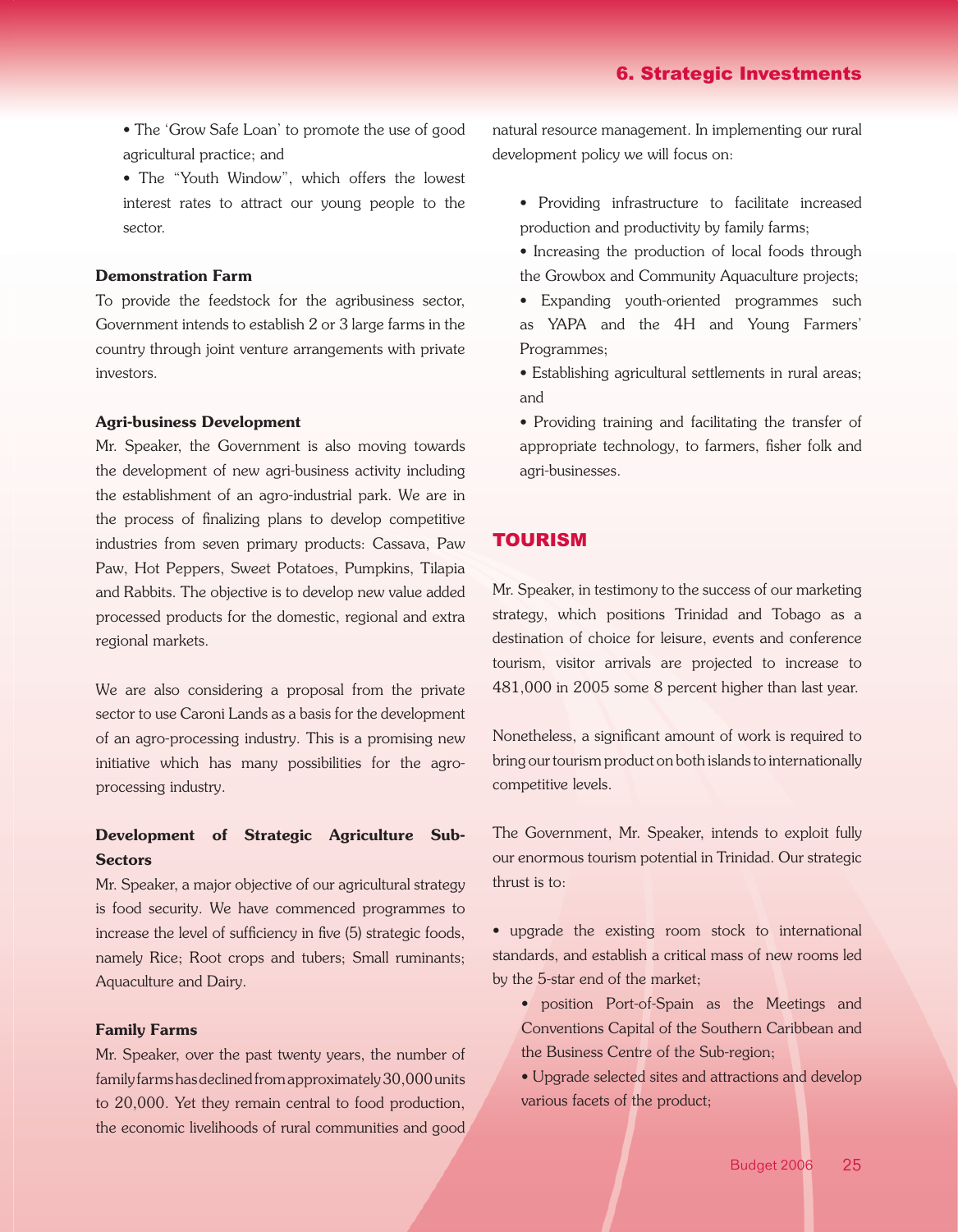- Increase airlift service to both islands;
- Enhance industry standards and quality service through human resource development and on-going industry training; and
- Generate a higher level of tourism awareness among the population.

In keeping with our focus on product development, the Chaguaramas Development Authority is in the process of establishing a National Heritage Park and Cultural Village in the Chaguaramas Peninsula. In addition, we propose to develop a National Heritage Park in each Municipal Corporation, which will encourage exploration and conservation of the cultural resources of each municipality.

## SOUND INFRASTRUCTURE AND EFFECTIVE TRANSPORTATION

Mr. Speaker, we recognize the adverse impact the quality of public infrastructure has on the productive sectors as well as the quality of life of our citizens. We must, therefore, respond in creative and innovative ways to bring relief in the short, medium and long-term.

In 2006, the Government will provide the necessary resources to treat properly with these issues. We have allocated the sum of  $$489$  million specifically for road rehabilitation and repair work, and for the first time the sum of \$292 million has been allocated specifically for the clearing, de-silting and improvement of rivers, drains and watercourses.

Allow me now to inform this Honourable House of specific plans and programmes to upgrade our main infrastructure systems.

#### Roads

Mr. Speaker, the major road infrastructure projects scheduled for fiscal 2006 include, inter alia:

- Extension of the Solomon Hochoy Highway from Golconda in San Fernando to Debe;
- Commencement of a new highway from San Fernando to Princes Town;
- Extension of the Churchill Roosevelt Highway from O'Meara Industrial Estate to Wallerfield - this project is already underway, and will provide proper highway access to the new University of Trinidad and Tobago and the Technology Park under construction at Wallerfield;
- Commencement of the Interchange at the intersection of the Churchill/Roosevelt and Uriah Butler Highways;
- Commencement of the Western Freeway to Chaguaramas;
- Commencement of the Mamoral Dam which will reduce significantly flooding in the Caparo River Basin;
- Extension of the Diego Martin Highway to Diamond Vale to be completed within the next two months; and
- Commencement of an Overpass and Highway improvements in Cocorite – which will facilitate the construction of new secondary schools planned for the Westmoorings area.

The newly formed National Infrastructure Development Company, NIDCO, will be responsible for the execution of most of these projects on behalf of the Ministry of Works & Transport.

The IDB-funded National Highways Programme will continue in fiscal 2006 with the rehabilitation of 70 kilometres of roads and the commencement of construction of 19 new bridges. Our Programme for Upgrading Road Efficiency (PURE) will target the repair of landslips, and road rehabilitation generally, as well as the development of alternative vehicular access routes linking key population centres throughout the country, and the construction of additional lanes on our major highways and main arterial roads. Two major areas of focus will be the development and improvement of roads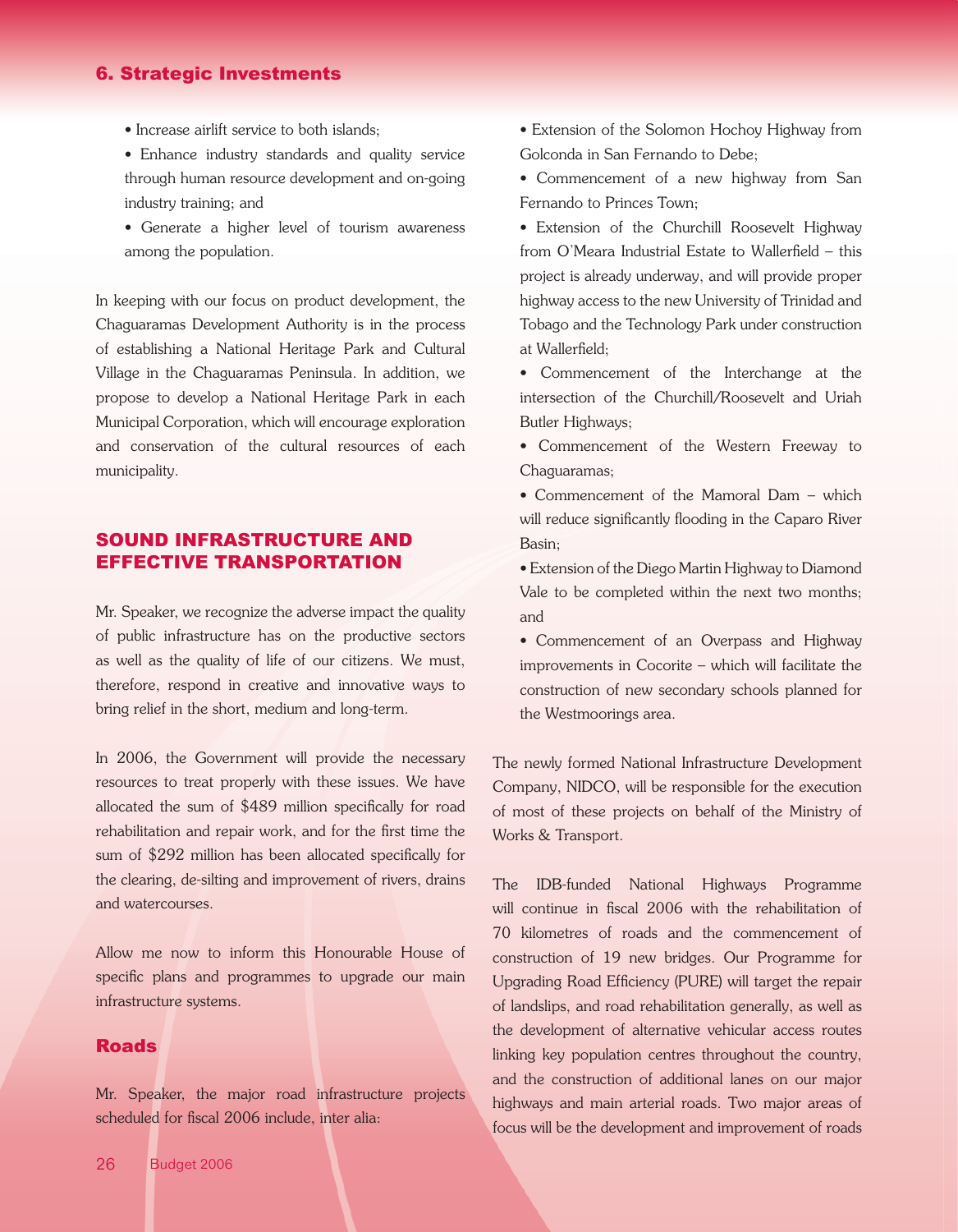in Chaguanas and Maraval to relieve traffic congestion.

#### **Drainage**

Mr. Speaker, the Government will embark in 2006 on the development of a Comprehensive National Drainage Plan that takes into account existing studies.

In the interim, the Drainage Division will continue work on the projects already started, which are geared to address specific situations. These include the commencement of construction of the Mamoral Dam and Reservoir in 2006 to alleviate flooding in the Caparo River Basin. Because of the magnitude and complexity of this project it will be undertaken over a two and half year period, costing in excess of \$100 million.

Mr. Speaker, the issue of flooding in the City of Port of Spain is an urgent one. In this regard, as a shortterm measure, the Ministry of Works and Transport, in conjunction with the Port of Spain City Corporation, will undertake the responsibility to flush out all of the underground drains within the City. New pumps will also be installed for the Sea Lots area, and the identification of a permanent solution to the problem of flooding in Port-of-Spain will be one of the key deliverables of the Comprehensive National Drainage Study.

Mr. Speaker, it will be remiss of me not to refer to the situation where previously flood-free areas are now being transformed into flood prone areas, as a result of poorlyengineered and poorly-constructed land and building developments. I can assure you that the Government intends to deal very firmly with unscrupulous land developers who contribute in no small way to our flooding problems.

#### Transportation

Mr. Speaker, in our 2004 Budget presentation, we advised this House of the award of a contract for the Comprehensive National Transportation Study. This study has commenced and is expected to be completed by July 2006.

One of the major issues which the consultants have encountered in the initial review of the land transportation sector is the general gridlock that occurs on the nation's roadways and, in particular, along the main East-West and North-South arterial roads in Trinidad. It is our intention to reintroduce a rail system in Trinidad to provide a viable solution to our public transportation problems. In this context, we have already embarked on a Mass Transit Study, and in 2006, we shall invite proposals for the first trial phase of our new light rail system. The new Mass Transit Rail System is expected to cost at least \$15 billion, when it is fully implemented, but we believe that this expenditure is justified and required.

#### **Air**

Mr. Speaker, allow me to address the important issue of BWIA. As the national community is well aware, the Task Force appointed by the Government to evaluate options for the future of our national airline has submitted its recommendations. After careful deliberations, we have chosen to pursue the option of creating a new National entity using as a basis, a restructured BWIA. I acknowledge, Mr. Speaker that there have been numerous efforts at 'restructuring' over the past 45 years but we must put these efforts in the context of the dynamics of the airline industry and especially state-owned airlines across the world. We believe strongly that we are now in a position to complete a seamless transition from the existing BWIA to this new entity. But, this will involve a substantial investment of taxpayers' dollars by the Government and some major departures from the status quo. We will therefore proceed with a plan that will involve:

• recapitalisation of approximately US\$250 million to ensure this new entity could manage its operations. The new entity would continue to be majority owned by the Government with a plan for further divestment to the private sector;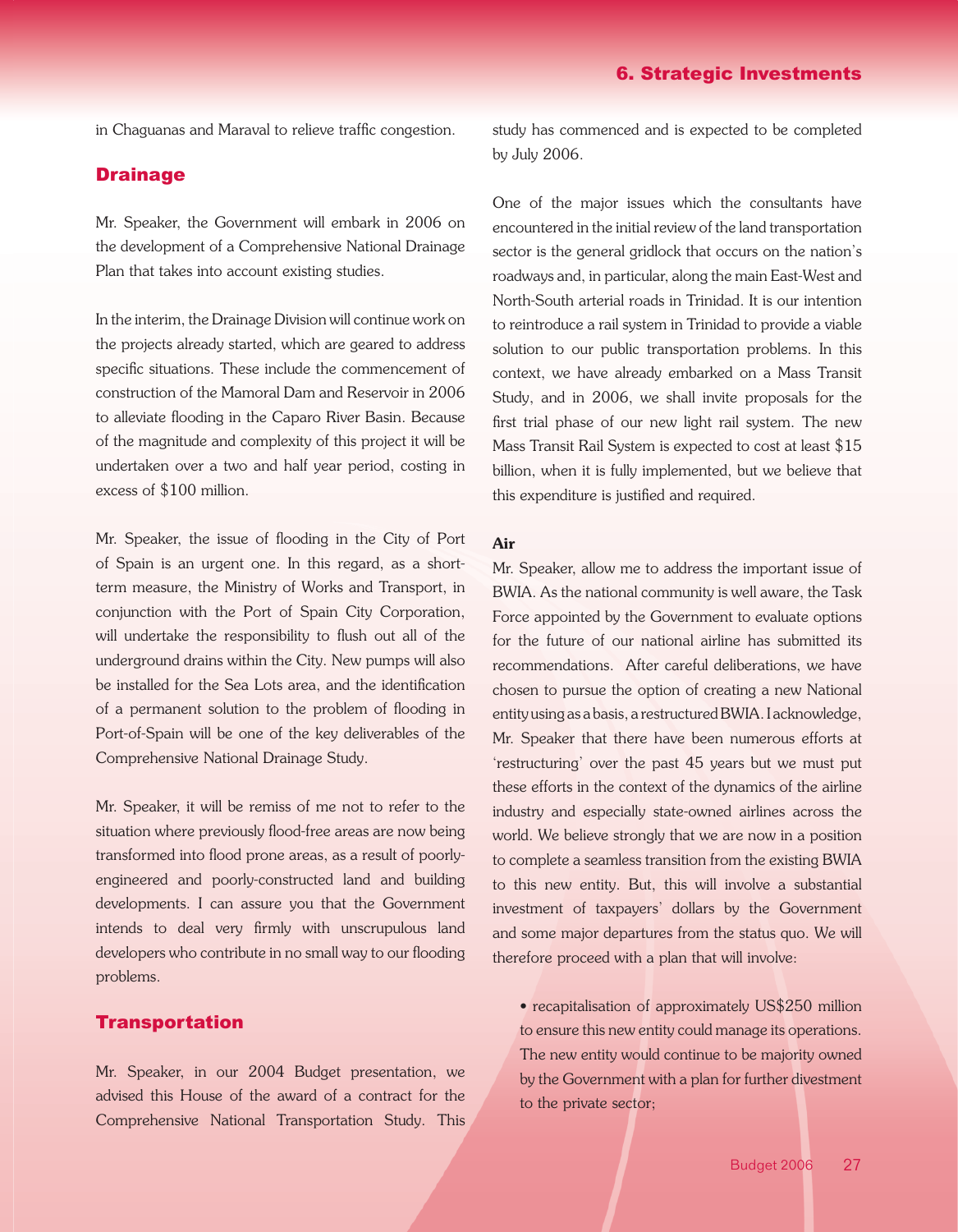• a significant change in the management of the company and improvement of corporate governance;

• to ensure that the new entity is not put to a disadvantage to charter flights;

• a restoration of maintenance capability in the Company; and

• fundamental changes in the work rules and culture of the airline.

In this regard the Government will appoint a new board of BWIA under the Chairmanship of Mr. Arthur Lok Jack to undertake this exercise of the transition from existing BWIA to the new entity.

With this approach, Mr. Speaker, we believe we can arrive at a new airline designed abinitio as a Regional Carrier and open in due course to participation from Regional Governments and the Regional Private Sector.

#### **Sea**

Mr. Speaker, feedback from the travelling population in respect of the Government Shipping Service (G.S.S.) has been overwhelmingly positive. Citizens experienced increased comfort and decreased travel time.

Mr. Speaker, the data reveal that between January to July 2005, total passenger usage on the Government Shipping Service (G.S.S) increased by approximately one hundred percent (100%) and total vehicle transportation increased by approximately eighty-two percent (82%) on the Port of Spain – Scarborough route, over last year.

You will be aware by now that in November 2005 there will be two leased fast ferries on the inter-island route, and I also wish to advise that in 2006, the Government proposes to purchase a fast ferry (if an appropriate one is available) to service the sea bridge between Trinidad and Tobago, when the CAT is taken out of service in April 2006.

Refurbishment and construction works will be undertaken on the Passenger Terminal Building at Port of Spain at an estimated cost of \$11Mn, with physical works commencing in early 2006. The expansion of the Terminal Building at Scarborough is estimated to cost \$1.5Mn with designs to be undertaken in fiscal 2006 and actual construction works will commence in fiscal 2007.

## The Public Utilities

Mr. Speaker, our economic development plan focuses on the provision of adequate utilities, especially electricity and water.

Accordingly, several capital-intensive projects will be implemented that will provide additional power to facilitate the planned housing, industrial and commercial activities across the country. These include: establishment of a power station at Tobago; the bringing of 132 kv supplies to Wallerfield, Union Estate, Tarouba and Point Fortin; the upgrade of the electricity supply to north and east Trinidad; and the upgrade of several substations across the country.

Additionally, electricity supply will be provided to those rural communities where previously it has been uneconomic to do so. All major roads and highways across the country will be illuminated to aid in reducing night time road accidents, providing a greater sense of security to residents and facilitating greater commercial activity through longer business hours.

T&TEC will continue its programme of activities designed to enhance living conditions throughout the country directly. Currently there are 70,000 street lights in the country. The aim is to install 50,000 additional street lights in the next three year period and upgrade the wattage of 36,000 street lights at a cost of \$626M.

T&TEC will also undertake approximately 300 electrification projects between the NSDP and the Rural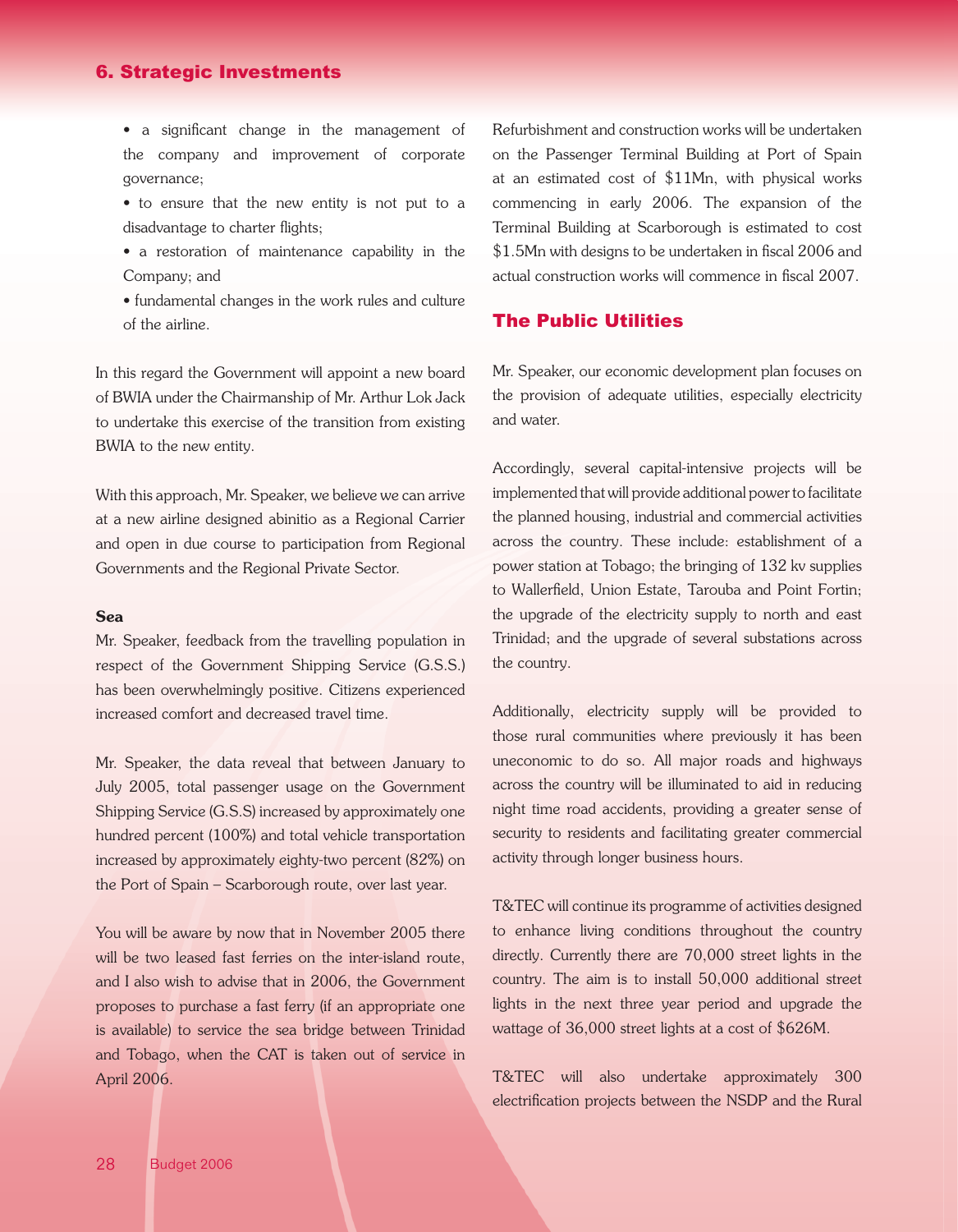Electrification Programme, a joint intervention funded by the Government and the European Commission.

#### **Water**

Further, Mr. Speaker, in an effort to improve the quality and supply of water and wastewater services, the Water and Sewerage Authority (WASA) will commence implementation of the three-year Water Sector Modernization Programme estimated to cost \$1.2Bn. The Programme will result in an increase in the number of persons receiving a 24/7 water supply from 26 percent to 36 per cent and an improvement in supply to much of the country.

## SUSTAINABLE MANAGEMENT OF ENVIRONMENTAL ASSETS

Mr. Speaker, maintaining a clean healthy environment is a key priority for this Government as we move decisively to enhance overall socio-economic growth and the well being of our citizens. The environment has great economic and cultural importance and is under threat by a number of factors including deforestation, indiscriminate land development, and the improper disposal of solid waste. These factors lead to massive flooding during the rainy season, a situation which is particularly acute in our inner cities and business districts.

#### National Environmental Policy

In this context, Mr. Speaker, we have revised the National Environmental Policy to include the application of economic instruments and market incentives to encourage sustainable use of resources and the reuse and recycling of waste.

This leads me, Mr. Speaker, to the issue of the improper disposal of beverage containers. In order to address this problem, the EMA has finalized a Draft Beverage Containers Bill, which is intended to encourage the reuse and/or recycling of container waste and to discourage the wasteful, unsanitary and environmentally degrading practice of disposing of empty beverage containers. We propose to establish a recycling industry, with incentives to be offered to manufacturers, vendors and consumers to reuse or recycle these containers.

Mr. Speaker, the CEPEP programme has made an important contribution towards the enhancement of the environment while affording its 5,600 workers gainful employment and the opportunity to make a meaningful contribution to their families and their communities. The programme has also given its workers exposure to onthe-job training and educational opportunities that are geared towards skills enhancement, career advancement, and more importantly, improved self esteem.

Mr. Speaker, the time has come to re-organise the CEPEP Programme. Firstly, we will review the existing contracts to ensure that they are consistent with original objectives of giving workers shares in the company. The hours of work in the programme will now be from 6am to noon, and workers will be required to accept training from 4pm – 6pm as a pre-condition of employment with CEPEP.

The training will include adult literacy, life skills, conflict resolution, family life, personal management and for contractors, financial management. The intention is to partner with existing training programmes to give workers the requisite skills so that they can graduate out of the programme.

Mr. Speaker, permit me to reiterate the commitment of Government to the protection and the "greening" of the environment. Accordingly, the National Reforestation and Watershed Rehabilitation Programme will continue to undertake reforestation of State lands through the contracting of community groups.

Moreover, Mr. Speaker, community groups and organizations will be encouraged to access the resources of the Green Fund in fiscal 2006. We are now in the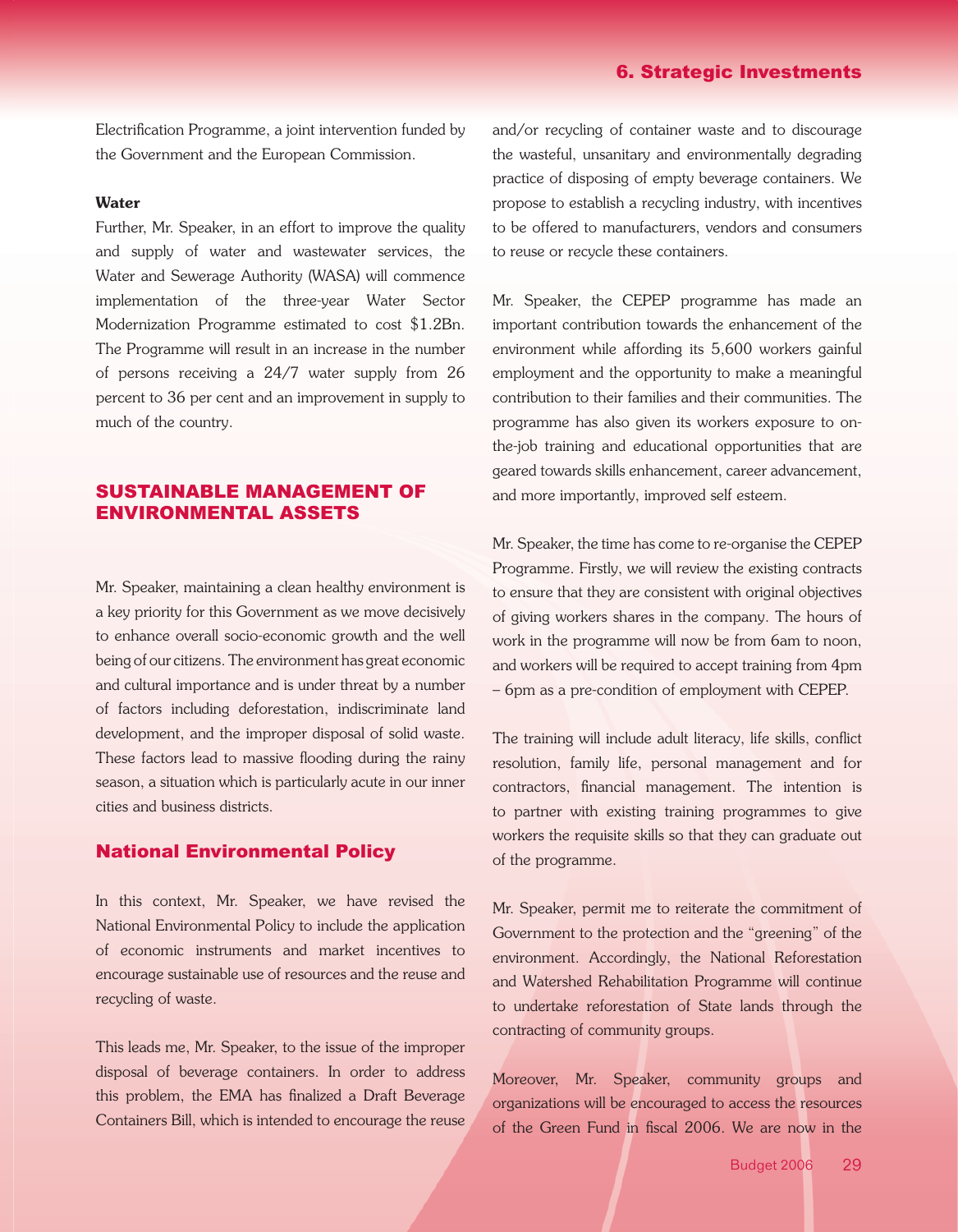process of finalising the Regulations for submission to the Parliament and will launch a promotional campaign on the procedures for applying for grants from the Fund.

## Public Sector Reform

Mr. Speaker, permit me to update this Honourable House about a number of public sector reforms that have been underway or are to be introduced in the context of the 2005/06 Budget. Specifically, I would like to treat with:

(i) The status of our financial sector reforms;

(ii) The introduction of additional special purpose state enterprises to manage certain capital projects on behalf of the central government; and

(iii) Procurement reform, which was foreshadowed in our last Budget.

#### Financial Sector Reform

Mr. Speaker, our comprehensive financial sector reform programme, based on the White Paper on the Reform of the Financial System which was laid in Parliament in June 2004, is proceeding well and is broadly on schedule. You would recall that in July 2004, the Insurance Act was amended to allow for the transfer of responsibility for the Insurance sector.

In March 2005, Electronic Trading commenced on the Stock Exchange, while two months later the office of the Financial Services Ombudsman – an upgrade from the Banking Service Ombudsman - was launched. Our Payments System has been upgraded in line with international standards: we now have a Credit Rating Agency and we have established a Financial Sector Regulatory Council to ensure co-ordination between the various regulatory bodies.

Several pieces of legislation governing the Financial Services Sector are in an advanced state of preparation. Amendments to the Financial Institutions Act and the Securities Industry Act are expected to be brought to Parliament by the end of 2006. Currently, work is advanced on a new Insurance Act and on legislation which would bring Credit Unions under the regulation of the Central Bank. These pieces of legislation are expected to be presented to Parliament before the end of 2006. Legislation governing the Private Pensions Industry which is currently been supervised by the Central Bank, is also on the agenda for late 2006 or early 2007.

Mr. Speaker the objective behind all these initiatives is to consolidate Trinidad and Tobago's position as the Pan Caribbean Financial Centre.

#### Special Purpose State Enterprises

 Mr. Speaker, traditionally implementation of the Public Sector Investment Programme (PSIP) has faced serious challenges because of skill shortages and cumbersome bureaucratic procedures. Over the last three years, these problems have been exacerbated by this Government's commitment to accelerate infrastructural development in line with our long-term vision. In order to increase the rate of implementation of our expanded investment programme, we will out-source to fifteen (15) special purposes State Enterprises to deliver an accelerated implementation of certain approved Government projects in selected ministries. These fifteen special purposes vehicles will undertake developmental projects in the areas of education, community development national infrastructure, rural development, the development of sporting infrastructure, tourism and urban development. The enterprises would report to the respective line ministers and would be subject to the highest standards of good governance, transparency and financial accountability.

These enterprises are limited liability companies to assist Ministries which do not possess the institutional capacity to manage the various infrastructural development projects. They will have 'project management' responsibilities for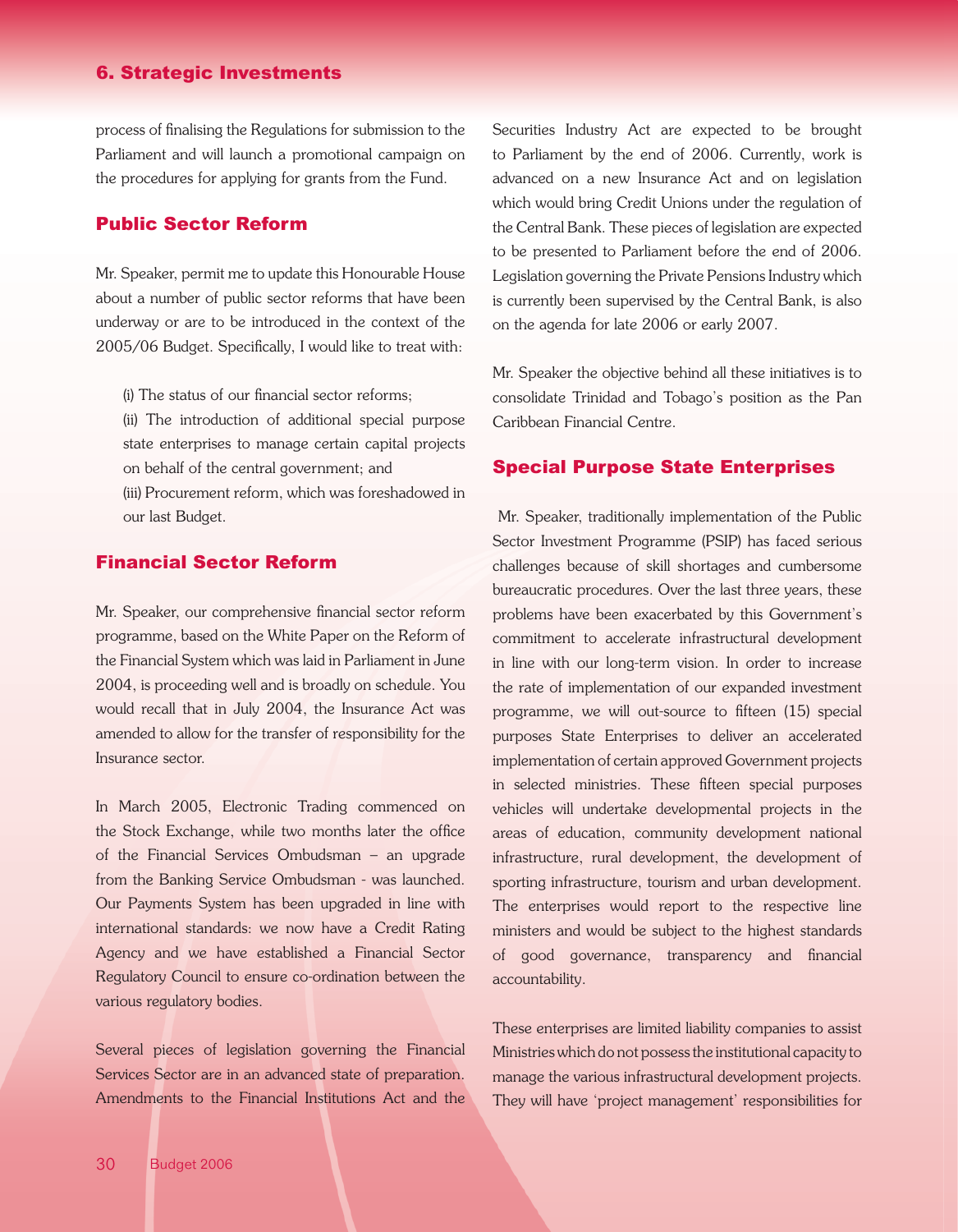the identified projects and the actual work will in turn be outsourced to the private sector. This is consistent with the Public Private Partnership Model of Project Delivery.

Strict procedures have been established to govern the relationships between the Enterprises and the Government in the delivery of their respective mandate. The procedures relate to:

- Funding of the operations of the Enterprises;
- Remuneration packages for the executive management; and
- Procurement and accounting standards and reporting arrangements.

We believe that these enterprises can effect significant increases in the delivery of Government projects thereby improving the well-being of the citizenry at large.

Mr. Speaker, the Board of Directors of the new companies will have full control over the implementation of the projects assigned to their respective company. However, the Boards will be held fully accountable for completing the projects on time and within Budget as well as upholding good corporate governance practices within the state enterprises.

## Procurement Reform

Mr. Speaker, another reason for the slow project implementation of the PSIP is the inflexible nature of the existing legal framework – that is the Central Tenders Board Ordinance and its various amendments. The platform has too little flexibility to accommodate modern modes of project delivery.

In the 2005 Budget Statement, we indicated that a Green Paper on the Reform of the Government's Procurement Regime was in the public domain for comment. I am pleased to report that the comments received from the stakeholders have been considered and incorporated

into a White Paper which was laid on the table of this Honourable House last Monday, paving the way for a new comprehensive approach to Government's acquisition of goods and services.

Mr. Speaker, the establishment of the new Procurement system will require the repeal of the Central Tenders Board Ordinance with its subsidiary legislation, and its replacement by a new Act. The new Procurement Regime will ensure greater flexibility, open competition and ethical and fair dealing. In addition, it will increase the promotion of national industry.

Mr. Speaker, the proposed Procurement infrastructure will entail the following:

(1) A fully decentralised procurement regime;

(2) Establishment of a single Legal and Regulatory Framework based on the underlying principles of:

- Value for Money;
- Transparency; and
- Accountability

(3) Establishment of a Regulatory Agency and an Independent Regulator with a monitoring and auditing function;

(4) Application of the new Public Sector Procurement Regime to all Government Ministries, Statutory Boards, Regional Health Authorities, Regional Corporations, State Enterprises, NGO's and CBO's.

Mr. Speaker, we anticipate that this new Procurement Regime will come into effect by the fourth quarter of fiscal 2006.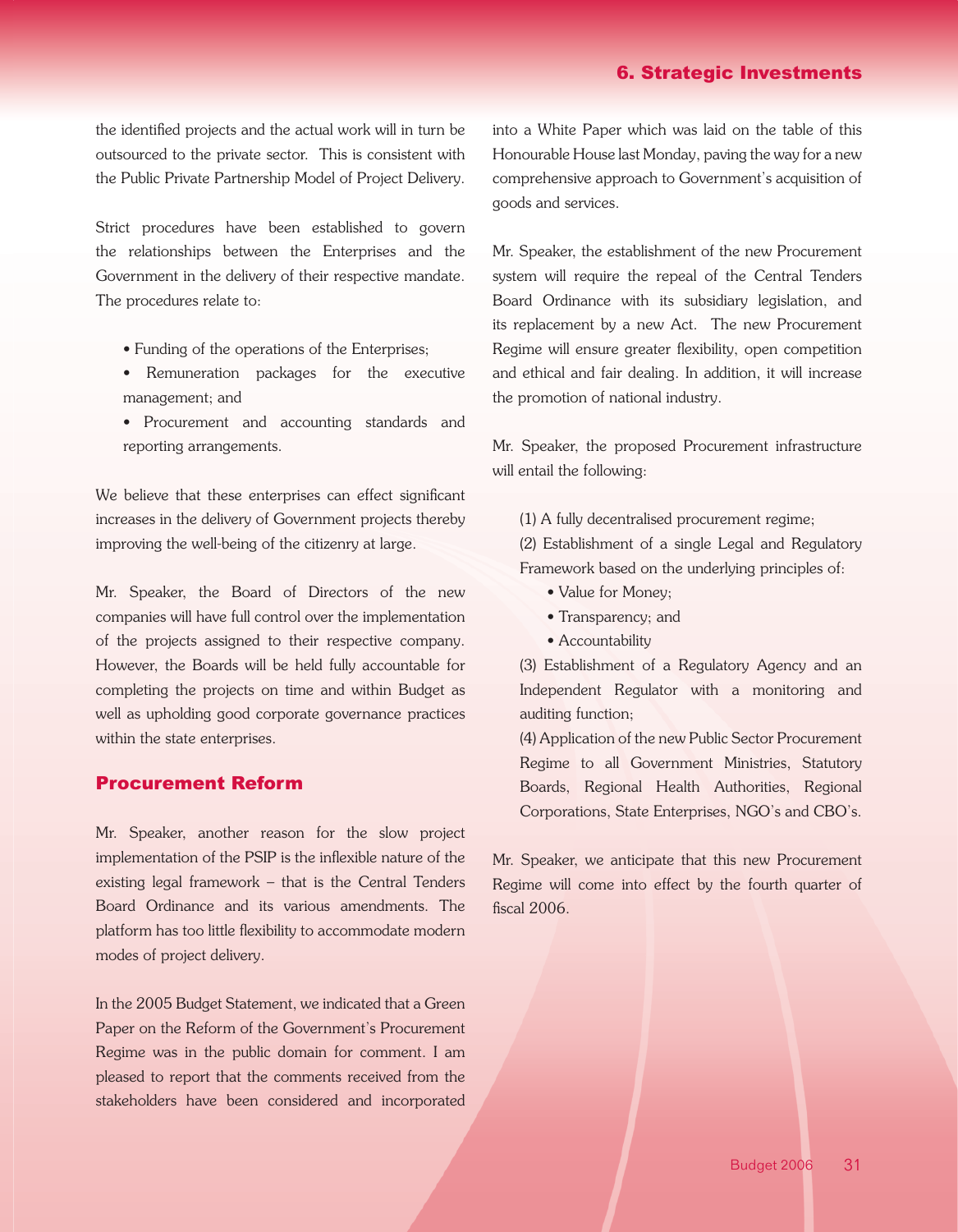# 7. Tobago

Mr. Speaker, this House is well aware of the significant progress made by the Tobago House of Assembly in recent years which can be best summarized by the achievements of the tourism sector. Indeed, what the energy sector has so successfully achieved in Trinidad, the tourism sector has done in Tobago, and magnificently so!

For instance, when the Standing Committee on Tourism was set up in 2002, the number of persons employed in the tourism industry in Tobago was estimated at 7,000. Three years later, that number more than doubled. Thus, Tobago accomplished, in three years, the target of 15,000.

Similarly, the island's hotel occupancy rate, currently at about 70 percent, is now close to achieving the set target of 75 percent, compared to the 17 percent realised in 2002.

But, Mr. Speaker, Tobago's achievements are not confined to the tourism sector. Tourism has surpassed the public sector as the largest employer. Other significant recent achievements include:

- Steady advances by health promotion clinic and the encouraging progress in dealing with the HIV/AIDS situation;
- The swift, steady and effective response to the human suffering and physical destruction associated with Hurricane Ivan and the landslides in Windward Tobago;

• The peaceful acquisition of Pigeon Point that placed one of our nation's treasures forever in the hands of the Assembly and the people of Tobago; and

• The achievement of virtual full employment

I take this opportunity to congratulate the THA-led Task Force which developed the Comprehensive Economic Development Plan for Tobago, a plan which accords with the Vision 2020 National Strategic Plan and carefully maps for Tobago the necessary development strategies using natural gas as an engine of growth.

Recognising the paramount need at all times to ensure that the people of Tobago know that their support has not been misplaced, the air bridge must be made more reliable. At the same time, discussions are ongoing regarding the purchase of two fast ferries to adequately serve the sea-bridge. In keeping with the THA's commitment to facilitating the Tobago Heritage Land Trust, Pigeon Point has been purchased. Cove Industrial Estate is being established as T&TEC is in the design stage of the electricity generation station there, human resource development is high on the agenda as it is an imperative for the quantum leap that Tobago must make, thus TTHTI has established a campus and the UTT is also doing the same.

Mr. Speaker, this Budget includes an overall allocation to the Tobago House of Assembly of \$1.3 billion, of which \$1.1 billion is for recurrent expenditures; and \$240.9 million for the regular development programme, of which \$80.7 million is allocated to the Infrastructure Development Fund. A further \$470.9 million would be expended under various heads of expenditure for the direct benefit of the people of Tobago.

Indeed, as in recent years, the \$500 million Capital Expenditure Borrowing Facility for Tobago is retained in this Budget; and will be activated by the Assembly in the next fiscal year, in accordance with existing administrative arrangements.

The people of Tobago will therefore have access to resources in excess of \$2.3 billion for this fiscal year.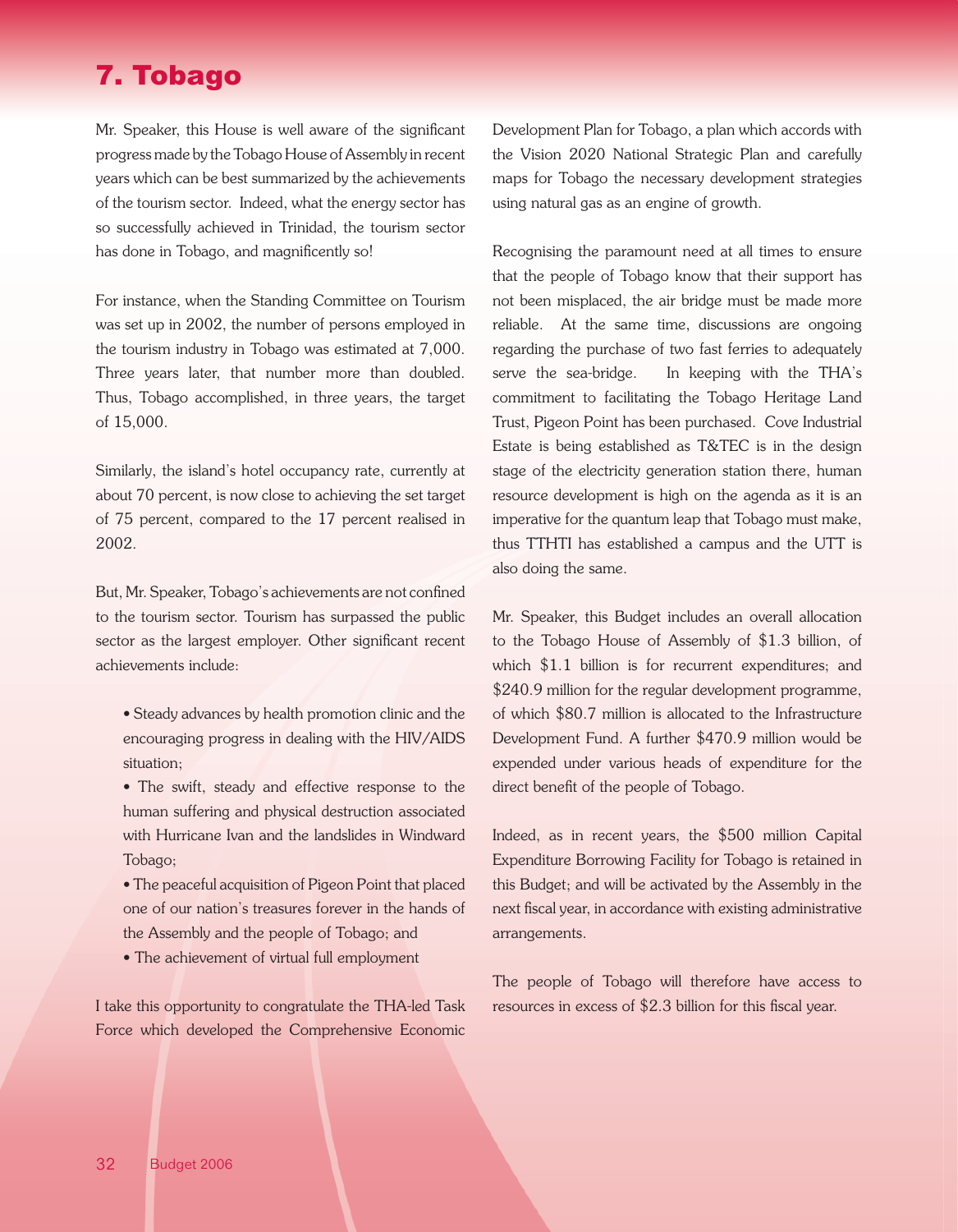## 8. CSME and the Petroleum Fund

Mr. Speaker, permit me to say a few words on Trinidad and Tobago's role in the CSME and more generally, about our support for and commitment to regional integration.

As Honourable Members are aware, Trinidad and Tobago is the largest market in CARICOM, and we are responsible one way or the other for about 80 percent of the trade that takes place in the CARICOM arena. CARICOM represents Trinidad and Tobago's second largest export market behind the USA. In 2004, Trinidad and Tobago's exports to CARICOM amounted to US\$1 billion while imports were valued at US\$94 million, resulting in a trade surplus of US\$916 million. The trade surplus vis-à-vis CARICOM has averaged over US\$700 million in the period 1999-2004.

What this means, Mr. Speaker, is that thousands of jobs of our citizens  $-$  in manufacturing, in financial services, in shipping and trading and in various other services – depend on the maintenance of satisfactory levels of economic activity in CARICOM.

It is for this reason that it is critical that we provide whatever assistance we can to our CARICOM neighbours.

Last year in the face of rising oil prices, the Government established a petroleum fund to provide assistance of TT\$300 million (US\$48 million) to CARICOM countries. This assistance was to be directed to poverty alleviation and disaster recovery efforts.

For the coming fiscal year, the Government will maintain the Petroleum Fund at the same level – TT\$300 million (or the equivalent of US\$48 million). This Fund, will be administered by the CARICOM Secretariat and a Committee of CARICOM Prime Ministers. Disbursements and accounting arrangements will be handled by the Central Bank of Trinidad and Tobago.

## Major Initiatives bearing on the 2005-2006 Budget

#### **Energy and Tax Reform**

Mr. Speaker, I now turn to the fiscal measures which are included in the 2005-2006 Budget.

#### **Gas**

In the Budget presentation of October 2004, we indicated the Government's intention to review and revise the energy sector fiscal regime. The review was seen as appropriate given that the last significant modification to the petroleum fiscal legislation was in 1992. The 1992 legislation was instrumental in fuelling the tremendous growth in the energy sector over the last 15 years. While I will do nothing to interrupt this successful track record, the structural changes in the global energy market and the growth of the local gas industry dictate that a review is timely and appropriate.

Recognising that these changes could not be undertaken lightly, we took the prudent step to engage in a deep enquiry which involved extensive research using worldclass energy taxation consultants and wide ranging consultation with all the stakeholders. As I said in my last Budget, the issues involved in energy taxation are very complex and out of an abundance of caution, my government sought to take the time necessary to arrive at a solution that provides government with a fair share of returns accruing to the energy sector while maintaining incentives for continued investment in the industry.

I am pleased to report that over the course of the last year, the government has had fruitful discussions with the industry and arrived at a position that I believe is equitable and fair under the current circumstances. The comprehensive review has led the government to make amendments to the fiscal regime with the following objectives: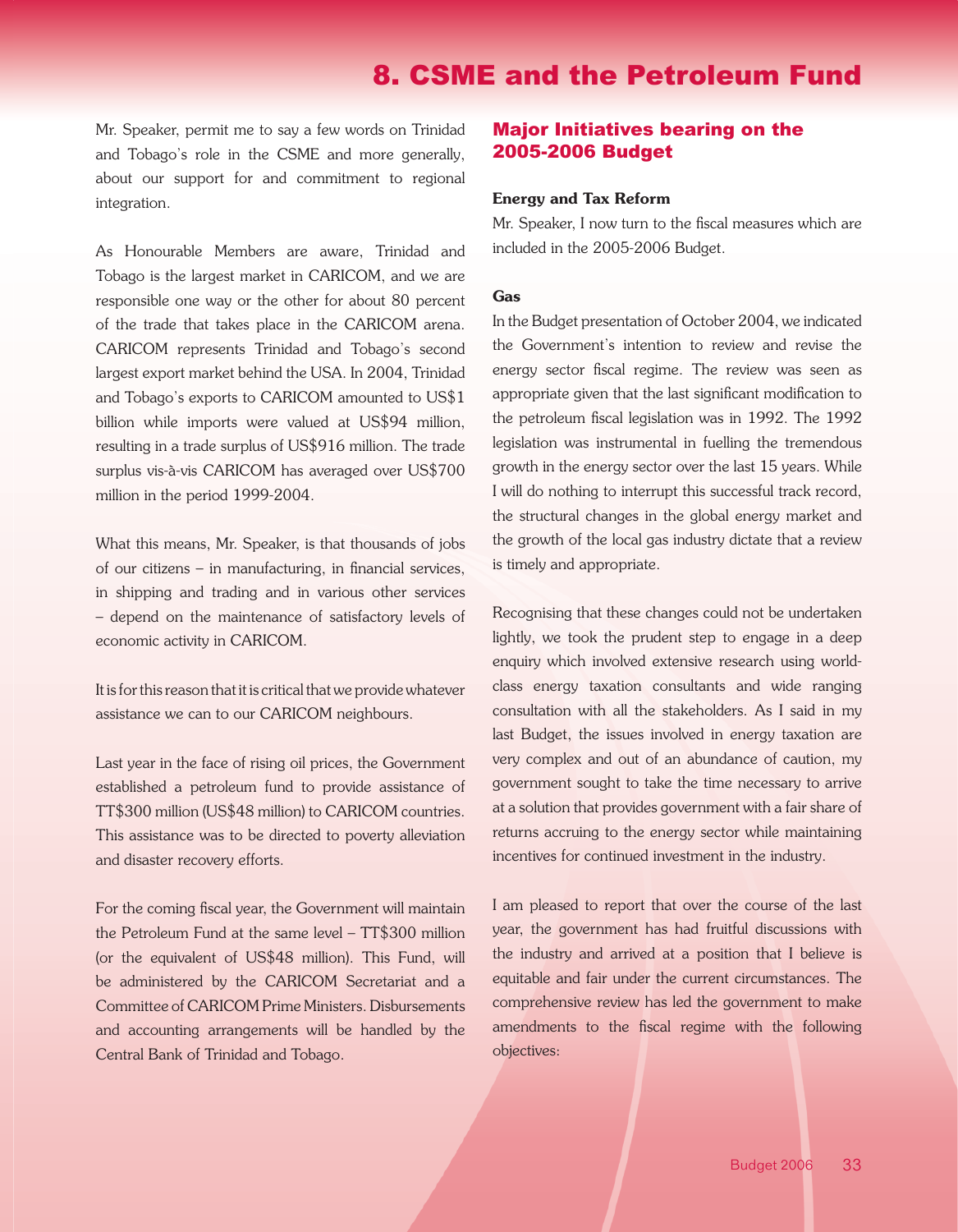## 8. CSME and the Petroleum Fund

• Continue to provide incentives for further exploration and development activity through accelerated capital allowances provisions;

• Create an appropriate balance in allocation of future gas sales between LNG and gas sold to the local downstream energy sector;

• Assurance that all contracts along the LNG value chain should be based on Fair Market Value principles;

• Review the relevance of the continuation of any concessions provided to facilitate the development of the LNG industry;

• Provide incentives to stimulate oil production.

#### **Oil**

Mr. Speaker, in July 2005, an amendment to the Finance Bill 2005 was enacted that included measures to reform the system of taxation of income from oil production. This, and the reform of taxation regime for income from gas production are major initiatives which will increase significantly the revenue that the people of Trinidad and Tobago will receive from their energy wealth.

I would like to acknowledge publicly the tremendous work done by the Energy Tax Committee, chaired by Prof. Kenneth Julien, which laboured long and hard to bring this very important exercise to a successful conclusion. The new tax regime has a number of highly technical aspects that I would not seek to outline at this time. I would, however, review some of the salient features as follows.

Mr. Speaker, income from oil production is taxed through a Petroleum Profits Tax (PPT), a Supplementary Profits Tax (SPT) and the Unemployment Levy. The PPT yields about 60 percent of the tax and the SPT about 30 percent.

Under the old regime, the tax base for the SPT was determined after deducting capital allowances which invariably included expenses in respect of both oil and gas exploration and development. Under the new regime,

SPT would be computed on gross crude oil income with no allowances except for the royalty allowance, but at slightly lower rates.

To compensate for the increase in the taxable base, the rate of tax has been lowered. The rate reduction is somewhat larger at oil prices below US\$21 per barrel than at higher oil prices. The trigger price at which SPT becomes payable has also been increased slightly.

Moreover, under the new regime, SPT payments are now based on a weighted average price of crude calculated quarterly instead of annually. Previously, SPT was assessed annually but paid on a quarterly basis. This often reduced the Government's cash-flow pending endof-year adjustments.

The major advantages of the new regime are (i) it is simple to administer and would provide a more predictable, stable and transparent revenue flow (ii) as oil prices increase, the Government will realize a greater share of the additional revenues than previously and (iii) a company's increase/ decrease in exploration and development expenditure will not affect the SPT take.

As regards the Petroleum Profits Tax (PPT), the amendments to the existing regime involve:

(i) the removal of the first year allowance for both tangible and intangible expenditure and the postponement of annual allowances to year two or until commencement of commercial production or whichever is earlier.

(ii) the shift to quarterly tax payments calculated on a current year basis;

(iii) non-deferral of capital allowances and allowing decommissioning and abandonment costs only when they are incurred; and

(iv) limiting deductible management charges to 2 percent of expenditure.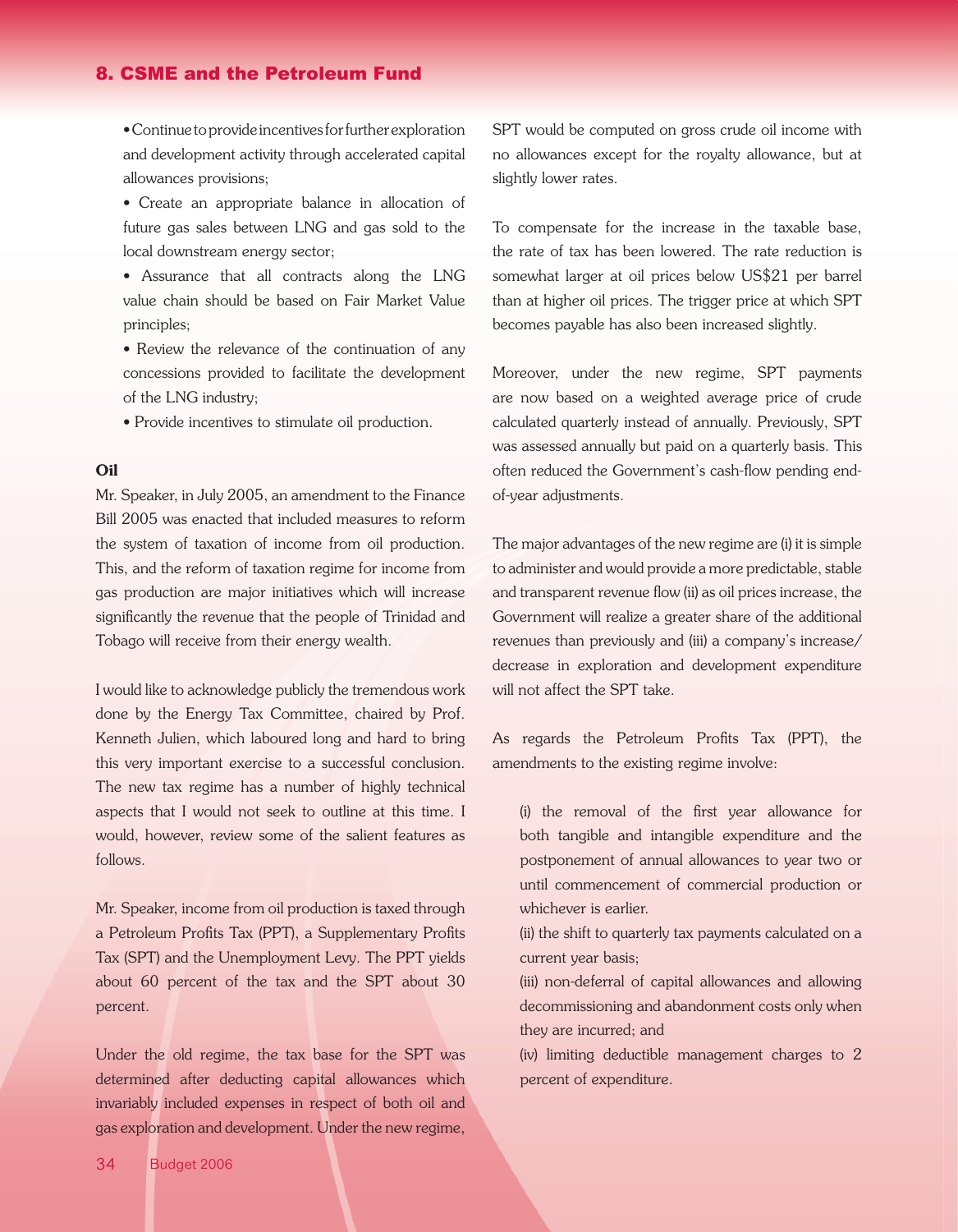As part of the discussions with the industry, the government sought to ensure that the levels of taxation were equitable across all the industry players. In that regard, as part of our fiscal reform process, we asked the largest energy company, BP Trinidad and Tobago to consider accelerating the onset of a 10 percent gas royalty – currently due to commence from 2017. I am happy to announce that my government has secured agreement with the company to a volume equivalent to 10 percent of gas sold for LNG. This royalty will be implemented in a phased manner beginning in 2005 and be fully effective by 2008, a full nine years ahead of schedule. The company currently sells some gas through NGC at preferential prices for use for power generation. This value is recognized by the government as equivalent to a similar royalty on gas sold to local industry through NGC.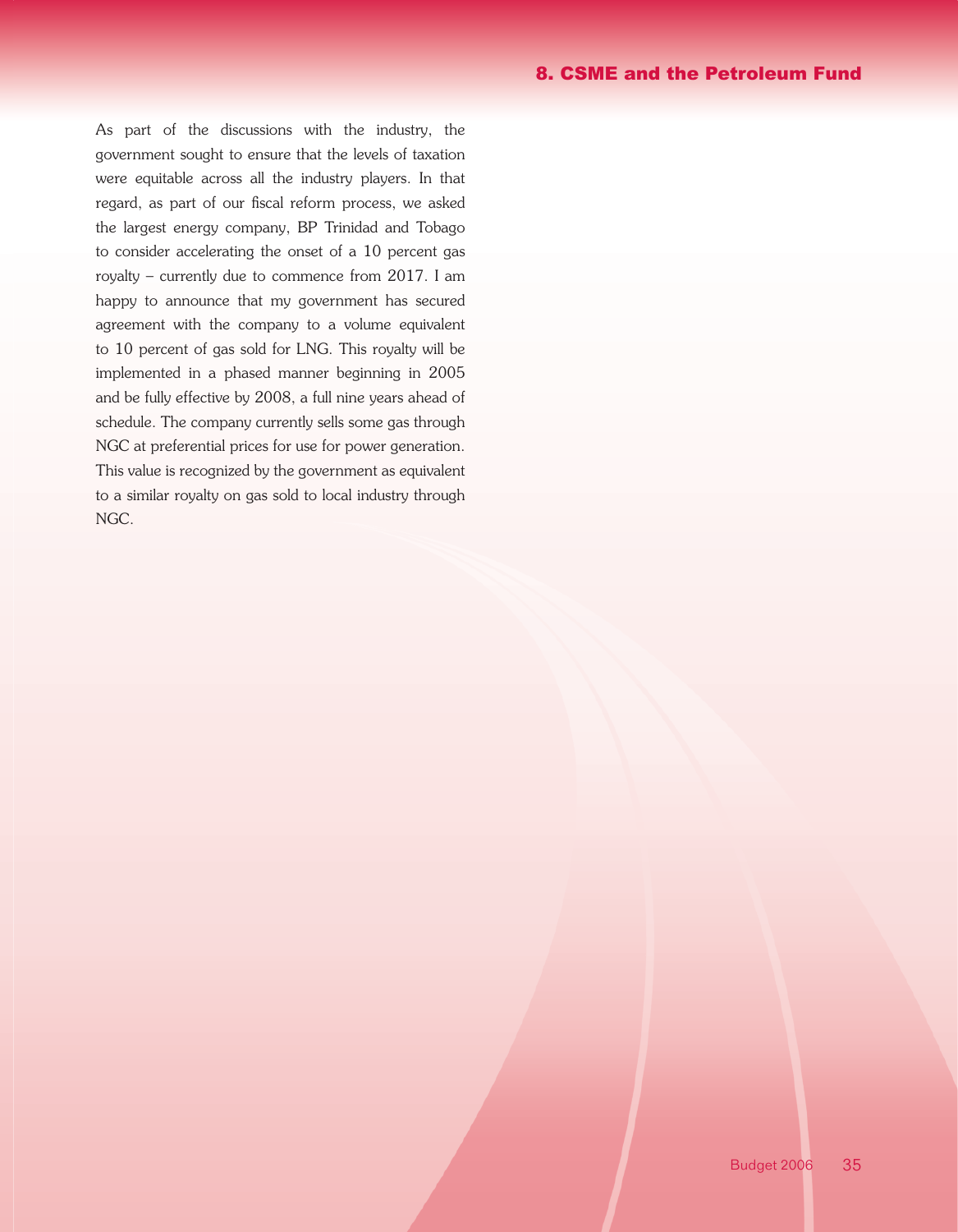Mr. Speaker, in the 2005 Budget Statement we indicated that a Tax Reform Steering Committee had been established in the Ministry of Finance to address the reform and simplification of the non-energy tax regime. The Committee, with technical assistance from the International Monetary Fund (IMF), has submitted a number of recommendations. The Government plans to implement some of these with effect from the coming year, others are being considered for implementation on a phased basis over the next several years.

The Committee noted that at the personal level the current direct tax regime was overly complex with too steep a tax rate structure at the lower income end, and contained too many special purpose allowances. The Committee also observed that at \$25,000, or about 40 percent of per capita GDP, the personal allowance was low by international standards.

As for the corporate tax regime, the current structure was seen to be competitive both regionally and internationally. However, the Committee felt that a regime based on more generous depreciation and investment tax credits would be more attractive to current and potential investors and would bring greater benefits to the economy.

Mr. Speaker, the Committee found that while the indirect tax regime was in line with international best practice in most instances, the performance of indirect taxes lags behind that of other countries of similar economic position. This was due to a number of weaknesses in the design of the tax regime, particularly as these relate to the level of excise tax rates, the extent of the current zerorated list of goods and services under the VAT system, and the level of VAT refunds.

The Committee also recommended that the Government look at ways to expand the tax base through:

- (i) a comprehensive capital gains tax;
- (ii) a complete overhaul of the present property

tax system, following a comprehensive island-wide cadastral survey.

Mr. Speaker, tax reform is a continuous exercise and we have started the process. Given the importance of a modern, effective and efficient tax regime in achieving our economic and social objectives, the Government proposes to establish in the Ministry of Finance, a Tax Policy Unit, with a mandate that includes the continuous reform of the tax regime in Trinidad and Tobago.

The Cabinet has, however, decided to introduce a number of tax measures in the coming fiscal year. Several of the measures are geared to simplifying the current system. We have prepared an appendix with the whole list of measures for circulation to Members of Parliament. I would, however, like to announce the major ones in the package.

#### Personal Income Tax

Mr. Speaker, given the deficiencies in the Personal Income Tax System identified by the Steering Committee, we propose to increase the personal allowance from \$25,000 per annum to \$60,000 per annum with effect from income year 2006. Accordingly, the following allowances and deductions will be eliminated:

- The personal allowance of \$40,000 per annum for individuals age 60 and over;
- The child allowance of \$1,200 per child;
- The Mortgage Interest Deduction;
- The tax-free withdrawal from pension funds and deferred annuity plans for the purchase of a first house;
- The \$10,000 deduction for credit unions and cooperatives; and
- The 25 percent investment deduction in respect of equity investments in hotels.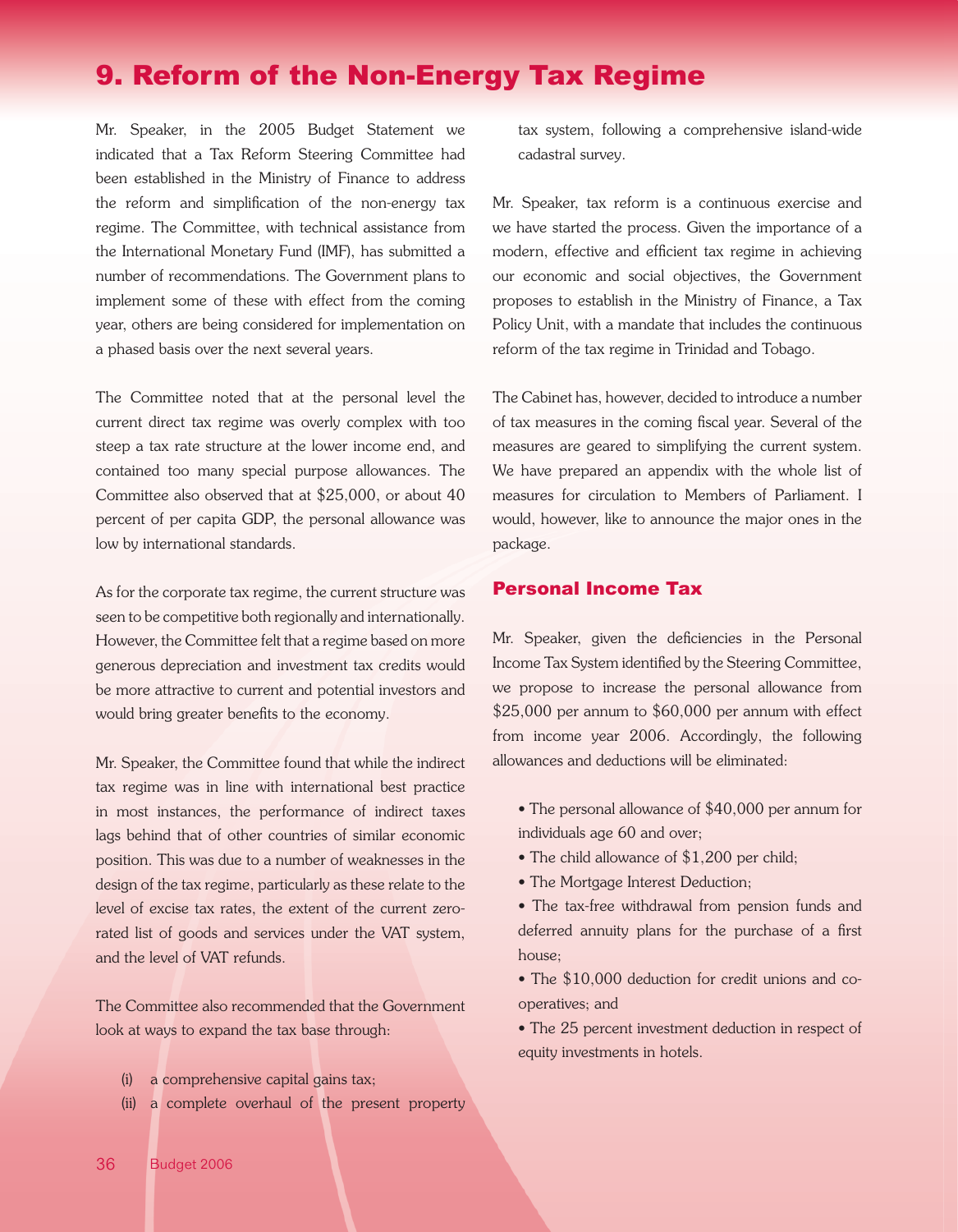In addition, I propose to replace the current rates of Personal Income Tax of 25% and 30% with a single rate of 25 percent.

Mr. Speaker, these are significant measures indeed as they will put an estimated 300,000 taxpayers out of the income tax net altogether. In addition, everybody will pay a flat rate of 25 percent.

The change will result in an important simplification of the tax regime in that instead of the series of deductions which only benefit specific individuals, all wage earners will now get expanded relief. This means, Mr. Speaker, leaving much more of the workers' wages in their hands, so that they could improve their welfare and the welfare of their family.

Mr. Speaker, this Government has considered the matter in depth and we believe that it is one of the best ways of having the broad mass of the population share in the benefits derived from the high oil prices. This is the concept of the energy dividend. The revision has another important effect. By simplifying the tax, not only have we made it easier for the taxpayer but we have also made it easier for the staff of Inland Revenue Department, who can now devote more of their energies to ensure compliance.

At the same time, Mr. Speaker, the Government has sought to tidy up a number of issues relating to inkind benefits and the taxation of annuities, pension contributions and benefits.

## Corporation Tax

Mr. Speaker, in order to modernize and strengthen the effectiveness of the Corporation Tax structure, we propose to amend the Tax Regime as follows:

i. Reduce the corporate tax rate from 30 percent to 25 percent to keep it in line with the personal income tax rate.

ii. In the case of businesses registered under Section 16A of the Income Tax Act; i.e., an approved small business, an approved company carrying on business in a regional development area, and an approved activity company, we propose to reduce the existing rate to zero percent for a period of five years commencing the First of January 2006. Furthermore, these businesses will be exempt from the Business Levy for a period of five years also commencing from the First of January 2006. In effect Mr. Speaker, there will be four rates of Corporation Tax:

- a. Zero percent for businesses registered under Section 16A of the Income Tax Act;
- b. 25 percent for non-energy and nonpetrochemicals companies;
- c. 35 percent for petrochemicals companies; and
- d. 50 percent for energy (oil and gas) companies.

Mr. Speaker, the package of measures also includes initial steps to transform the incentive regime. In essence, we plan to terminate several tax holidays for new investors (except for tourism projects under the Tourism Development Act) and to consolidate the remaining provisions relating to investment incentives and depreciation regimes.

One final word on taxation, Mr. Speaker, and it has to do with gambling. As you know, gambling is against the laws of Trinidad and Tobago and this Government is determined to uphold the law. There has unfortunately been a proliferation of gambling activity under the guise of private members clubs. Over the years we have sought to use financial mechanisms to contain the number of such clubs without much success.

The new approach we intend to take is to bring all private members clubs under a strict licensing regime to be administered by the Ministry of Finance. Under the proposed licensing regime, only genuine private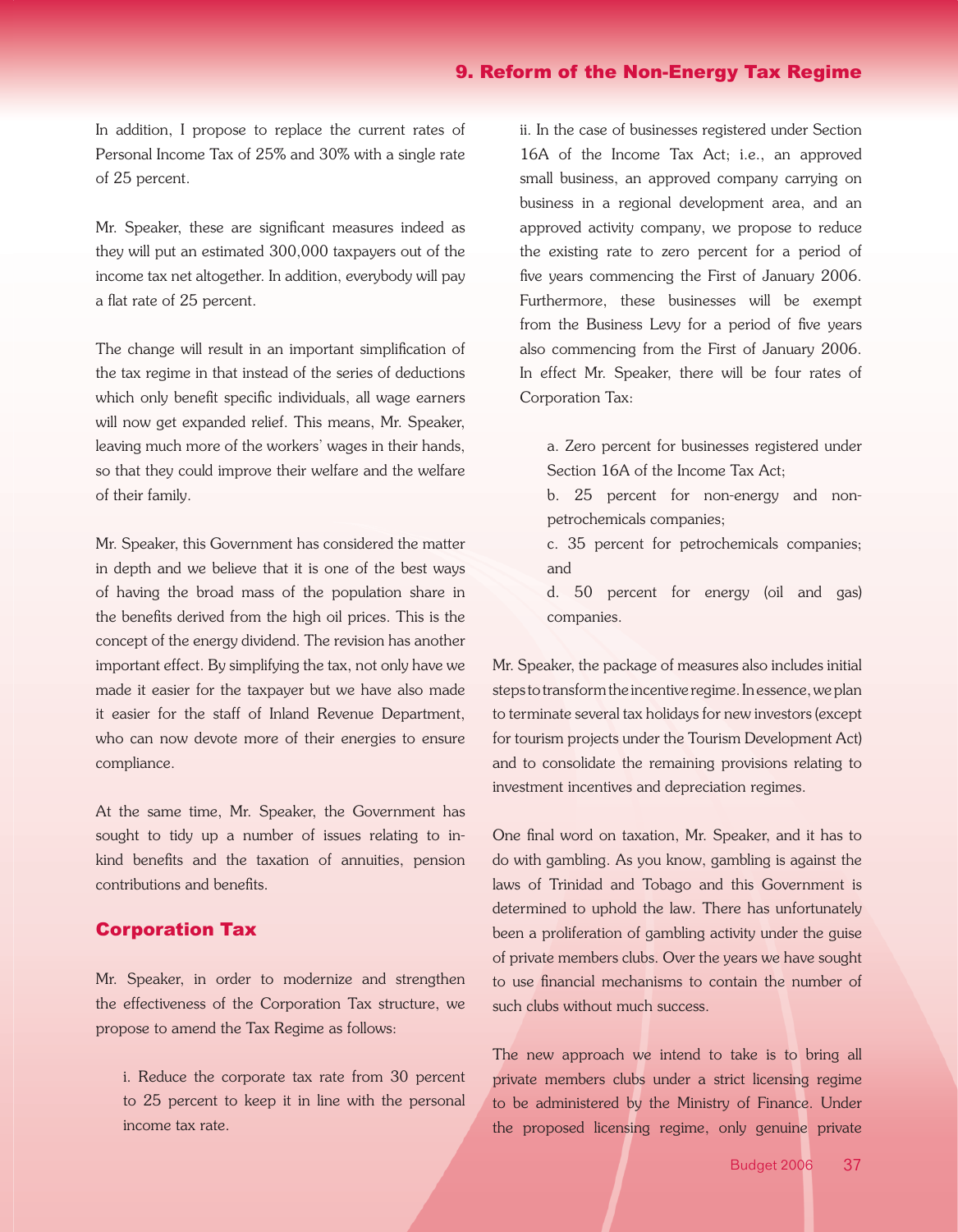Members Clubs will be permitted to operate and there will be restrictions on the types of activity in which they can legitimately engage.

## Food Subsidy

Mr. Speaker, food prices have doubled over the past ten years. Even while overall inflation has been contained over the last five years or so, rising by an average of 4 percent per year, food prices over this same period increased by 12 percent a year. The main factors behind this rapid rate of increase include increasing non-oil commodity prices such as corn, wheat, soyabean; declining domestic agricultural production; annual floods combined with poor drainage; and huge shipping costs due in part to rising energy costs.

In July of this year, the Government established a sub-Committee to examine initiatives to deal, once and for all, with the problem of rising food prices. Having studied the Committee's report, the Cabinet has agreed to implement the recommended strategy which includes (i) the provision of short term targeted and conditional cash transfers; (ii) the reduction or removal of duty on selected food imports; (iii) the use of a restructured NAMDEVCO strategic market intervention as needed, through the bulk buying of basic and agricultural foods.

The medium to longer term plan of action will be geared towards boosting domestic agricultural production. As discussed earlier, this longer term plan involves measures and infrastructural improvements for the agricultural sector; increasing the supply of micro-credit and grants to entrepreneurs involved in agriculture; expanding the role for NAMDEVCO to include the administration of guaranteed floor prices for target crops and the promotion of agricultural processing and the establishment of a mechanism for agricultural insurance.

Mr. Speaker, the proposed cash transfer through a Smart Card will target about 60,000 families. The Smart Card will allow for the purchase of food on a defined list of items of \$300 for families of 3 or fewer persons; \$400 for families of 4 to 5 persons; and \$500 for families with 6 and more persons.

An integral requirement of the programme will involve participation in training. We are targeting implementation by March 31, 2006.

The Ministry of Consumer Affairs will engage a Consultant to detail both the criteria and systems in accordance with best practices for the administration of the programme. There will be proper interface through the Ministry of Community Development and the Ministry of Social Development. The SMART Card programme will replace the Food Hamper programme S.H.A.R.E.

## The Budget Estimates for Fiscal Year 2006

Mr. Speaker, as in the past few years, the 2006 Budget estimates provide for a small surplus of \$9.8 million, after an allocation to the Revenue Stabilisation Fund.

Mr. Speaker, total revenue for fiscal year 2006 is forecast at \$34,129 million while total expenditure for the year is Budgeted at \$34,119 million, of which \$2,625.3 million is appropriated for interest payments. The expenditure level also includes an amount of \$1,862.8 million to be allocated to the Revenue Stabilisation Fund.

In line with international best practice, the revenue projections are predicated on the long term projected oil price, which for our mix of crude oil is about US\$45 per barrel. With oil prices currently at about US\$65 per barrel, the reason behind these obviously conservative oil price assumptions is to maintain a disciplined expenditure profile and to avoid the need for expenditure cuts in the (admittedly unlikely) event that oil prices fall below our forecast over the next year.

On the other hand, our expenditure programme is based on an oil price of US\$35 per barrel. The difference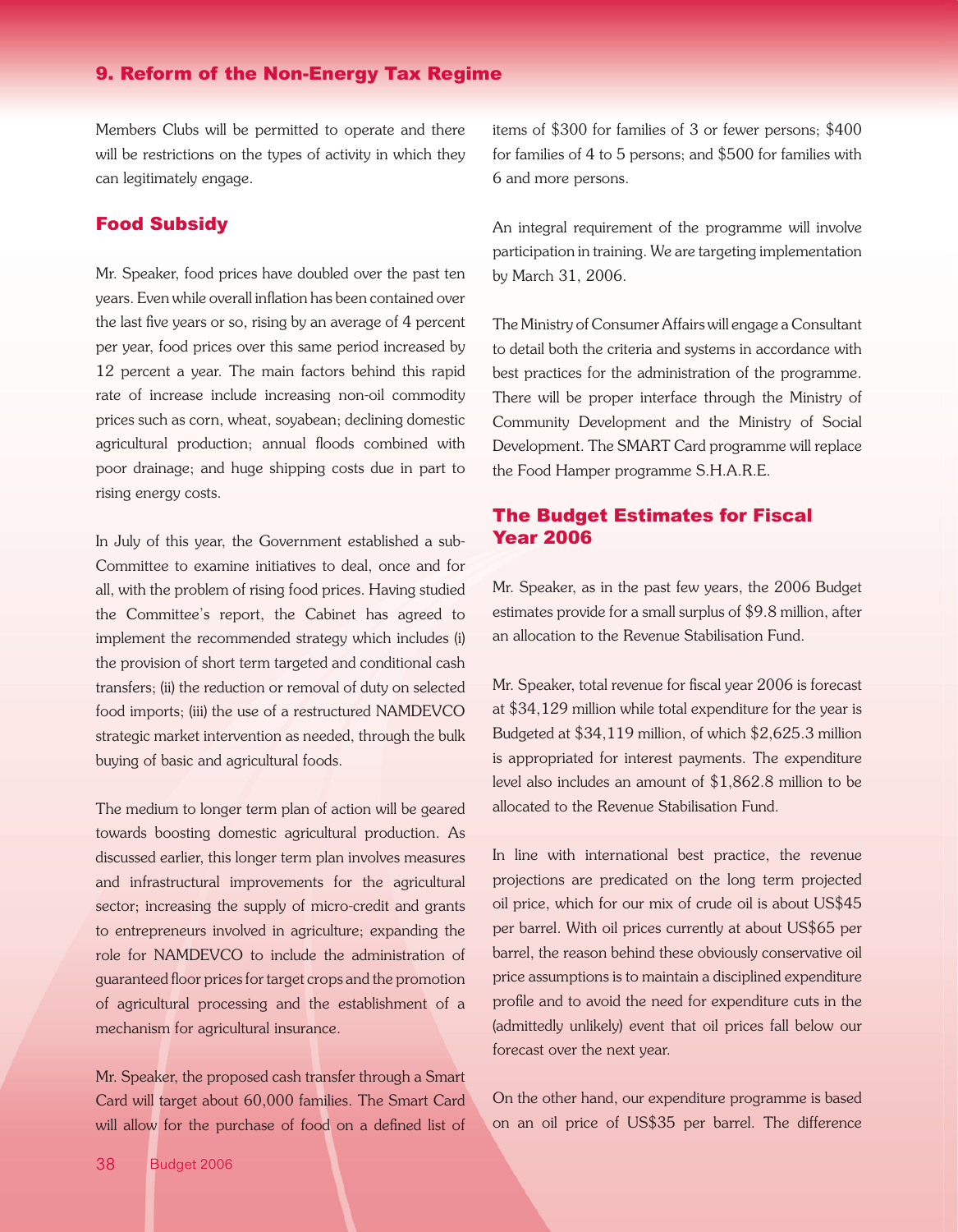between the revenue price and the expenditure price is estimated at \$ 1,862.8 million is allocated to the Revenue Stabilisation Fund.

Oil revenue is projected at \$18.1 billion, compared with \$11.1 billion in the previous year while non-oil revenue is \$16.1 billion compared with collections of \$17.1 billion in fiscal year 2005.

Mr. Speaker, our forecast for oil revenue includes an amount of \$1billion arising out of the introduction of the new oil tax regime. Of course, given the progressive structure for the new tax regime, if oil prices turn out to be higher, our tax collections will increase correspondingly.

The new gas tax regime will have an even larger impact on our tax collections. As I indicated earlier, previously our gas taxation was based on transfer prices which were considerably lower than the actual prices at which the gas was sold. With the new tax regime based on the concept of fair market value, the increase in revenue attributable to the new gas regime, is about \$2 billion.

Mr. Speaker, the projected decline in non-energy tax collections is attributable to the significant tax relief that this Government has decided to give to the broad mass of taxpayers, but particularly to the middle-income taxpayer. The cost of the tax relief has been estimated at \$1.7 billion, on a net basis.

Mr. Speaker, the expenditure profile for fiscal year 06 is fully in line with the strategy and priorities as outlined in this Budget. As I said earlier, Education and Training, National Security, Housing, Agriculture and Social Services are the areas of main focus. The specific allocations in these areas are:

• \$5007.7 million to Education and Training (i.e. combining the Ministry of Education and the Ministry of Science and Technology)

- \$2992.7 million on National Security
- \$502.2 million on Housing
- \$602.2 million on Agriculture
- \$1718.5 million on Social Services

In terms of the Economic Classification, total expenditure is made up of:

| Personnel Expenditure                  | 6,176.7    |  |  |
|----------------------------------------|------------|--|--|
| <b>Goods and Services</b>              | 4,019.4    |  |  |
| Minor Equipment Purchases              | 307.2      |  |  |
| <b>Current Transfers and Subsidies</b> | 14,761.8   |  |  |
| Acquisition of Existing Buildings      | 21.2       |  |  |
| Current Transfers to Stat. Brd         | 4,078.5    |  |  |
| <b>Debt Servicing</b>                  | 5,052.1    |  |  |
| <b>Total Recurrent Expenditure</b>     |            |  |  |
| (incl. Capital Repayments)             | 34,416.9   |  |  |
| Less Capital Repayments and            |            |  |  |
| <b>Sinking Fund</b>                    | (2, 291.8) |  |  |
| <b>Recurrent Expenditure</b>           |            |  |  |
| <b>Fiscal Operations</b>               | 32,125.1   |  |  |
| <b>PSIP</b>                            | 1,500.0    |  |  |
| Dollar for Dollar                      |            |  |  |
| Green Fund                             | 150.0      |  |  |
| <b>Unemployment Fund</b>               | 344.0      |  |  |
| <b>Total Expenditure</b>               | 34,119.1   |  |  |

Mr. Speaker, included in the current transfers and subsidies is the sum of \$2.3 billion for transfer to the Infrastructure Development Fund to meet capital expenditure in fiscal 2006.

## **CONCLUSION**

Mr. Speaker, let me end this presentation in the same way I began, perhaps using different words but reinforcing the unwavering determination of this Government to achieve certain objectives.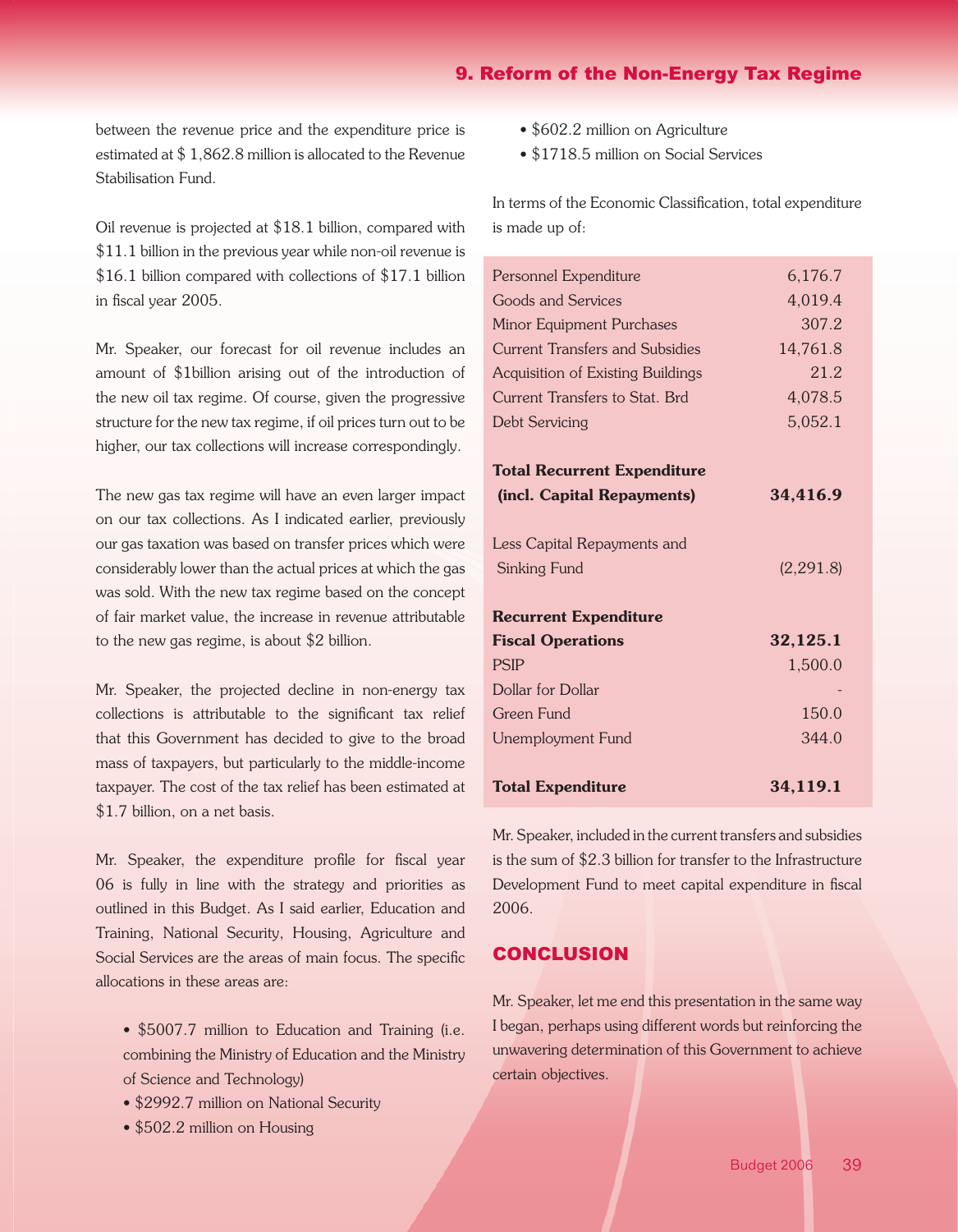Mr. Speaker, we are giving top priority to the security of the State which is Government's first responsibility to our people. We must be able to walk the street in safety and enjoy our homes in comfort. Despite the obstacles, with the cooperation of all it will be an objective we shall achieve. We cannot fail.

We will work to strengthen families as this is the surest way of strengthening our communities.

We will pursue with a passion our efforts to assuage the concerns and fears of the citizens. We must regain the respect and trust of each other and, as the challenges arise – which they will, we must put on our tall boots, go into the communities and work with our people. We will make Trinidad and Tobago the paradise that it can be. This is not only a task for the Government, it should be a determined resolve for all our citizens.

But to achieve this requires a change in attitude, a commitment and determination by each one of us to be our brother's keeper. I cannot overemphasise the importance of this. It requires that each day we must be better that the last day.

It requires:

- a return to the basics of wholesome family life;
- driving carefully on the roads;
- going to worship;
- respecting and caring for our elders;
- Teachers comporting themselves in an exemplary manner to earn respect
- Students obeying laws;
- Helpful police officers;
- Respect for authority;
- Offering of prayers and supplication;
- And going the extra mile.

No Budget and sums of money can replace these challenges. Let us remember Louisiana.

There must be a return to soul ..... to conscience.

This requires unity and not division and I close, Mr. Speaker, by reminding this Honourable House that this is our country – this is our Trinidad and Tobago.

To make it better should be our resolve and our commitment. And, we can achieve this through a return to basics. Mr. Speaker, there is no other way.

I beg to move.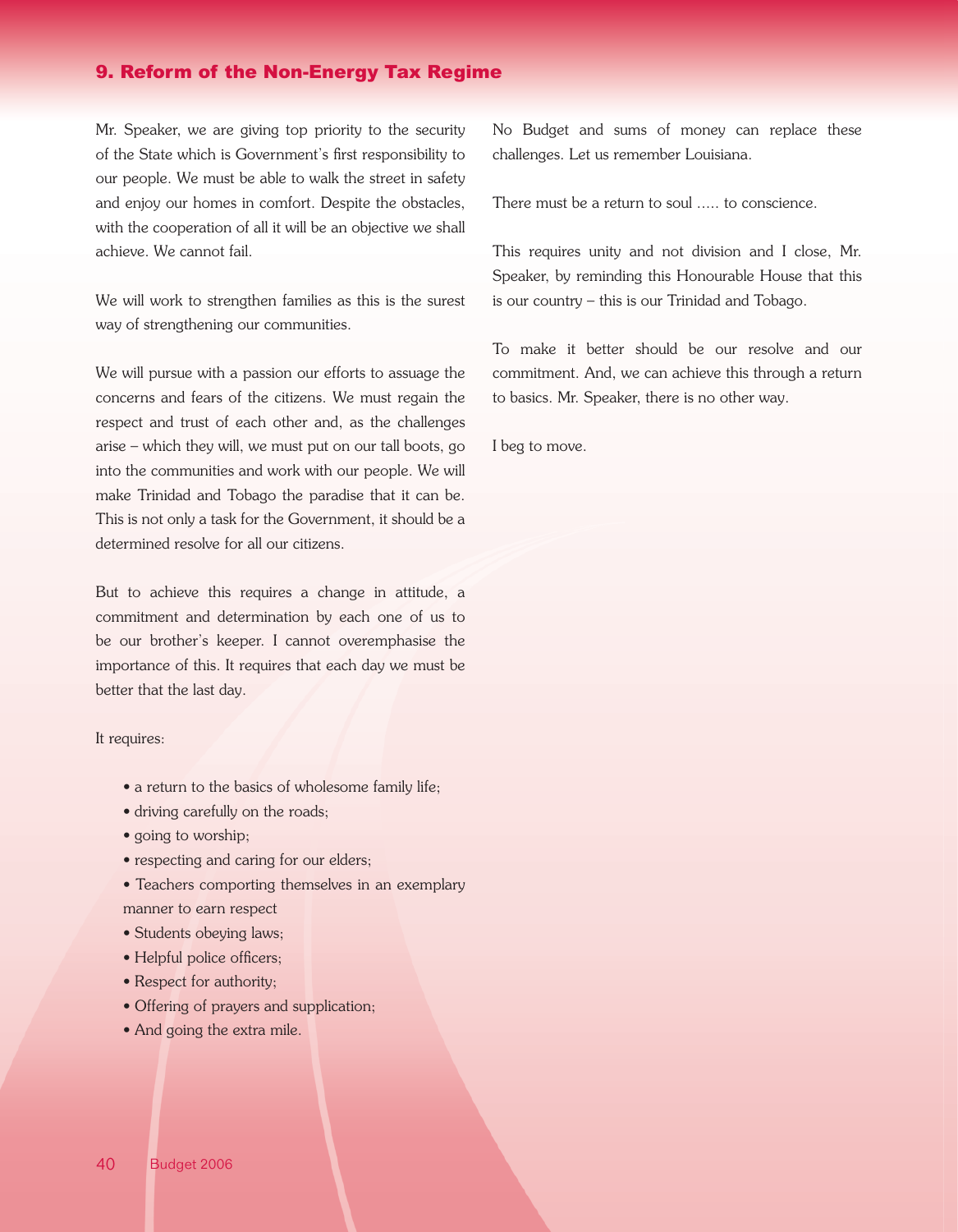## Personal Income Tax

• Increase the personal allowance from the current level of \$25,000 to \$60,000 per annum;

• Remove the existing personal allowance of \$40,000 for individuals 60 years and over;

• Remove the child allowance of \$1,200 per child made to a spouse or former spouse regarding the maintenance of a child;

• Eliminate the deduction of up to \$18,000 for mortgage interest payments;

• Eliminate the  $$10,000$  deduction for first-time home owners who acquire a home on or after January 1, 2006;

• Remove the deduction of up to \$10,000 in respect of shares purchased in a registered credit union;

• Replace the current personal income tax rates of 25 percent and 30 percent with a flat tax rate of 25 percent for all income levels.

These measures will come into effect from January 1, 2006.

## Corporation Tax

- Reduce the corporate tax rate to 25 percent excluding the following corporations:
	- Petro-chemical companies will continue to be taxed at a rate of 35 percent;

- Energy (oil and gas) companies will continue to be taxed at 55 percent (of which 5 percent represents the unemployment levy);

These measures will come into effect from January 1, 2006.

## Approved Small Companies

Approved Companies carrying on business in a regional development area and Approved Activity Companies:

- Remove the tax credit of 25 percent of the chargeable profits currently available to these approved companies;
- Remove the 7-year limit on the application of the 25 percent tax credit given to approved companies carrying on business in a regional development area and to approved activity companies;
- Reduce the tax on the profits of these approved companies from 5 percent to 0 percent for a period of 5 years;
- Exempt the Gross sales of these approved companies from the business levy for a period of 5 years.

These measures will take effect from January 1, 2006.

#### Road Improvement Tax

• Incorporate the 5 percent Road Improvement Tax into the petroleum excise tax and abolish the Road Improvement Tax with immediate effect.

#### Petroleum Product Prices

- Reduce with immediate effect, excise duties on petroleum products as follows:
	- Unleaded Gasoline (including 95, 92 and 83 RON) from 99.696 cents per litre to 10 cents per litre;
	- Kerosene from 7 cents per litre to 5 cents per litre;
	- Auto Diesel from 19.6 cents per litre to 5 cents per litre.
- Remove the refinery margin of 2 cents used in arriving at the postal price of petroleum products;
- Increase the retailer's margin by 2 cents as follows:
	- 95 RON Unleaded Gasolene from 15 cents to 17 cents per litre;
	- 92 RON Unleaded Gasolene from 15 cents to 17 cents per litre;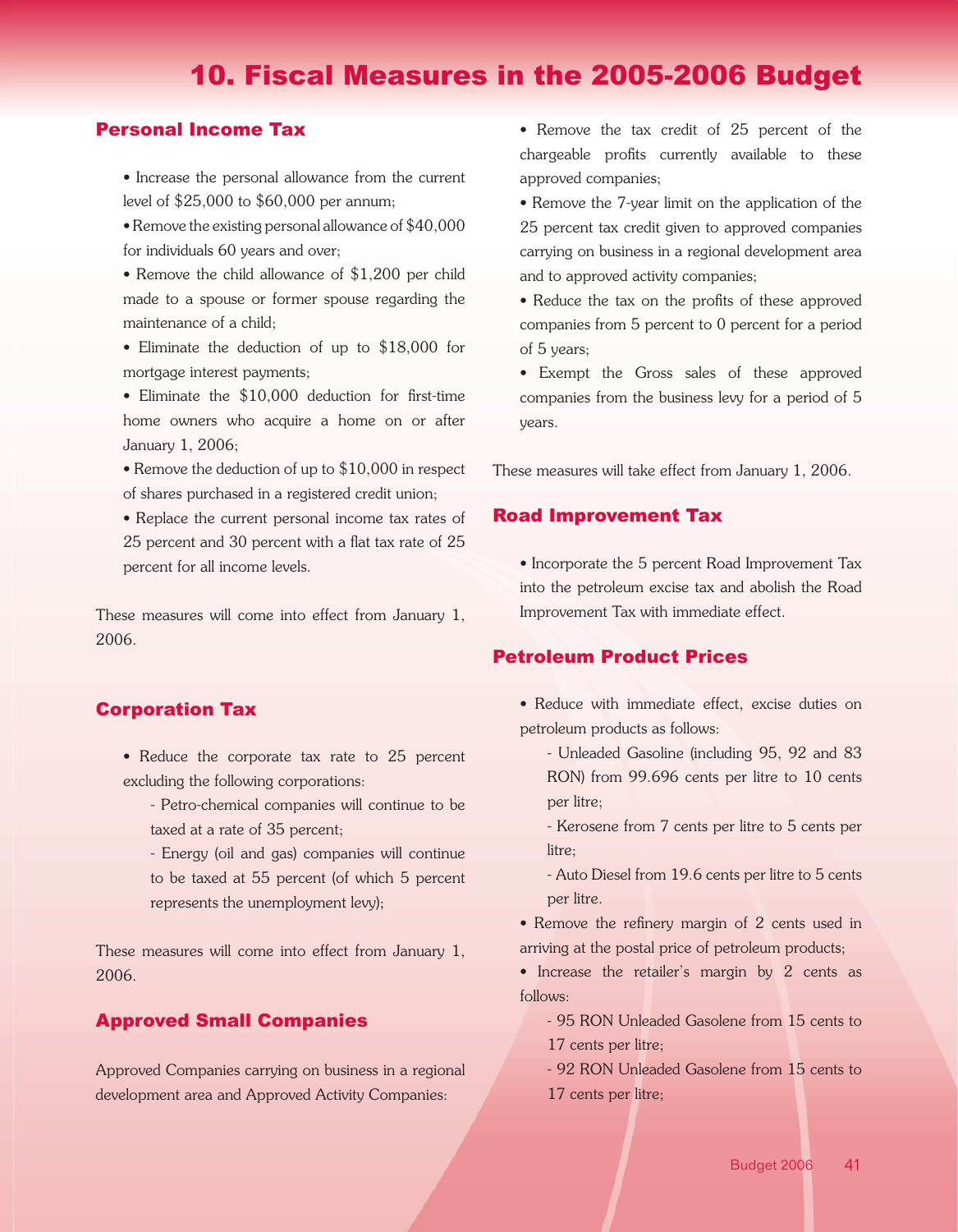- 83 RON Unleaded Gasolene from 12.5 cents to 14.5 cents per litre;

- Kerosene from 8 cents to 10 cents per litre; and

- Auto Diesel from 10 cents to 12 cents per litre.

• As a result of the change in the excise duty and exrefinery margin, the Wholesale Price will be adjusted as follows:

- 95 RON Unleaded Gasolene from \$2.37 to \$2.43 per litre;

- 92 RON Unleaded Gasolene from \$2.11 to \$2.17 per litre;

- 83 RON Unleaded Gasolene from \$2.05 to \$2.11 per litre;

- Kerosene from \$1.22 to \$1.20 per litre; and

- Auto Diesel from \$1.16 to \$1.18 per litre.

These measures will:

• Improve the cash flow of wholesalers who bear the burden of subsidy payments in the first instance;

• Significantly reduce the level of subsidy payments by the government; and

• Enhance the viability of the operations of retailers.

## Investments in Hotels

• Eliminate the 25 percent equity investment deduction currently granted to hotel investors. This measure will take effect from January 1, 2006.

#### Pensions and Annuities

- Tax the Refunds of pension plans contributions and surrender of annuities at 25 percent;
- Eliminate the tax on transfers of contributions or premiums to another approved plan;
- Extend tax exemptions in respect of the proceeds of an annuity or other periodic sums payable to all residents regardless of age;

• Increase the contribution an employer can make to an annuity on behalf of an employee, to 20 percent of the gross income of the employee;

• Eliminate the tax-free withdrawal from pension funds and deferred annuity plans for the purchase of a first home:

• Increase the maximum monthly value of a pension fund or deferred annuity plan commuted as a lump sum, from \$65 to \$500 per month.

#### Employee Share Option Plans

• Remove the reduced rates of tax on the transfer of shares (under Employees Share Option Plans) from the Trust to the employee. Include the benefits under the ESOP in the assessable income of the employee and tax accordingly with effect from January 1, 2006.

## **Benefits in Kind**

• Tax loans to employees on the difference between the interest rate charged and the arm's length commercial rate of interest (as advised by the BIR and the Central Bank); Tax written-off loans as cash payments;

• Tax Motor Vehicles provided for the use of employees at their full market value. Increase the \$100,000 limit on the depreciation of motor vehicles to 100 percent of the value of the vehicles and charge 50 percent of the annual wear and tear on the asset as In-Kind Benefits to the employee; Charge 50 percent of the annual rental value of the motor vehicle as In-Kind Benefit to the employee;

• Tax Housing accommodation provided to directors and employees to the fair rental value of the property.

These measures will take effect from January 1, 2006.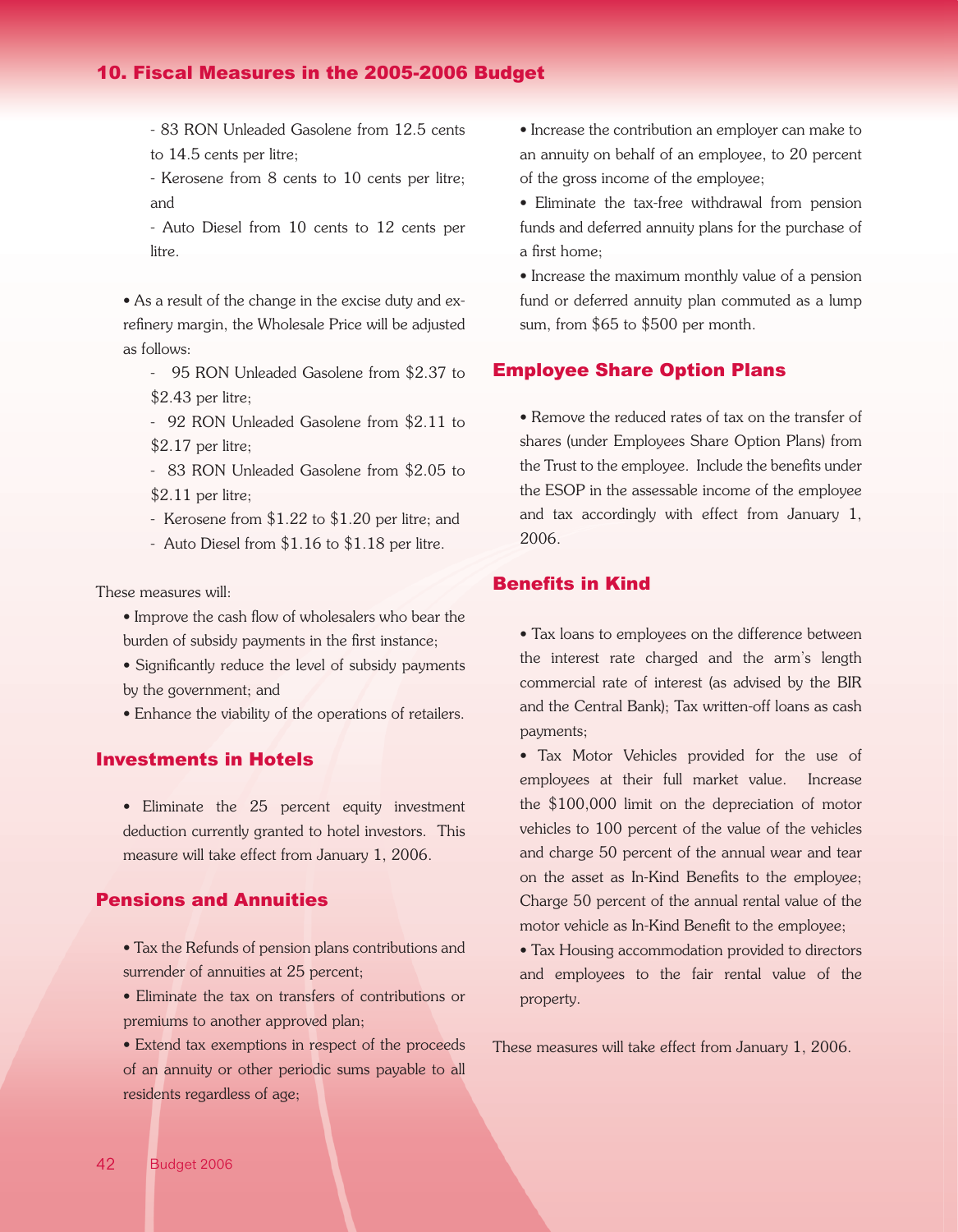## Investment, Incentives and **Depreciation**

- Terminate tax holidays for new investors for regions and approved activities under the Corporation Tax Act and for approved enterprises under the Fiscal Incentives Act; Tax holidays for tourism projects under the Tourism Development Act will not be removed at this time;
- Terminate tax holidays for small enterprises;
- Terminate the corporation tax holiday for Free Zones, but retain the indirect tax privileges such as import duty exemptions and VAT exemptions.
- Terminate tax exemptions for new investments on interest on lending to tourism, agriculture, small business and housing;
- Remove the deduction for financial institutions of 10 percent of the increase in loans for approved small companies;
- Remove the 15 percent deduction for capital expenditure incurred by an approved property company in the construction of commercial buildings;
- Transfer of the written down value of all pre-1995 assets to their respective classes under the Seventh Schedule of the Income Tax Act; On disposal of an asset within the Seventh Schedule of the Income Tax Act, the full proceeds of the assets disposed of shall be credited to the pool;
- Include all industrial buildings that qualify under the Income Tax In Aid of Industry Act in the depreciation pool under the Seventh Schedule of the Income Tax Act. These buildings will be depreciated at a rate of 10 percent of the declining balance.

These measures will take effect from January 1, 2006.

## Other Reform Measures

• Remove the tax exemption for the trading income of local authorities;

• Remove the tax exemption for future issues of public debt;

- Expenditure incurred in the production of exempt income will not be treated as a deductible expense; clearly defined provisions for the apportionment of expenditure will be introduced in the taxation legislation;
- Remove the 50 percent uplift for other expenditures including sponsorship of the arts, sports and culture (up to a maximum of \$1mn);
- Remove the 100 percent uplift for marginal additions in employment including apprenticeship and employment allowances;
- Calculate relief for bad debts by reference to the Central bank's provisioning requirements for specific bad debts, consistent with the prudential criteria of the Central Bank. This policy will be applicable to all companies;
- Abolish close company legislation subject to a review of the control provisions in the legislation and their impact on other parts of the tax code;
- In the case of related party debt, apply thin capitalization rules to deny tax relief for debt interest where the debt : equity ratio exceeds 3:1;
- Include patents and scientific research to the Seventh Schedule of the Corporation Tax Act.

These measures will take effect from January 1, 2006.

## Value Added Tax & Import Duties

- Remove the customs duty and VAT on the following educational tools:
	- Geometry sets, under heading number 9017.20.00;
	- Notebooks, under heading number 4820.10.00;
	- Puzzles, under heading number 9503.60.00;
	- Magazines, not otherwise prohibited to be imported or exported or carried coastwise, under heading number 4902.90.00;